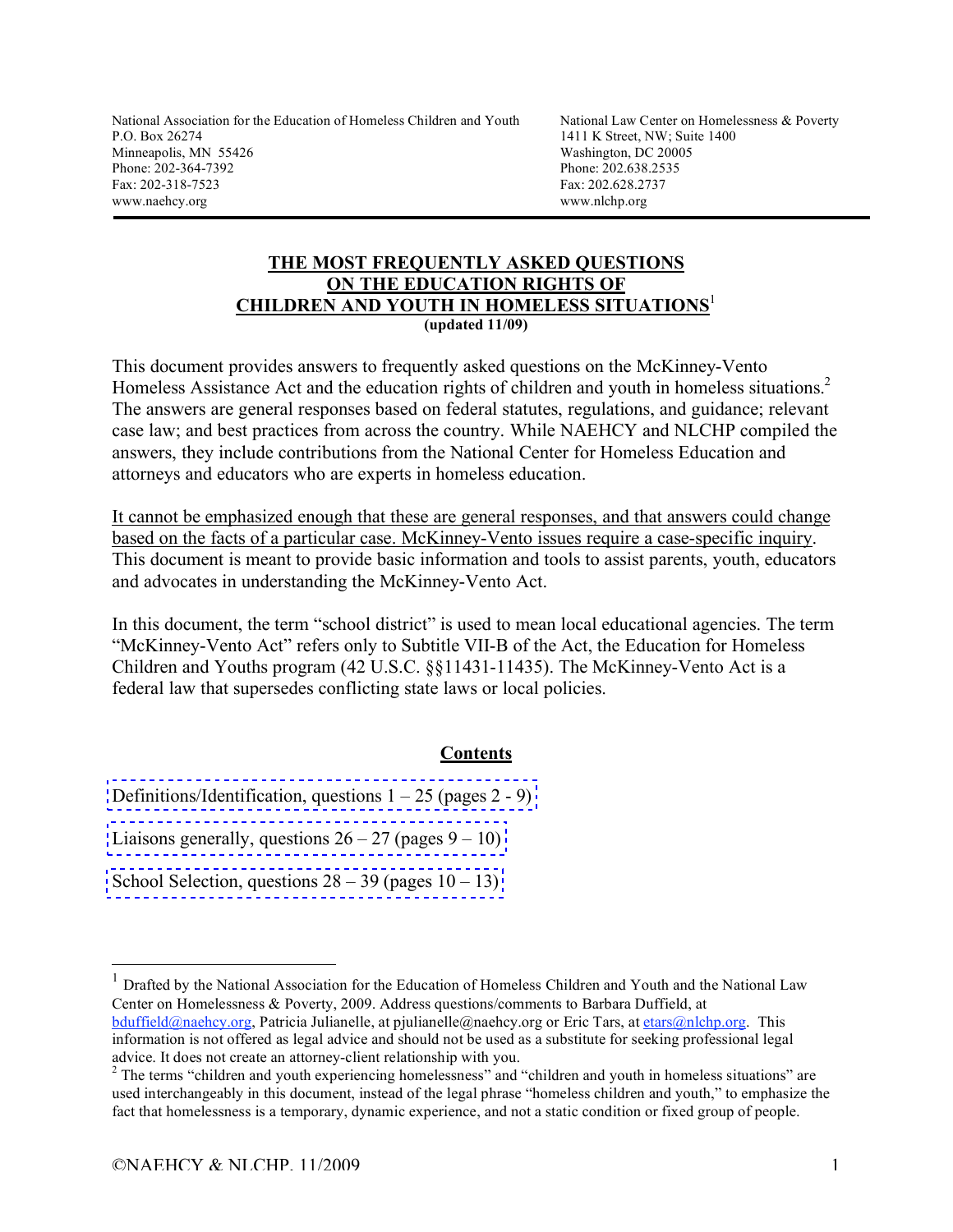<span id="page-1-0"></span>Transportation, questions  $40 - 51$  (pages  $13 - 16$ )

Immediate Enrollment and Attendance, questions  $52 - 65$  (pages  $16 - 19$ )

Issues Facing Youth, questions  $66 - 75$  (pages  $19 - 23$ )

Supporting Academic Success, questions  $76 - 82$  (pages  $23 - 24$ )

[Private Schools and Charter Schools, questions 83 – 84 \(pages 24 - 25\)](#page-23-0)

Integration, questions  $85 - 86$  (pages  $25 - 26$ )

Disputes and Enforcement, questions  $87 - 92$  (pages  $26 - 27$ )

Students Receiving Special Education and Related Services, questions  $93 - 102$  (pages  $27 - 30$ )

[Title I, Part A of the Elementary and Secondary Education Act, questions 103 – 110 \(pages 30 -](#page-29-0) 32)

Preschool, questions  $111 - 115$  (page 33)

[Access to Higher Education, questions 116 – 122 \(pages 34 - 35\)](#page-33-0)

Resources, questions  $123 - 126$  (pages  $35 - 36$ )

[Index by Topic \(pages 37-41\)](#page-36-0)

#### **Definitions/Identification**

**1.** Do school districts have the responsibility to identify or locate children and youth experiencing homelessness?

**A:** Yes. Every school district must designate a liaison for children and youth experiencing homelessness.  $42 \text{ U.S.C. } \frac{11432(g)(1)(J)(ii)}{i}$ . The McKinney-Vento Act requires liaisons to ensure that "homeless children and youths are identified by school personnel and through coordination with other entities and agencies."  $42 \text{ U.S.C. } $11432(g)(6)(\text{A})$ . The purpose of identification is to offer appropriate services to the family, child or youth. Coordination with schools and community agencies is an essential identification strategy, as are professional development, awareness and training activities within school buildings, school districts, and the community. Additional strategies are available at

http://www.serve.org/nche/downloads/briefs/identification.pdf.

**2.** Is there any guidance on what "fixed, regular, and adequate nighttime residence" means? **A:** The McKinney-Vento Act states that children and youth who lack "a fixed, regular, and adequate nighttime residence" will be considered homeless. 42 U.S.C. §11434A(2)(A). The Act does not define those terms. However, the following definitions may provide guidance: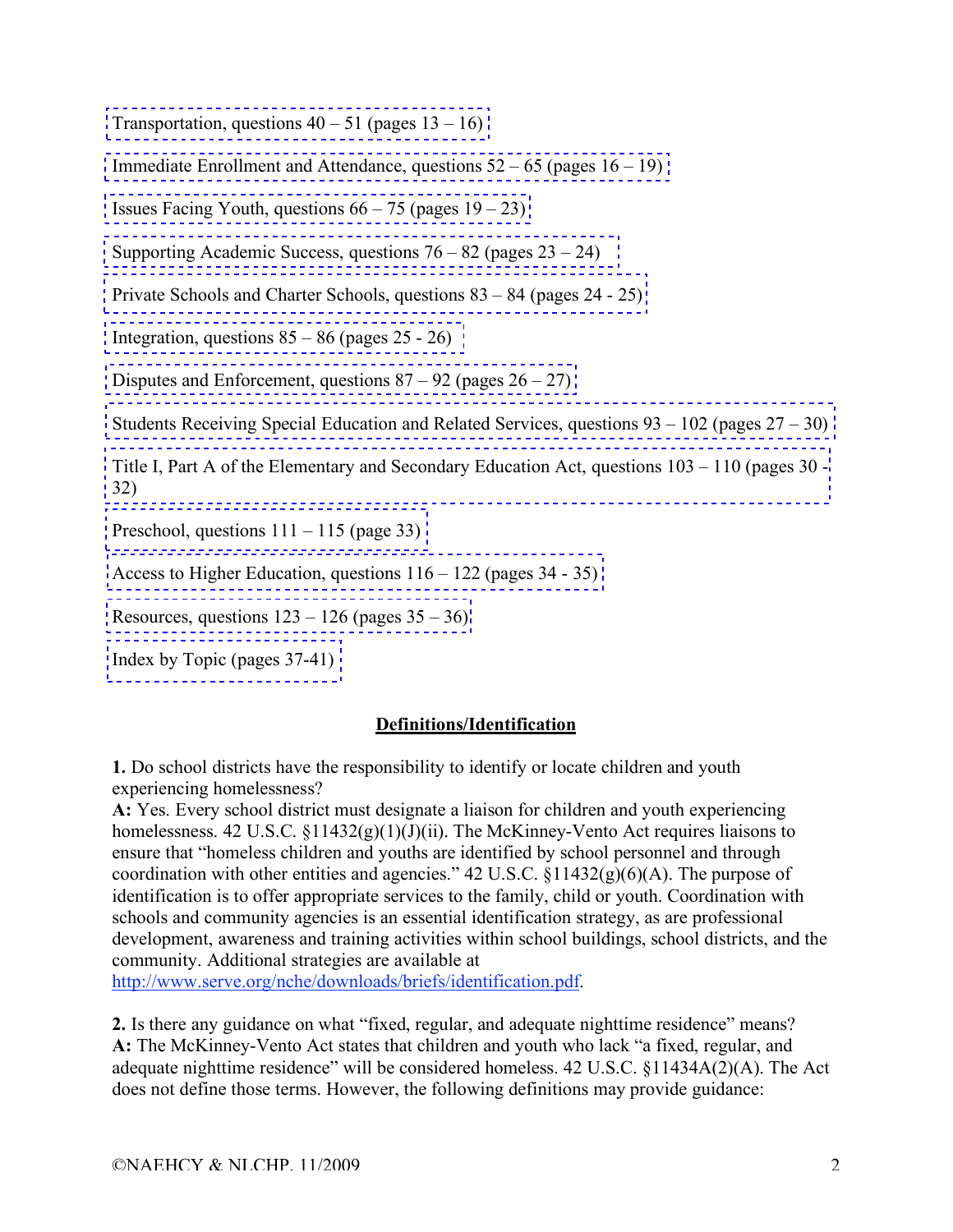(1) Fixed: Securely placed or fastened; not subject to change or fluctuation. (*Merriam-Webster's Collegiate Dictionary, Tenth Edition*.) A fixed residence is one that is stationary, permanent, and not subject to change. (e.g., Arizona, Massachusetts and Michigan McKinney-Vento State Plans, 2002.)

(2) Regular: Normal, standard; constituted, conducted, or done in conformity with established or prescribed usages, rules, or discipline; recurring, attending, or functioning at fixed or uniform intervals. (*Merriam-Webster's Collegiate Dictionary, Tenth Edition*.) Consistent. (*Ballentine's Law Dictionary, 3rd Edition*.) A regular residence is one which is used on a regular (i.e., nightly) basis. (e.g., Arizona, Massachusetts and Michigan McKinney-Vento State Plans, 2002.)

(3) Adequate: Sufficient for a specific requirement; lawfully and reasonably sufficient. (*Merriam-Webster's Collegiate Dictionary, Tenth Edition*.) Fully sufficient; equal to what is required; lawfully and reasonably sufficient. (*Ballentine's Law Dictionary, 3rd Edition*.) An adequate residence is one that is sufficient for meeting both the physical and psychological needs typically met in home environments. (e.g. Arizona, Massachusetts and Michigan McKinney-Vento State Plans, 2002.)

International law defines adequate as follows:

"Adequate shelter means ... adequate privacy, adequate space, adequate security, adequate lighting and ventilation, adequate basic infrastructure and adequate location with regard to work and basic facilities - all at a reasonable cost."

International Covenant on Economic, Social and Cultural Rights, General Comment 4, paragraph 7 (1991), citing Commission on Human Settlements and the Global Strategy for Shelter to the Year 2000.

A flow chart designed to help families and youth determine whether they meet the definition of homelessness under McKinney-Vento is available at

http://www.nlchp.org/view\_report.cfm?id=278. A "Determining Eligibility" tool is also available at http://www.serve.org/nche/downloads/briefs/det\_elig.pdf.

**3.** Is there a time limit on how long a child or youth can be considered homeless?

**A:** No, there is no specific time limit on homelessness. Whether a child or youth meets the definition of homelessness depends upon the living situation and the individual circumstances. It is a case-specific inquiry.Due to the extremely limited incomes of most families experiencing homelessness (on average, less than half the federal poverty line) and the severe shortage of affordable housing across the country, experiences of homelessness can sometimes last an extended period of time. It is important to distinguish between questions of eligibility (i.e., does the family or youth meet the legal definition of homelessness?) and questions of school selection (i.e., is it the child or youth's best interest to continue attending his or her school of origin?). Families or youth may be homeless for extended periods of time, during the course of which best interest factors may change, depending on specific factors related to their education and housing situation. It is important to establish eligibility first, then consider best interest in school selection (see Question 28). A good practice of many local McKinney-Vento liaisons is to review students' eligibility status and best interest factors at the beginning of each school year to see if circumstances have changed.

**4.** Are children and youth who live in trailer homes or trailer parks covered by the Act?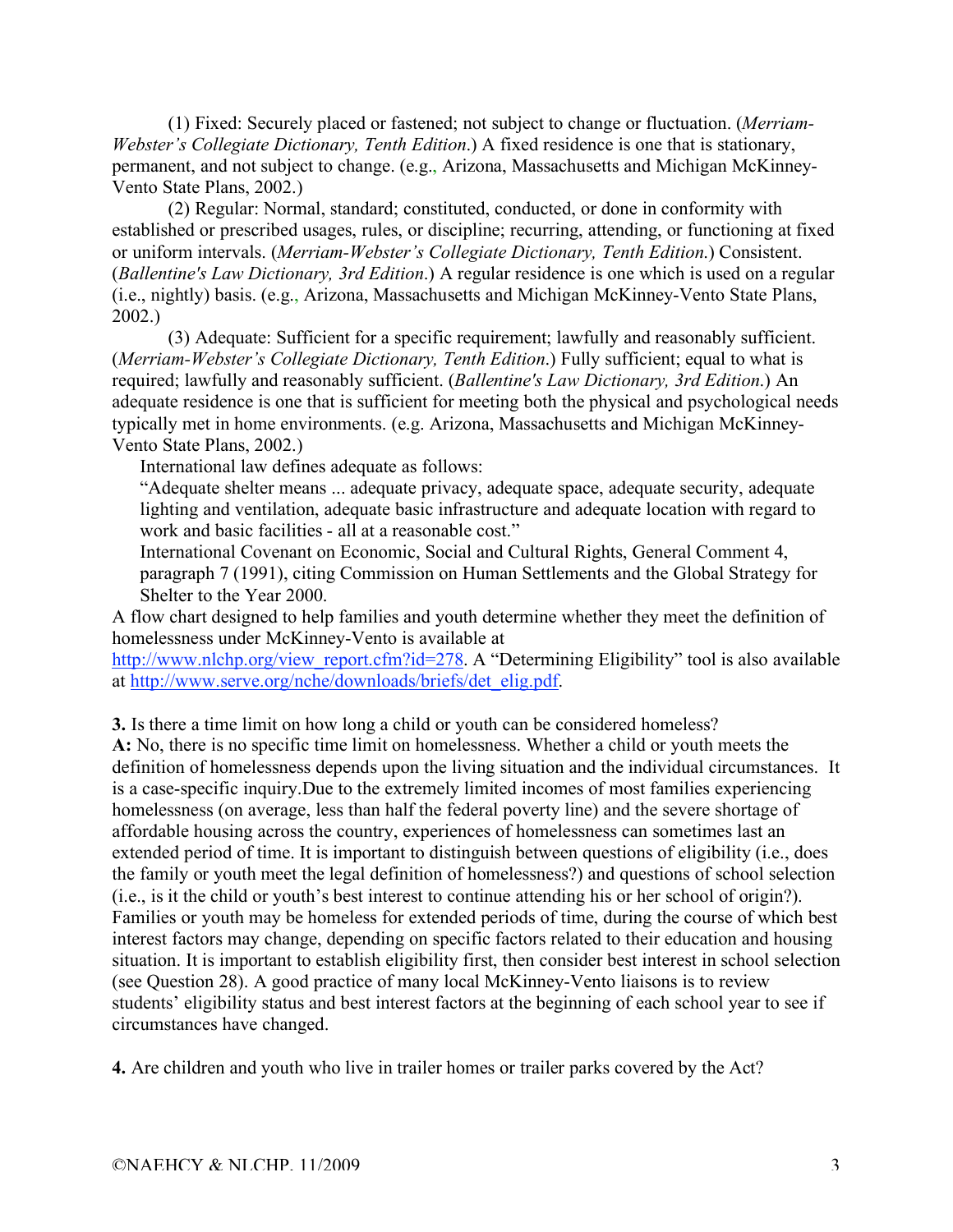**A:** Under some circumstances, yes. Under the McKinney-Vento Act, children and youth who live in trailer parks are covered by the Act if they live in the trailer park "due to the lack of alternative adequate accommodations." 42 U.S.C. §11434A(2)(B)(i). Therefore, whether children and youth living in trailer parks are covered by the Act is a case-by-case determination to be made by the local McKinney-Vento liaison, in light of the family's circumstances. The liaison will need to consider the adequacy of the trailer home, including the number of people living in the trailer, the condition of the trailer, and the availability of running water, electricity, and other standard utilities. If the trailer is inadequate, it should be considered a homeless situation. The relative permanence of the living situation must also be examined: if the family is living in the trailer temporarily, they are likely to be covered by the Act.

**5.** Are children and youth who move in with relatives, friends, or other people covered by the Act?

**A:** Children and youth who are sharing the housing of others due to loss of housing, economic hardship, or a similar reason are covered by the McKinney-Vento Act. 42 U.S.C. §11434A(2)(B)(i). This can include unaccompanied youth who are running away from home, even if their parents state a desire for the youth to return home. Families who share adequate housing on a long-term basis due to preference or convenience would not be covered by the Act.

**6.** Can children or youth be considered homeless if their parents have sent them to live with friends or relatives because the parents are too poor to provide a stable home? Is the answer the same if the parents do not live in the United States?

**A:** Yes and yes. Whether a child meets the definition of homelessness rests upon the child's living situation. A child who has been sent to live with relatives because his or her parents cannot afford to provide safe, stable housing is eligible for the McKinney-Vento Act's protections. The child is sharing the housing of others due to loss of housing, economic hardship, or a similar reason. Whether the parents live in the U.S. or elsewhere is not a factor under the law (see Question 21). Further, the McKinney-Vento Act specifies that the right to choose between the school of origin and local school remains in effect, "regardless of whether the child or youth lives with the homeless parents or has been temporarily placed elsewhere." 42 U.S.C. §§11432(g)(3)(F), 11434A(2).

**7.** In the event that a parent is hospitalized for illness or surgery and the child moves temporarily with a relative in another town, do we treat the child as homeless?

**A:** Yes. The child is sharing the housing of others due to loss of housing, economic hardship, or a similar reason. The emergency generating the child's move is similar to the exigencies of homelessness. The child cannot remain at home alone, so the parent has no choice but to make urgent, temporary arrangements with a family member.

**8.** If parents send their children to live with friends or relatives because they want their children to go to another school, do we treat the children as homeless?

**A:** No. The McKinney-Vento Act provides rights and services for children and youth experiencing homelessness. If children are sharing housing only to attend a different school, they are not covered under the Act. See also Question 24.

**9.** Are transitional housing programs considered a homeless situation?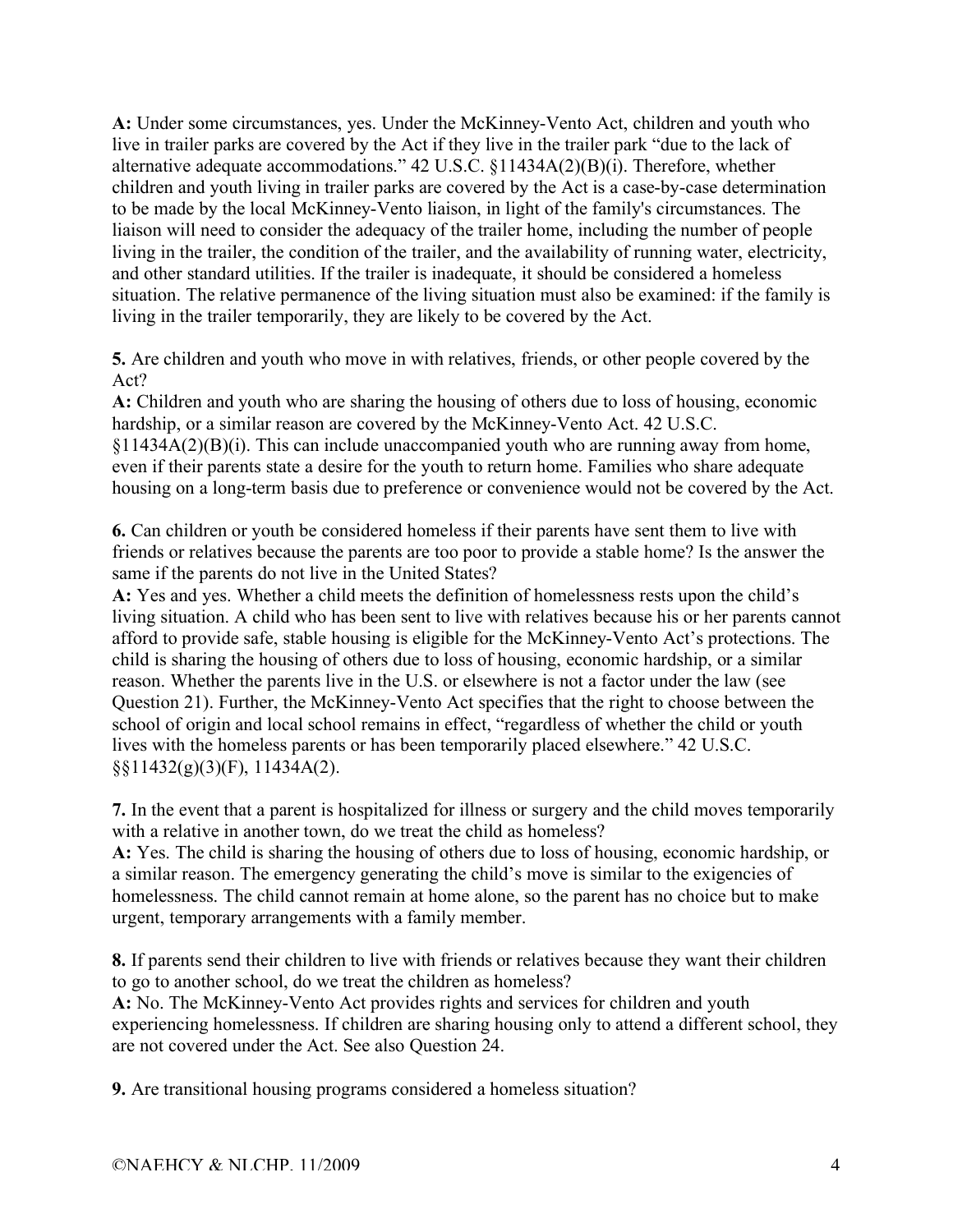**A:** Yes. The McKinney-Vento Act specifically applies to children and youth living in transitional shelters. 42 U.S.C. §11434A(2)(B)(i). This term includes transitional housing programs and transitional living programs. State Coordinators are also required to "coordinate and collaborate with... providers of services to homeless and runaway children and youths and homeless families (including… transitional housing facilities, …and transitional living programs for homeless youths)." 42 U.S.C. §11432(f)(5)(B). A federal court affirmed that transitional housing programs are covered by the McKinney-Vento Act. Bullock v. Board of Education of Montgomery County, Civ. A. DKC 2002-0798 (D. Md.), memorandum decision filed November 4, 2002.

**10.** To what extent are children awaiting foster care placement covered by the McKinney-Vento Act?

**A:** The McKinney-Vento Act covers children awaiting foster care placement. 42 U.S.C.  $§11434A(2)(B)(i)$ . However, the Act does not define that phrase. Before attempting to apply the McKinney-Vento Act to children and youth in state custody, educators and advocates should consult their state laws, regulations and policies (both education and child welfare) to see if they contain authority for keeping foster children in their schools of origin, providing transportation, and/or requiring immediate enrollment. State or local child welfare officials and attorneys will have access to such laws and policies.

When interpreting the McKinney-Vento Act phrase "awaiting foster care placement," state coordinators and McKinney-Vento liaisons should collaborate with state and local child welfare agencies to support the educational needs of individual students. Generally speaking, in the absence of any existing state or local policies that define awaiting foster care placement, the term should apply to children and youth "who lack a fixed, regular, and adequate nighttime residence." Collaboration between education and child welfare agencies is imperative. McKinney-Vento liaisons, child welfare personnel, and advocates should engage in a local dialogue on this issue, to agree upon categories of out-of-home placements that fall within the statute. Communities that have worked collaboratively and systemically have achieved success in applying the McKinney-Vento Act appropriately to children and youth in state custody.

**11.** Are all children and youth in foster care covered by the McKinney-Vento Act? **A:** No. The McKinney-Vento Act covers children "awaiting foster care placement." 42 U.S.C. §11434A(2)(B)(i). However, the Act does not define that phrase. The only state that has defined "awaiting foster care placement" to include all children and youth in foster care is the state of Delaware. Other states have more restrictive definitions that include a limited number of specific living situations and/or are very case-specific. In all states other than Delaware, only a subset of children and youth in foster care are covered by the Act.

**12.** Who determines if a child is "awaiting foster care placement?"

**A:** The local school district McKinney-Vento liaison is responsible for making determinations of eligibility. In order to determine if a child meets the definition of "awaiting foster care placement," liaisons should review state and local policy, consult with local child welfare agencies, and request guidance from their McKinney-Vento State Coordinator, if necessary. If there is a disagreement about the eligibility determination, liaisons should inform the agency or party of their right to dispute the determination of eligibility, as per the McKinney-Vento Act's dispute provisions (see Questions 87-92).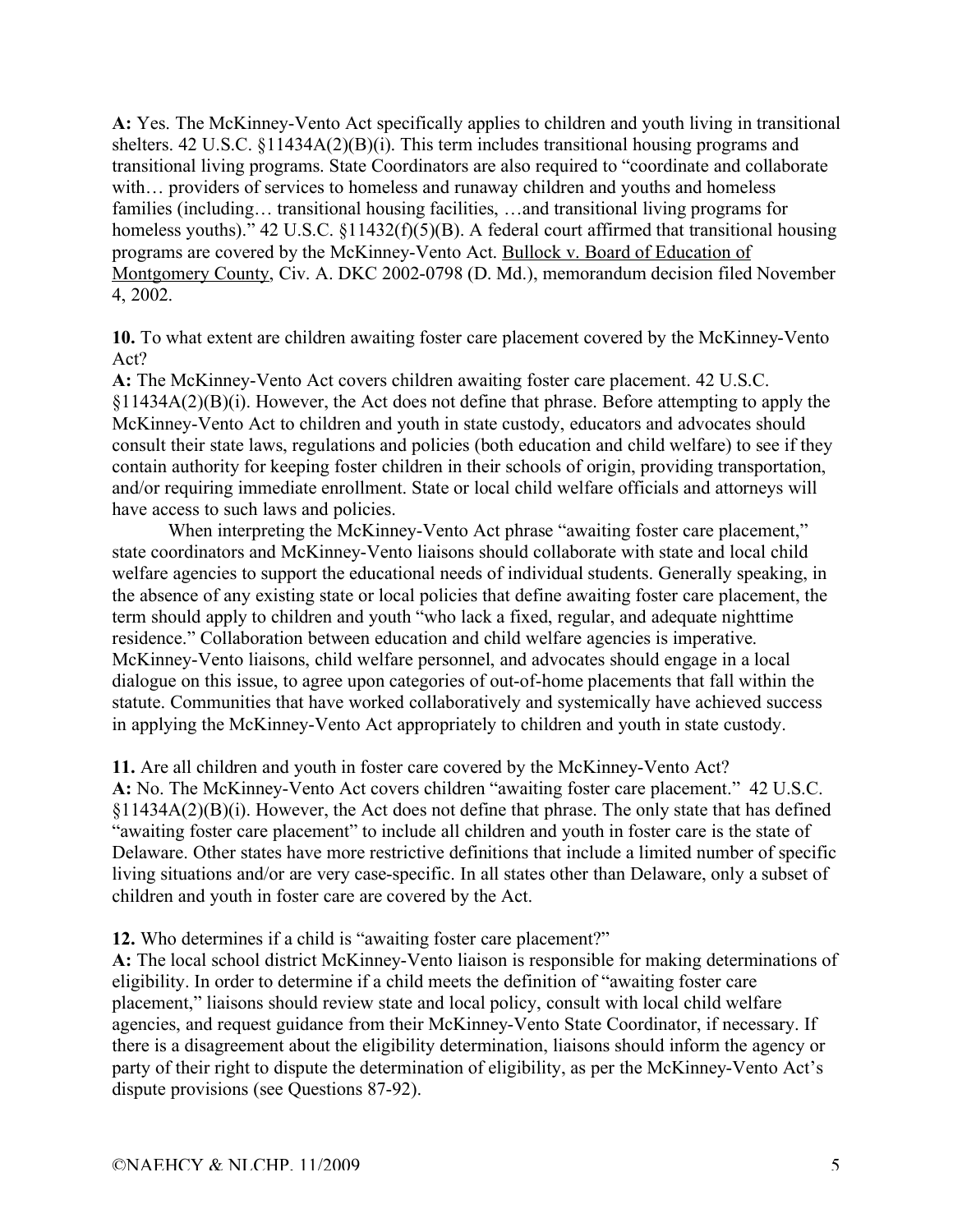**13.** Once a child or youth has been determined to meet the definition of "awaiting foster care placement," who determines the school placement of the child or youth?

**A:** Under the McKinney-Vento Act, school districts must, to the extent feasible, keep eligible children in the school of origin, except when doing so is contrary to the wishes of the child's or youth's parent or guardian. 42 U.S.C. §11432(g)(3)(B). To assist schools in interpreting "feasibility" and best interest, the U.S. Department of Education has clarified that the determination must be based on a student-centered, individualized analysis of factors related to the child's safety and educational well-being (see Question 28; see also "School Selection for Students in Out-of-Home Care",

http://www.serve.org/nche/downloads/briefs/school\_sel\_in\_care.pdf). In the case of a child or youth who meets the definition of "awaiting foster care placement," liaisons should consult with child welfare agencies and educational decision-makers in making school selection decisions. Ultimately, under the law, it is the school district that must render a decision. If a school sends a child or youth to a school that is not the school of origin, or the school requested by the child welfare agency, the school is required to put the reasons in writing to the "parent" (child welfare agency and/or educational decision-maker) and inform them of their right to appeal the decision.

**14.** Do child welfare agencies have responsibilities for the school enrollment, attendance, and stability of all children and youth in foster care?

**A:** Yes. These provisions are specified in the Fostering Connections Act of 2008. Fostering Connections includes new educational requirements for child welfare agencies for all children in foster care. Every foster child's case plan must include assurances that the placement of the child in foster care takes into account the proximity to the school of origin. The case plan also must consider the appropriateness of the current education setting. In addition, the child welfare agency must coordinate with the school to ensure that children and youth in foster care remain in the school of origin, if it is in their best interest. However, if a child or youth in foster care meets the definition of "awaiting foster care placement," then the best interest determination will rest with the school district (see Question 13). Child welfare agencies also must ensure immediate enrollment in a new school for youth who will not remain in their school of origin. Finally, child welfare agencies must ensure that all education records are provided to the new school. More information the education of children in foster care, visit the Website of the Legal Center for Foster Care and Education, at http://www.abanet.org/child/education.

**15.** Can child welfare agencies assist with the costs of transporting children in foster care to their schools of origin?

**A:** Yes. According to the Fostering Connections Act of 2008, child welfare agencies may use federal funds to provide reasonable travel for children to remain in their school of origin. This provision is new and covers children in foster care who are eligible under Title IV-E of the Social Security Act. Appropriate school district staff should discuss this provision with child welfare agencies to determine how they will assist with transportation costs.

**16.** Do incarcerated youth qualify for McKinney-Vento protection and services? **A:** No. Children and youth who are incarcerated for violation or alleged violation of a law should not be considered homeless. Incarcerated children and youth are part of the juvenile justice system and subject to the requirements and regulations thereof. However, children and youth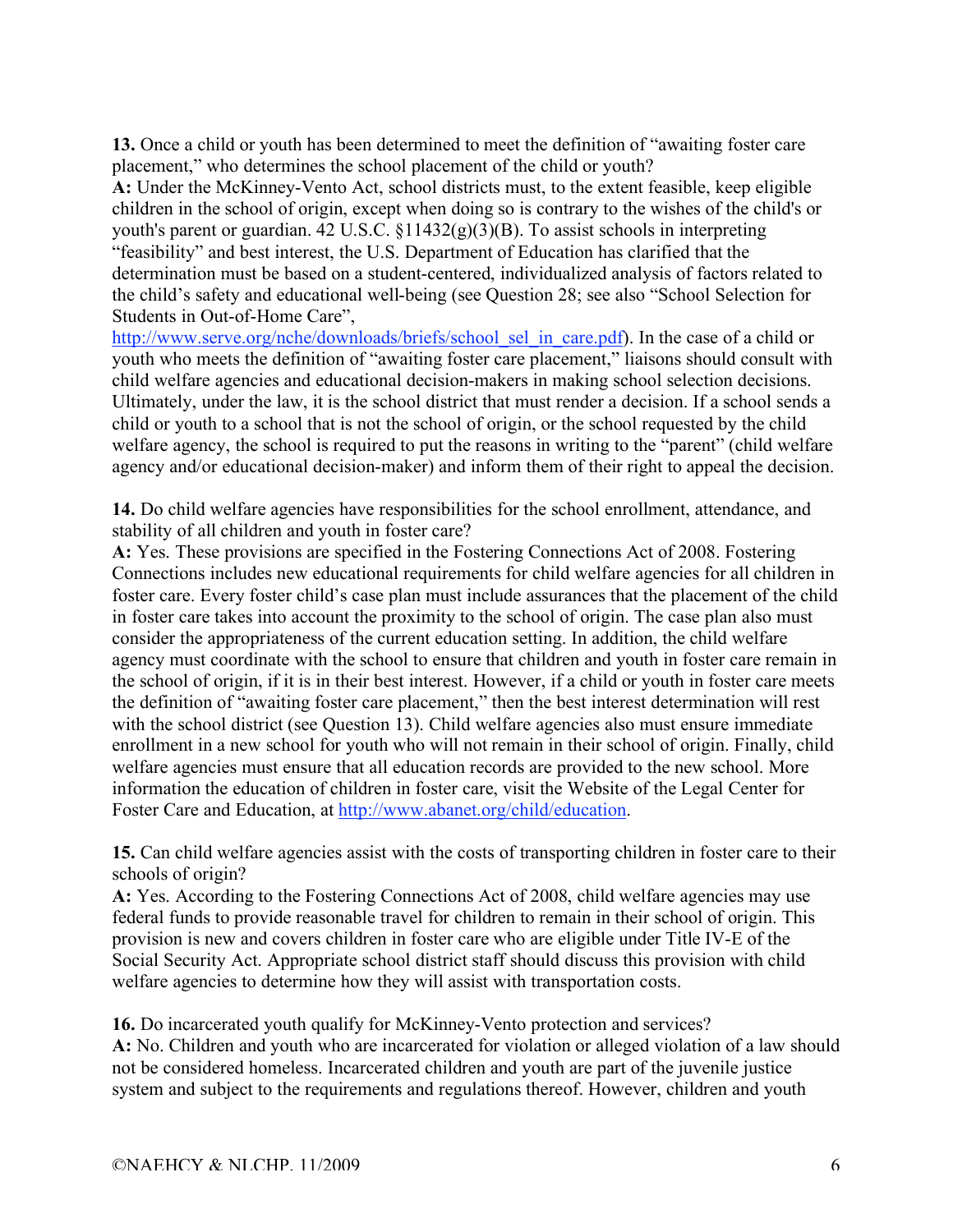residing in shelters or other homeless situations after leaving detention centers are covered by the Act. U.S. Department of Education, *Education for Homeless Children and Youth Program, Non-Regulatory Guidance*, July 2004, Appendix A (hereinafter "2004 Guidance").

**17.** Does the family's/youth's income affect whether they are covered by the Act? **A:** Generally, no. The Act's definition of homelessness centers on the student's living arrangement. There are no specific income limits in the definition. Income is vaguely referenced in the context of children and youth "sharing the housing of others due to loss of housing, economic hardship, or a similar reason." Therefore, in determining whether shared housing meets the Act's definition, it may be appropriate to consider the family's or youth's financial resources. 42 U.S.C. §11434A(2)(B)(i). However, there are circumstances in which relatively affluent families may be considered homeless under the Act, such as women and children fleeing domestic violence. Also, that an unaccompanied youth may be receiving some financial support from their parents does not necessarily disqualify them from the protections of the Act. Statistically, the mean income of families experiencing homelessness is less than half the federal poverty line.

**18.** Are students displaced by a disaster covered by the McKinney-Vento Act? **A:** Yes. Students who lack a fixed, regular and adequate nighttime residence due to a disaster (earthquake, hurricane, tornado, flood, chemical explosion, terrorist attack, etc.) are considered homeless under the McKinney-Vento Act. They are entitled to the same legal protections and services as other students experiencing homelessness. The National Center for Homeless Education has many resources related to homeless education and natural disasters, at http://www.serve.org/nche/dis/dis.php.

**19.** What are some identification strategies to locate displaced children and youth? **A:** Collaboration and coordination with local relief agencies and emergency and disaster response teams are critical for identifying displaced children and youth. Building such relationships and developing a reliable communication system prior to a disaster will help ensure that relief agencies and schools work together during and after a disaster. Identifying children and youth who are not receiving shelter from relief agencies can be a greater challenge. Visiting motels and placing flyers or brochures about the local McKinney-Vento program on the windshields of cars with out-of-state license plates may be helpful. Ongoing awareness and identification strategies, such as posters, trainings, and outreach to public assistance and community services agencies, will also support efforts to identify children and youth displaced by disasters.

**20.** Are migrant students covered by the McKinney-Vento Act?

**A:** Yes, migrant students are covered by the Act if they are living in a homeless situation. 42 U.S.C. §11434A(2)(b)(iv). More information on applying the Act to migrant students is available at http://www.serve.org/nche/downloads/briefs/migrant.pdf and http://www.serve.org/nche/downloads/briefs/imm\_lia.pdf.

**21.** Are immigrant students covered by the McKinney-Vento Act?

**A:** Yes. Immigrant students are covered by the Act if they are living in a homeless situation, without regard to whether they are in the U.S. legally or illegally. Undocumented students have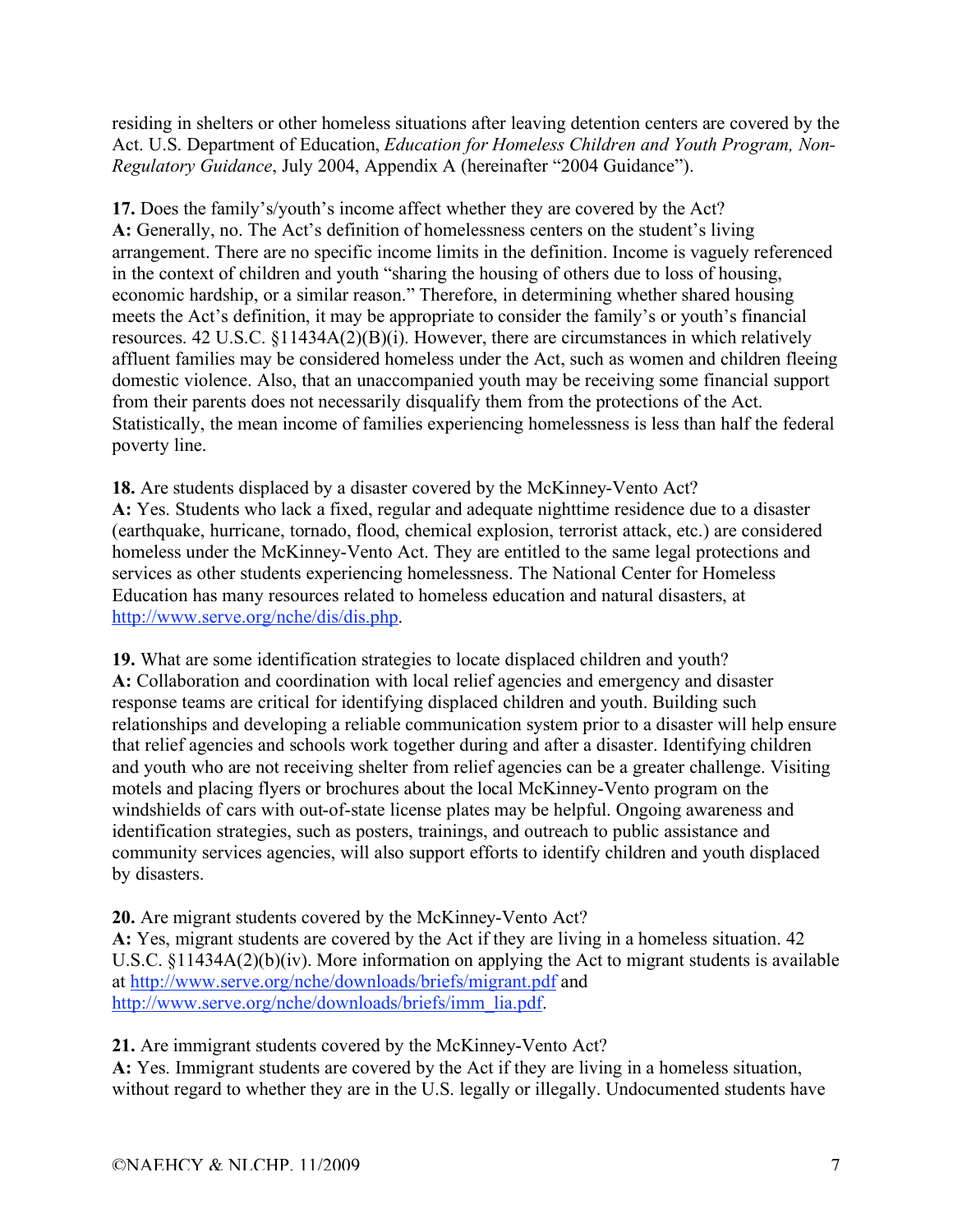the same right to public education as U.S. citizens. Plyler v. Doe, 457 U.S. 202 (1982). Therefore, the McKinney-Vento Act applies to them in the same way it would apply to any student; if the student meets the definition of homeless, he or she must be enrolled in school immediately, even if lacking documents typically required for enrollment. A child's or youth's immigration status is irrelevant. In fact, it is illegal for school staff to inquire about a student's or family's immigration status, request immigration documents, or to take any other actions that might prevent immigrant students from enrolling in and attending school. The McKinney-Vento Act does not apply to immigrant students who live in a fixed, regular and adequate residence.

### **22.** What ages does the McKinney-Vento Act cover?

**A:** The McKinney-Vento Act applies to children and youth age 21 and under, consistent with their eligibility for public education services under state and federal law. 2004 Guidance, A-3. State laws vary, but generally provide access to all students until high school graduation or equivalent, or until age 18 (or over in some states). For special education students, federal law provides the right to access services until age 22. 20 U.S.C. §1412(a)(1)(A).

**23.** What are a district's responsibilities for advising families and youth about their rights if they do not identify or consider themselves as homeless?

**A:** Families and youth in homeless situations frequently will not identify themselves as such. This may be due to the stigma and prejudices associated with homelessness or because the youth or family does not recognize that the living situation would be considered a homeless situation under the McKinney-Vento Act. Indeed, most families and youth are likely unaware of the McKinney-Vento Act. Therefore, schools must ensure that families and youth are aware of the Act, who it covers, and what it provides. 42 U.S.C. §§11432(g)(6)(A)(i), (iv). The Act requires school districts to disseminate public notice of the education rights of children and youth in homeless situations where such children and youth receive services, such as schools, family shelters, and soup kitchens. 42 U.S.C. §11432(g)(6)(A)(v). Identification and outreach strategies must be administered sensitively and without stigma, to create an environment in which families, children and youth will be comfortable seeking support.

Once a school sensitively and discreetly has explained the rights available under the McKinney-Vento Act, families or youth may choose not to take advantage of McKinney-Vento services, at their discretion. The school district should still count all children and youth who have been identified as homeless in their data collection, even if additional services are not provided. Strategies for identification, creating awareness, and disseminating notice are available at http://www.serve.org/nche/downloads/briefs/identification.pdf. Sample brochures using nonstigmatizing language are available at

http://wiki.nlchp.org/display/Manual/Foreclosure+Crisis+Materials.

**24.** Is there any procedure in place to prevent families who have permanent housing from claiming to be homeless just to obtain McKinney-Vento services?

**A:** Yes. Every school district must designate a liaison for students experiencing homelessness. 42 U.S.C.  $\S11432(g)(1)(J)(ii)$ . One of the liaison's duties is to identify children and youth who meet the statutory definition of homeless. 42 U.S.C. §11432(g)(6)(A)(i). Therefore, the liaison must determine whether a student meets the definition. During that process, school districts must enroll students suspected or claiming to be experiencing homelessness immediately. If, after enrollment, it is determined that a student is not homeless as defined in the law, school districts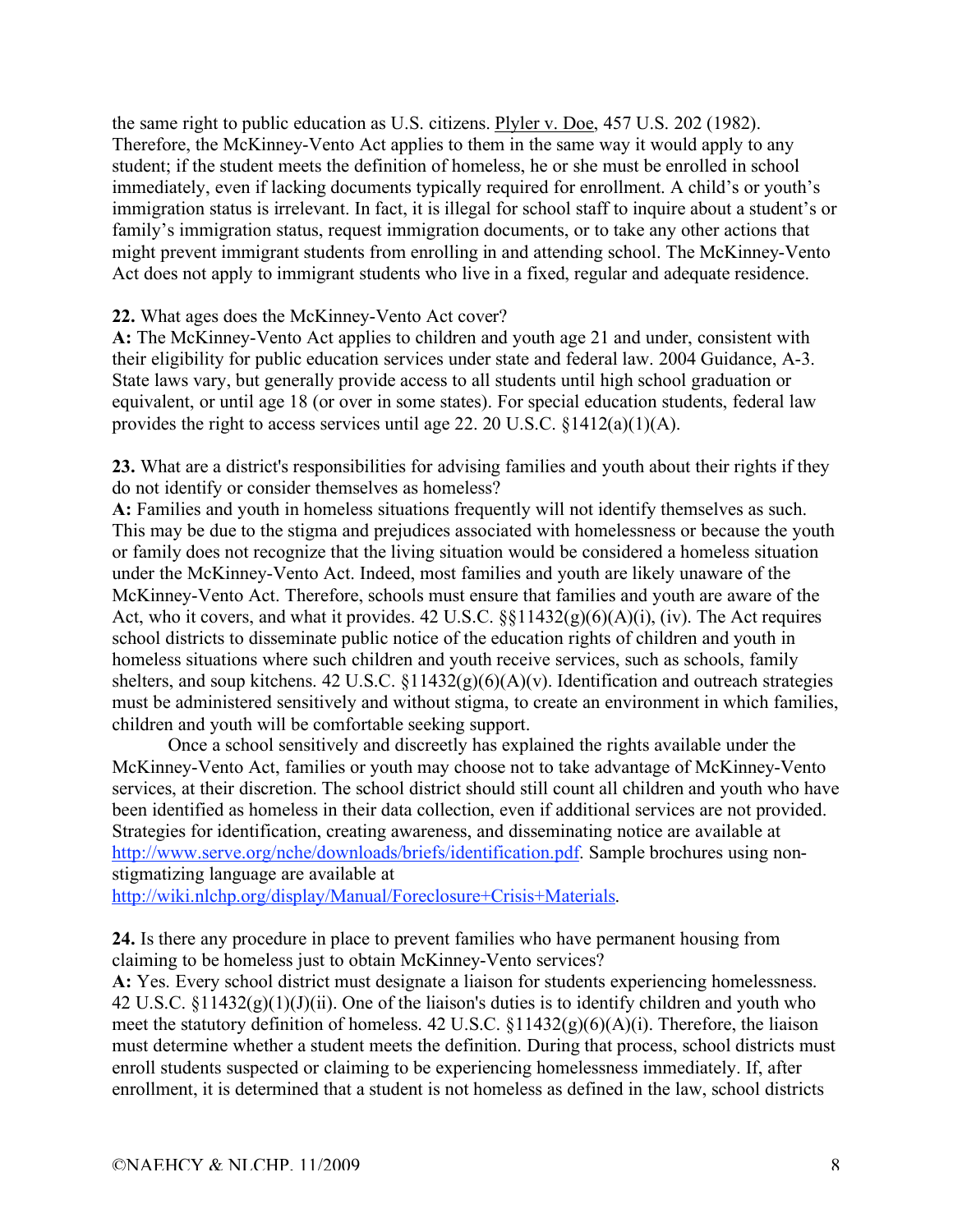<span id="page-8-0"></span>should follow the policies that are in place to address other forms of fraud. Written notice should be given to the parent, guardian, or youth, including his or her right to appeal the decision.

**25.** Does the McKinney-Vento Act's definition of homelessness in the education provisions (Education for Homeless Children and Youths) also qualify the family or youth to access services from other agencies (i.e. housing, food assistance, etc.)?

**A:** The McKinney-Vento Act's education definition applies for a wide variety of educational purposes, including school district preschool and K-12 education programs, school meals, special education, Head Start, and financial aid for college. The U.S. Department of Housing and Urban Development (HUD) employs a narrower definition. For example, many families and youth sharing housing and many families and youth staying in motels are not considered homeless by HUD and cannot access HUD Emergency Shelter Grant services for homeless persons.

Families and youth who do meet HUD's definition should still receive McKinney-Vento education benefits, as well as other HUD funds that are targeted to homelessness prevention and low-income individuals. Educators and advocates should approach their HUD Continuums of Care<sup>3</sup> to seek such funding and support. In fact, the McKinney-Vento Act requires states and school districts that receive McKinney-Vento funds to coordinate with state and local housing agencies and other service providers to minimize educational disruption for children and youth who become homeless. 42 U.S.C. §11432(g)(5). Similarly, HUD Continuums of Care are required to collaborate with school districts to assist in the identification and enrollment of homeless children and youth, HEARTH Act, Sec.  $427(a)(1)(B)(iii)$ . More information about the federal definitions of homelessness is available at http://www.naehcy.org/update.html.

#### **Liaisons generally**

**26.** Does every school district have to have a liaison?

**A:** Yes. The McKinney-Vento Act requires every local educational agency to "designate an appropriate staff person" to serve as liaison.  $42 \text{ U.S.C. } \S 11432(g)(1)(J)(ii)$ .

#### **27.** What are the liaison's duties?

**A:** The McKinney-Vento Act specifies the duties of liaisons, as follows: identify homeless children and youth; ensure that children and youth experiencing homelessness enroll in, and have a full and fair opportunity to succeed in, school; ensure that families, children and youth receive educational services for which they are eligible, including Head Start, Even Start and other public preschool programs, and referrals to health care, dental, mental health and other appropriate services; inform parents and guardians of the educational and related opportunities available to their children and provide them with meaningful opportunities to participate in that education; disseminate public notice of educational rights; ensure that enrollment disputes are mediated; inform families and youth about transportation services and assist them in accessing transportation. Many resources are available to assist liaisons in accomplishing these duties, including a liaison toolkit (http://www.serve.org/nche/products.php), a liaison issue brief

<sup>&</sup>lt;sup>2</sup><br>3 <sup>3</sup> Continuums of Care (CoCs) are local groups of homeless service providers who join together to compete for HUD funds. The CoC system is designed to address the critical problem of homelessness through a coordinated community-based process of identifying needs and building a system to address those needs. Local CoC contact information is available at http://hudhre.info/index.cfm?do=viewCocContacts.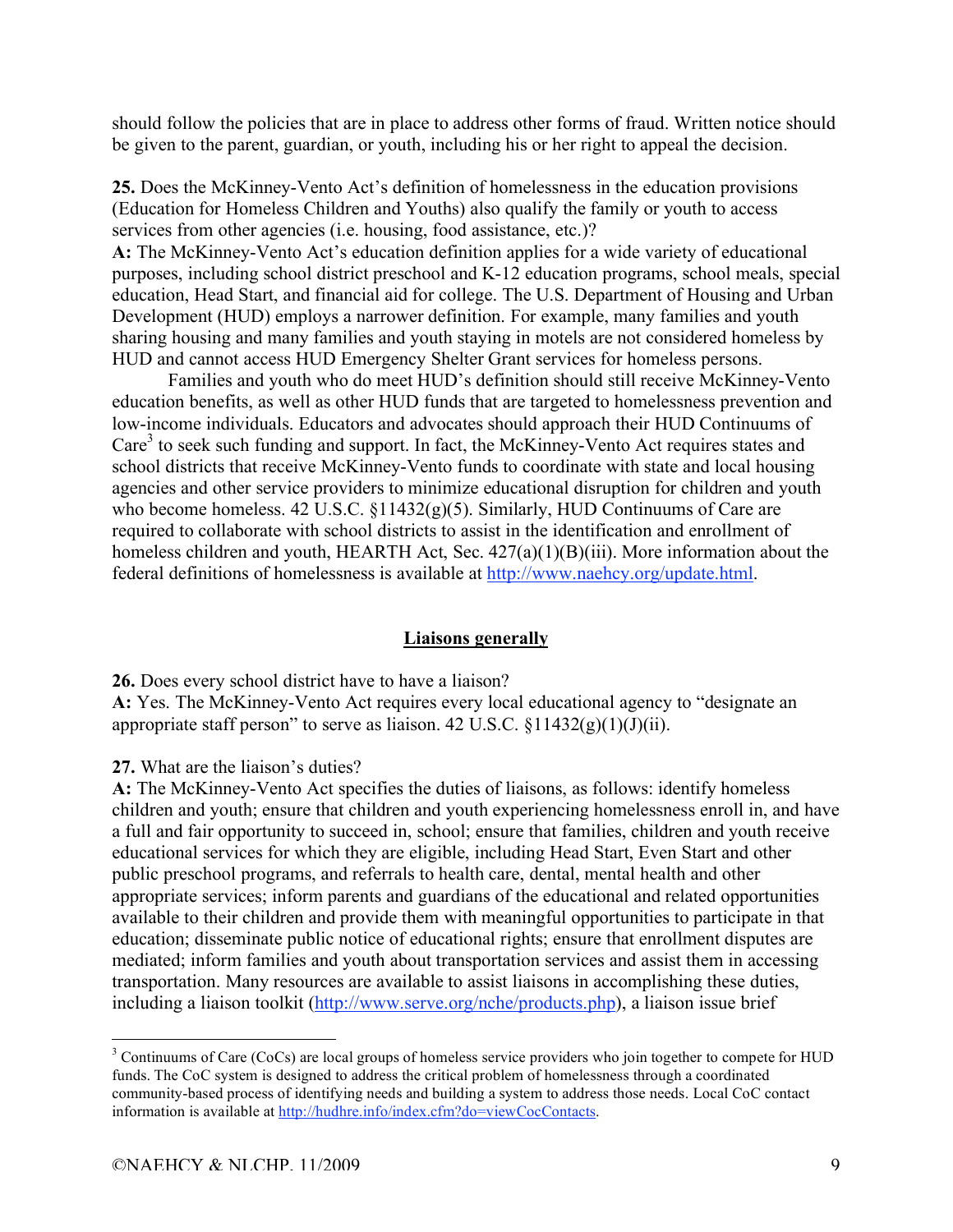<span id="page-9-0"></span>(http://www.serve.org/nche/downloads/briefs/liaisons.pdf), a State Coordinator Handbook (http://www.serve.org/nche/products.php), and an annual conference (http://www.naehcy.org/). 42 U.S.C. §11432(g)(6)(A).

#### **School Selection**

**28.** What factors should be considered for keeping children at their school of origin to the extent feasible?

**A:** When choosing the school a child experiencing homelessness should attend, the choice must be made "according to the child's or youth's best interest." 42 U.S.C. §11432(g)(3)(A). Changing schools significantly impedes students' academic and social progress. Many studies also have found highly mobile students to have lower test scores and overall academic performance than peers who do not change schools. Therefore, in determining the child's best interest, the school district "shall to the extent feasible, keep a homeless child or youth in the school of origin, except when doing so is contrary to the wishes of the child's or youth's parent or guardian."  $42 \text{ U.S.C. } \frac{811432(g)(3)(B)}{B}$ . [School of origin is defined as the school the student attended when permanently housed, or the school in which the student was last enrolled. 42 U.S.C.  $\S 11432(g)(3)(G)$ .

To assist schools in interpreting "feasibility" and best interest, the U.S. Department of Education has clarified that the determination must be based on a student-centered, individualized analysis of factors related to the child's safety and educational well-being. Factors that may be considered include: the age of the child or youth; the impact the commute may have on the student's education; personal safety issues; the students' need for special instruction; length of anticipated stay in temporary shelter or other temporary location; and time remaining in the school year. There may be other student-centered factors not enumerated here that will help determine feasibility. Above all, feasibility is a child-centered decision. 2004 Guidance, G-4. A tool to assist in school selection is available at

http://www.serve.org/nche/downloads/briefs/sch\_sel\_checklist.pdf ("Guiding the Discussion on School Selection").

**29.** How long can a student attend his or her school of origin?

**A:** Students have the right to remain in the school of origin for the duration of homelessness, even if the child's homelessness extends over multiple school years. In addition, if a student moves into permanent housing during the school year, the student can finish that academic year in the school of origin. 42 U.S.C. §11432(g)(3)(A). Some states, such as New York, extend this right a further year if that is the terminal year in that school building (e.g. A student who becomes homeless in 10<sup>th</sup> grade and finds permanent housing in 11<sup>th</sup> grade can remain in that school through the end of 11th grade under federal law, and through their  $12<sup>th</sup>$  grade year under NY state law). N.Y. Education Law § 3209 (2); 8 N.Y.C.R.R. § 100.2(x)(2)(ii)). In addition, homeless students who become permanently housed continue to be eligible for Title I services and free meals for the remainder of the school year. 2004 Guidance, I-1.

The decision about which school the child should attend is based on the child's best interest and can be reevaluated at the beginning of each school year.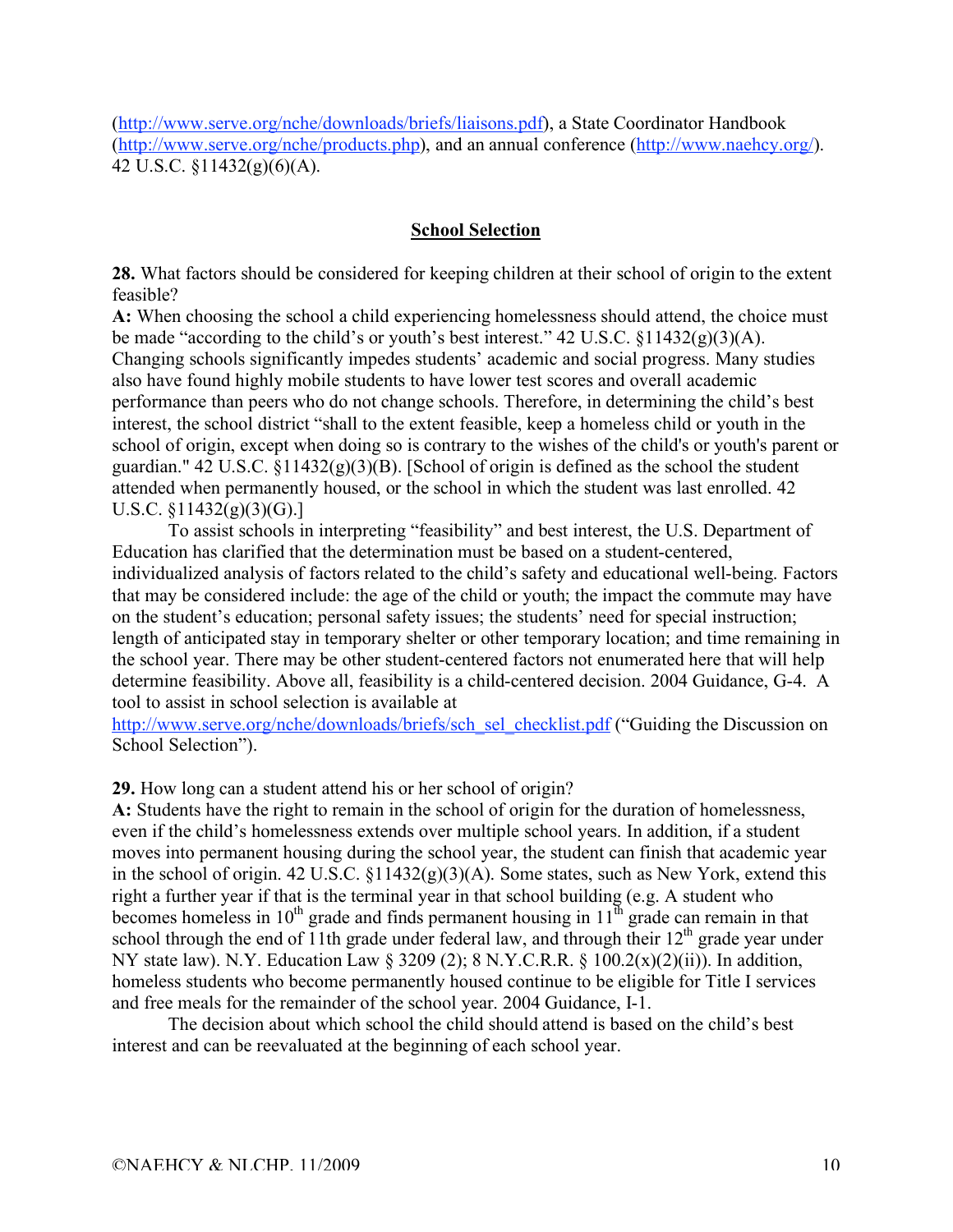**30.** What is the school of origin for a student who becomes homeless, enrolls in a new school near the temporary housing, and then moves again to a third attendance area? **A:** School of origin is defined as the school the student attended when permanently housed, or the school in which the student was last enrolled. 42 U.S.C.  $\S11432(g)(3)(G)$ . In the situation described, the school of origin can be either the school the student originally attended when permanently housed or the school in which the student was last enrolled (i.e. the school near the initial temporary housing).

**31.** In the event that a child's temporary housing is located in a different school district from the school of origin, which district is financially responsible for the child's education? **A:** The McKinney-Vento Act does not assign financial responsibility. States may have policies about shared fiscal responsibilities. The possibility of nonpayment does not affect districts' obligation to provide education and transportation. Inter-district disputes cannot delay the immediate enrollment (defined as attending classes and participating fully in school activities) of children in the school selected. If there are no state policies to address fiscal responsibility, it may be reasonable for the district receiving state and federal funds for the student to retain financial responsibility.

For transportation, if two districts are involved, they must agree upon a method to apportion the cost and responsibility of transportation, or split it equally. States should develop policies and procedures to assist with inter-district transportation issues, including disputes between districts regarding apportioning costs and responsibility. The state attorney general's office may also be able to assist. Establishing inter-district transportation procedures and formalized agreements will be essential to ensure that transportation is arranged quickly for students. (See also Questions 42-43.)

**32.** If a student finds temporary housing across state lines from the school of origin, does the McKinney-Vento Act still apply?

**A:** Yes. Since the McKinney-Vento Act is a federal law, it applies as in any other situation. Therefore, the student must be placed in the school of origin, unless that is against the parents'/guardians' wishes or is not feasible according to the child's best interest. Crossing state lines is not inherently against a student's best interest. In many border communities, mobility across state lines is common. It is also not uncommon for homelessness to force families across state lines, as the closest available shelter may be in a neighboring state. Schools must conduct the standard feasibility inquiry, based on the needs and circumstances of the individual student. Communication among the involved State Coordinators and liaisons can facilitate the provision of services.

**33.** If a student is out of school for an extended period of time, does the student still have the right to go to the school of origin?

**A:** Yes. The law applies as in any other situation: the student has the right to remain in the school of origin unless it is not feasible. That the student missed a period of schooling does not in itself make attending the school of origin unfeasible. For example, it may be better for the child to return to a familiar school, teachers and peers, to make up for lost time and to reintegrate smoothly into school.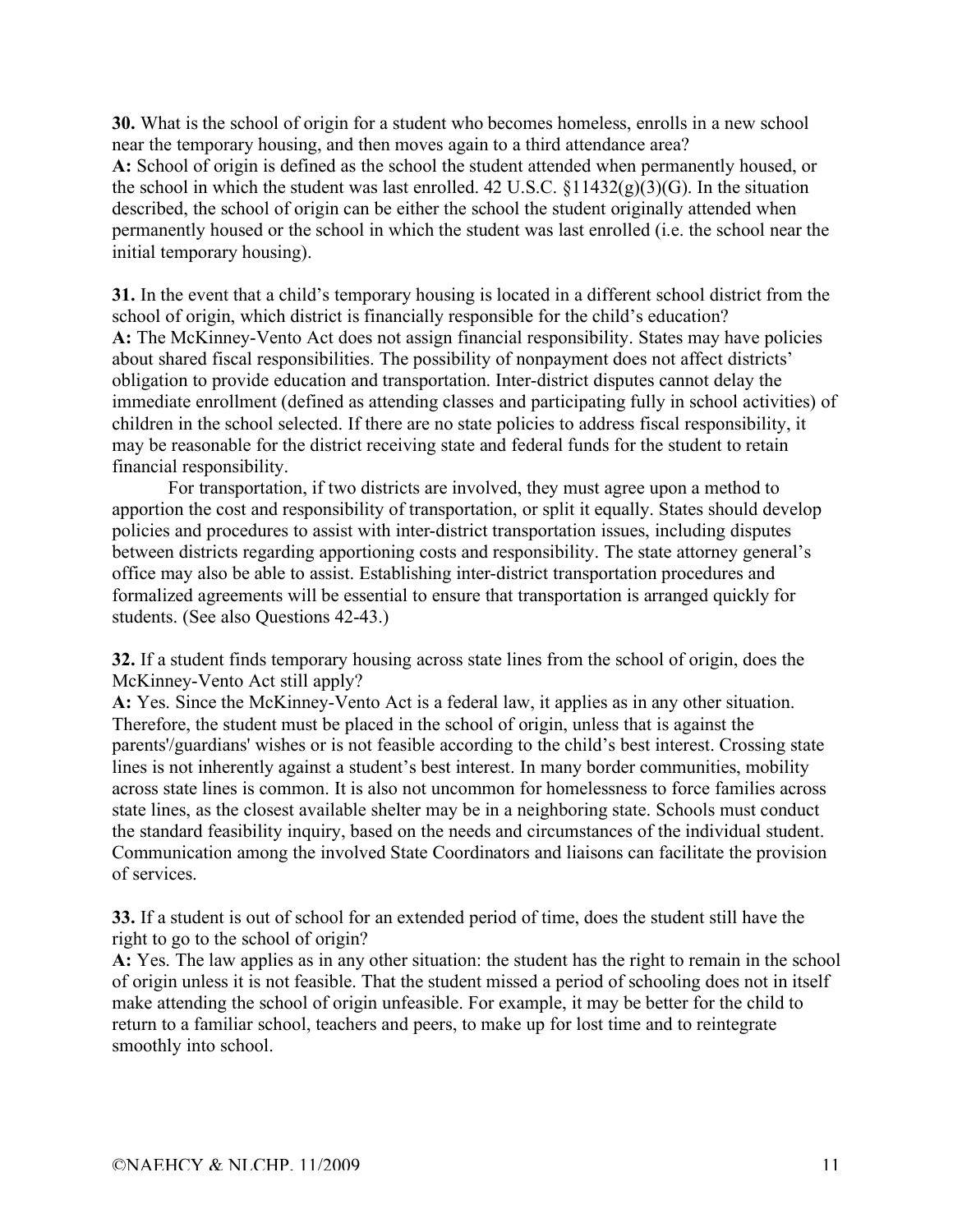**34.** Are state-run GED programs covered by McKinney-Vento? Can a GED program be considered a "school of origin"?

**A:** Yes and yes. Students experiencing homelessness must be given "comparable services" to housed students. 2004 Guidance, I-1. Therefore, if state-run GED programs are available to housed students, students in homeless situations must also have access to those programs. In addition, McKinney-Vento funds and Title I, Part A funds can be used to cover GED testing costs for youth experiencing homelessness.

**35.** Sometimes a student in a homeless situation will enroll in a new school, because the parent/guardian or unaccompanied youth was not informed of the student's right to remain in the school of origin. In that case, does the student still have the right to go back to the school of origin?

**A:** Yes. If parents or youth are not informed of their rights, then the school district must enroll the student in the original school of origin, consistent with the parent's or youth's wishes (and feasibility). The school district is required to inform families of their rights. 42 U.S.C.  $\S\S11432(g)(6)(A)(i)$ , (iv), (v), (vii). Not knowing one's rights does not mean not having the rights.

**36.** What if placing a student in the school the parent chooses would violate a school desegregation order?

**A:** The school district should follow the McKinney-Vento Act. Generally, desegregation orders predate the McKinney-Vento Act or simply did not consider the Act. However, the rights conferred by the Act must be protected. If this becomes a significant issue, the school district may want to petition the court to amend the desegregation order to account for the McKinney-Vento Act. See, e.g., U.S. Department of Education, *Public School Choice Draft Non-Regulatory Guidance*, December 2002, Section G.

**37.** If a student becomes homeless and wants to enroll in a school for which other students living in the same attendance area are eligible under a school choice program, can the student enroll there? Is transportation required? What about other services?

**A:** Students experiencing homelessness have the right to enroll in any school in which a housed student living in the same attendance area would be eligible to enroll. 42 U.S.C.

 $\S11432(g)(3)(G)$ . Therefore, students in homeless situations must be allowed to participate in school choice programs. If the school of choice is already at capacity when a homeless student seeks to enroll for the first time, the district must provide the student with options comparable to those provided to other students. The McKinney-Vento Act further requires school districts to provide transportation comparable to that provided to housed students. 42 U.S.C.

 $\frac{11432(g)(4)(A)}{I}$ . If a family or youth enrolls in a school under school choice, and subsequently becomes homeless, then that school becomes the school of origin. As such, the child or youth has the right to remain in that school if it is in their best interest, and transportation is required, regardless of other transportation services offered by the school. In addition, the student will remain eligible for all other McKinney-Vento services.

**38**. If a family with more than one child becomes homeless, and the children would like to attend school in different school districts (i.e. one child would like to return to the school of origin, and the other child would like to enroll in the local school) does the family have that right?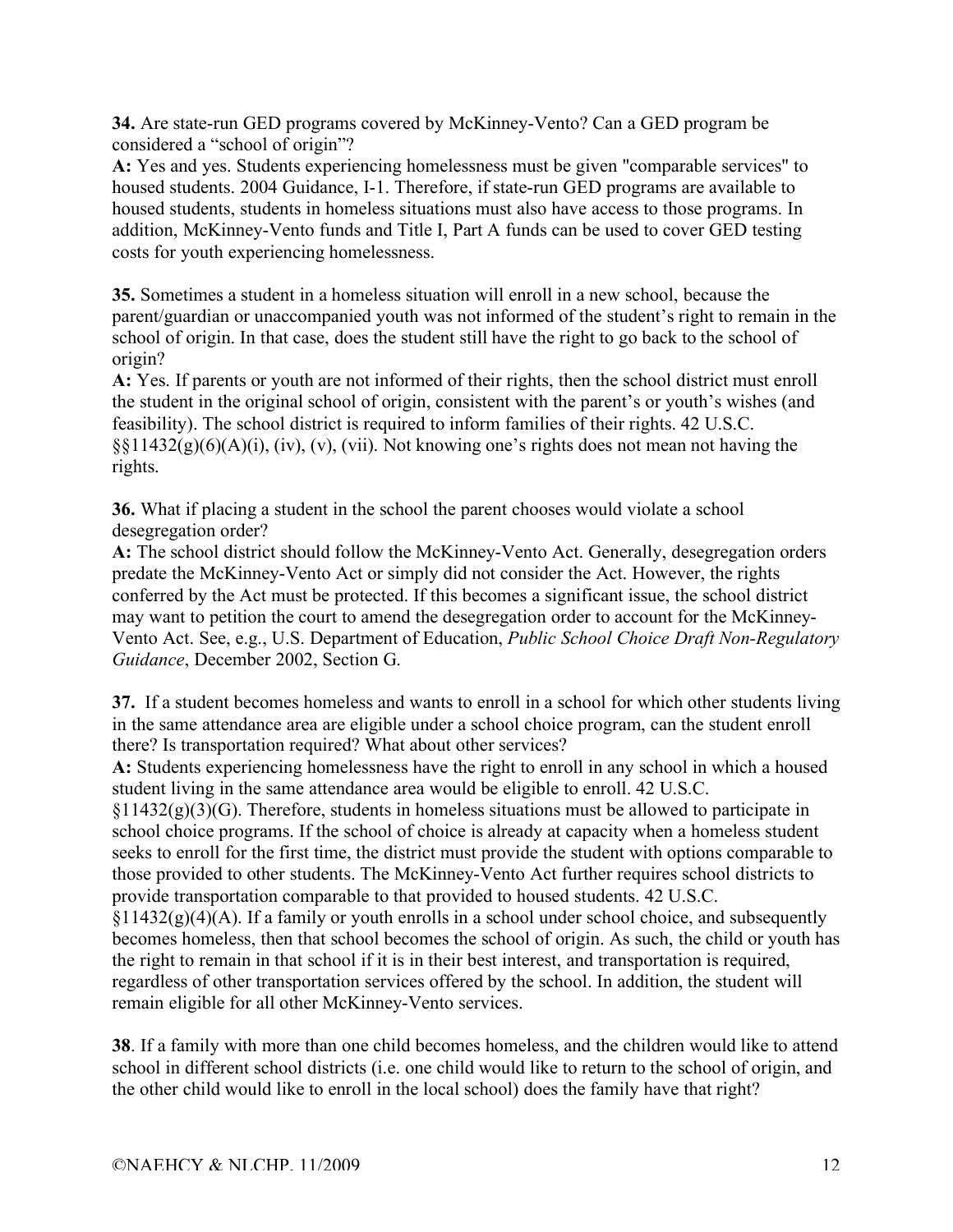<span id="page-12-0"></span>**A:** Yes. Siblings in a family that has lost its housing may attend school in different school districts, as long as each child is attending the school of origin or another school that other children living in the same attendance area are eligible to attend. Such a situation may be appropriate, for example, when an older student can tolerate a longer commute back to the school of origin than a younger sibling.

**39.** Can a distance learning course be considered a school of origin?

**A:** Yes. Distance learning courses offered by a school district or public educational service agency are part of the public school system, and students experiencing homelessness have the right to continue participating in those program as their "school of origin" despite changes in their living situation. The school district's responsibilities to provide transportation, free meals, and other services are consistent with their responsibilities toward students experiencing homelessness in a regular school setting.

### **Transportation**

**40.** Under what circumstances must a school district provide transportation to school for students experiencing homelessness?

**A:** The McKinney-Vento Act requires school districts to provide transportation for students experiencing homelessness in three situations. First, school districts must provide transportation to the school of origin upon the request of a parent or guardian, or in the case of an unaccompanied youth, upon the request of the McKinney-Vento liaison. 42 U.S.C.  $\S11432(g)(1)(J)(iii)$ . That is true regardless of whether the district provides transportation for other students or in other circumstances. Second, for other transportation (as opposed to the school of origin), the McKinney-Vento Act requires districts to provide transportation comparable to that provided to housed students.  $42 \text{ U.S.C. } $11432(g)(4)(\text{A})$ . Therefore, if the district transports housed students to the local school or to a summer program, it must also transport students experiencing homelessness. Finally, school districts must eliminate barriers to the school enrollment and retention of students experiencing homelessness. For example, if a student is living on or near an extremely busy intersection, in a very dangerous neighborhood, or is otherwise unable to attend school without transportation, the district must eliminate lack of transportation as a barrier to the child attending school. 42 U.S.C.  $\S$ [1432(g)(1)(I), (g)(7).

**41.** How far is too far to travel to the school of origin? What if my state has established a general limit on all school transportation of one hour or 30 miles, for example? **A:** The McKinney-Vento Act does not specify any mileage or time limit for travel to the school of origin. The Act requires school districts to provide transportation to the school of origin at the request of a parent or guardian or, for unaccompanied youth, at the McKinney-Vento liaison's request. 42 U.S.C.  $\S11432(g)(1)(J)(iii)$ . Therefore, whenever a student is attending the school of origin, transportation is required. A commute so lengthy as to be harmful to the child's educational achievement will weigh against placement in the school of origin. This determination will depend on the student's circumstances. For example, a lengthy commute that may be harmful to a young child may be feasible for an older youth. Similarly, in many rural areas, lengthy commutes to school are common; the commute of a child experiencing homelessness in such an area would need to be evaluated in that context. Therefore,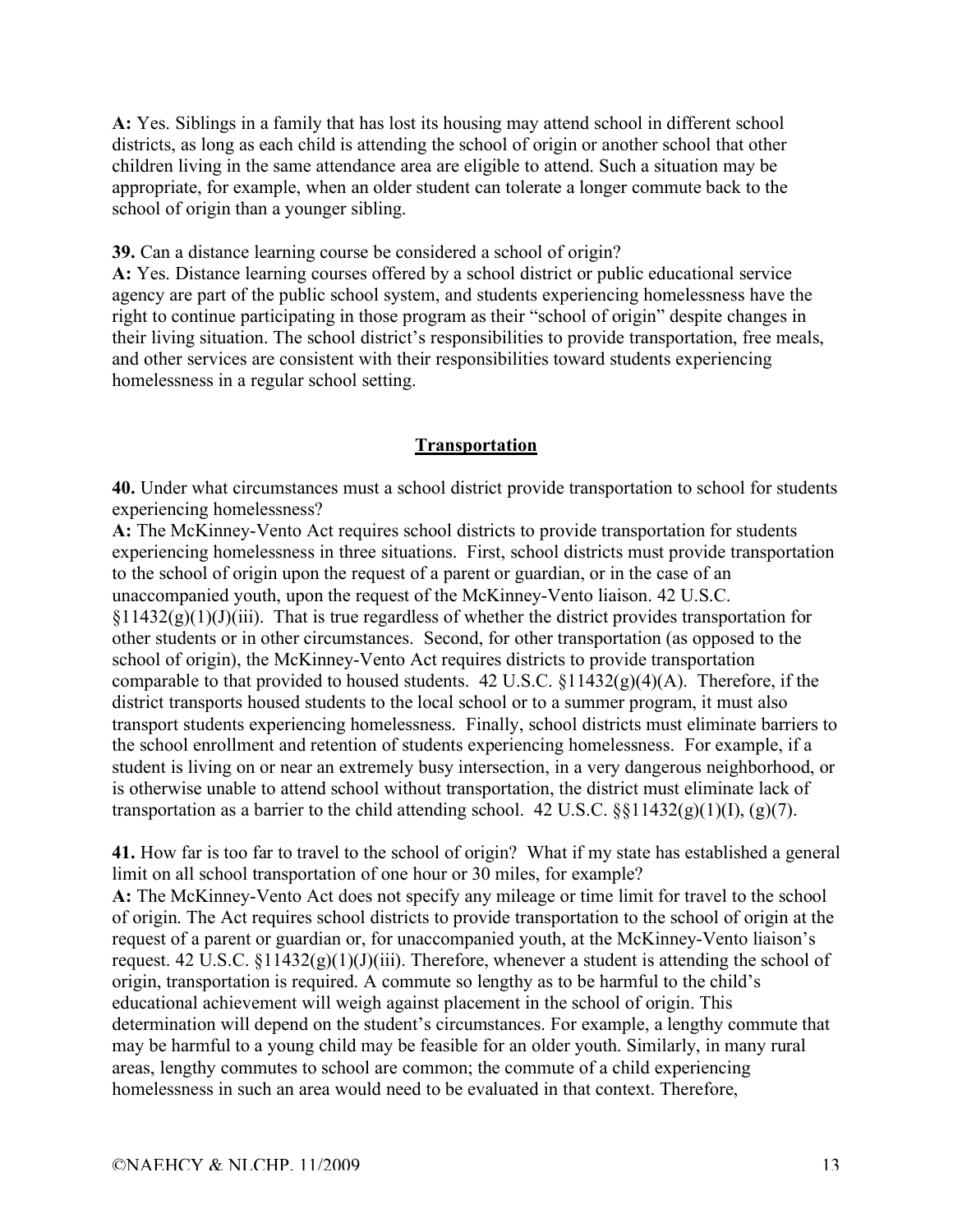transportation services must rest on the individualized feasibility determination, not blanket limits. (See Question 28 for information on the feasibility determination process.) State or school district policies that establish blanket limits on transportation violate the McKinney-Vento Act. The federal law supersedes these contrary state or local policies.

**42.** Is transportation required if the school of origin is in another school district? **A:** Yes. As long as attendance at the school of origin is feasible, transportation is required, even if it requires students to cross district lines. If two districts are involved, they must agree upon a method to apportion the cost and responsibility of transportation, or split it equally. 42 U.S.C.  $\S11432(g)(1)(J)(iii)$ . States should develop a system to assist with inter-district transportation issues, including disputes between districts regarding apportioning costs and responsibility. The state attorney general's office may also be able to assist. States may have policies about shared fiscal responsibilities. The possibility of nonpayment does not affect districts' obligation to provide transportation. Inter-district disputes cannot delay the immediate enrollment (defined as attending classes and participating fully in school activities) of children in the school selected. 42 U.S.C. §§11432(g)(3)(C), 11434A(1). Establishing inter-district transportation procedures will be essential to ensure that transportation is arranged quickly for students (see also Question 43.)

**43.** If a student is crossing district lines to remain at the school of origin, which district has primary responsibility to arrange and fund the transportation?

**A:** The McKinney-Vento Act first gives school districts and states the flexibility to agree upon a method to apportion cost and responsibility. The Act further states that in the absence of agreement, the two districts must apportion cost and responsibility equally. 42 U.S.C.  $\S11432(g)(1)(J)(iii)$ . However responsibility is divided, students must be provided with transportation without delay. In practice, states may wish to designate either the district of origin or the district of residence as the lead agency, to avoid any delays in initiating services while such disagreements are resolved. Any such delays would violate the McKinney-Vento Act's requirement that students be immediately enrolled in the selected school.

**44.** When two states are involved in a dispute regarding provision of transportation and either state refuses to pay any of the cost, is there a provision for a federally-enforced resolution? **A:** The states may call the U.S. Department of Education for technical assistance in resolving the dispute. The state attorney general's office also may be able to assist. States may have policies about shared fiscal responsibilities. The possibility of nonpayment does not affect school districts' obligations to provide transportation. Inter-state disputes cannot delay the immediate enrollment (defined as attending classes and participating fully in school activities) of children in the school selected. 42 U.S.C.  $\S$ {811432(g)(3)(C), 11434A(1). Establishing inter-state transportation procedures will be essential to ensure that transportation is arranged quickly for students. Communication among the involved State Coordinators and liaisons can facilitate the provision of services.

**45.** Can a school district reimburse parents to transport their children? Can a school district reimburse youth who are transporting themselves?

**A:** Yes and yes. School districts may provide gas vouchers or mileage reimbursement to parents or youth who have cars and are able to provide transportation, as a cost-effective means to meet the district's obligation.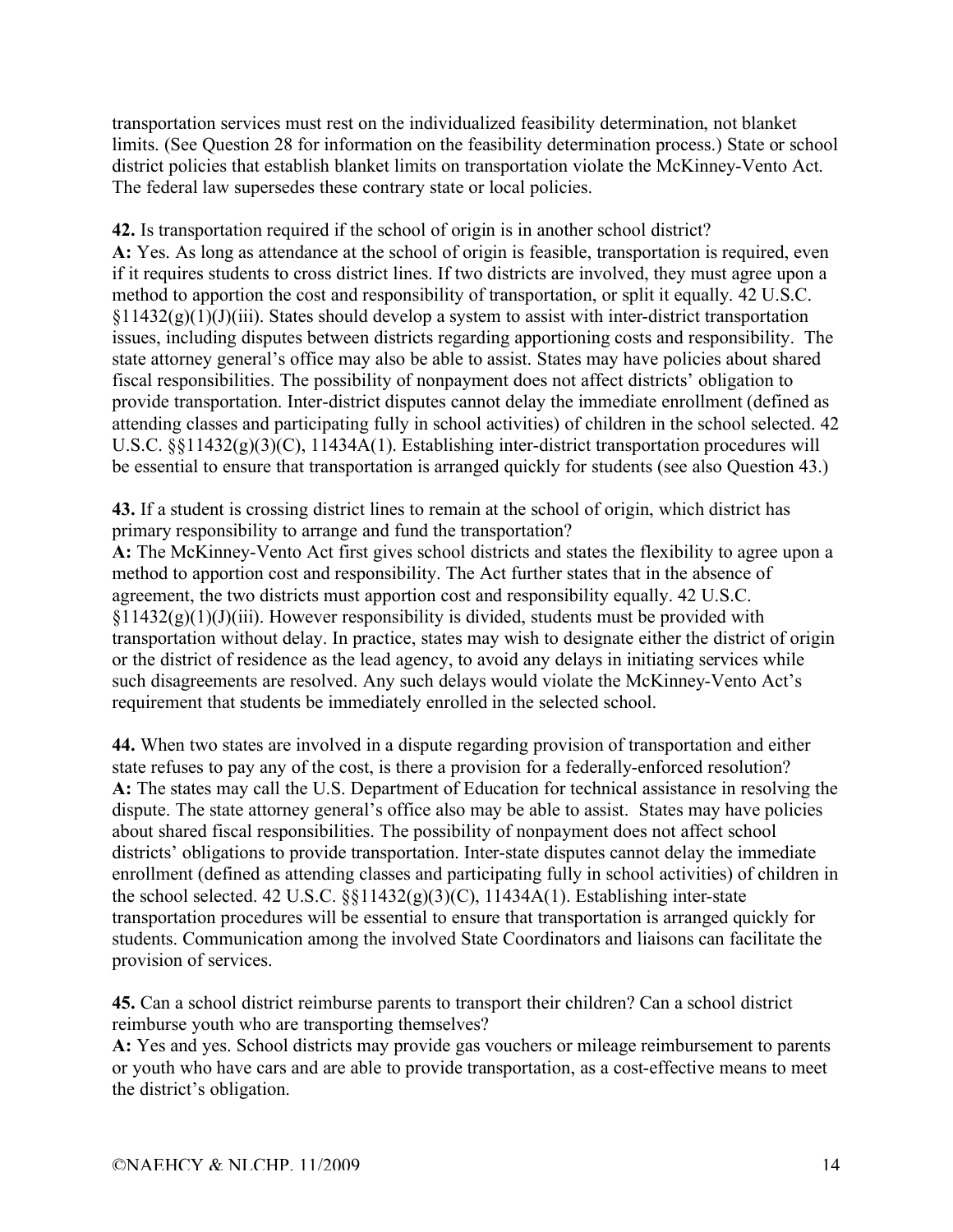**46.** Does providing or arranging for transportation mean door-to-door transportation, similar to transportation for students receiving special education services?

**A:** Generally, no. The McKinney-Vento Act does not require door-to-door transportation, unless that is the only appropriate arrangement for a particular student. For example, if a student is living on or near an extremely busy intersection, it may not be appropriate to expect the child to cross the intersection and walk to a bus stop some distance away. In such a situation, safety may require door-to-door transportation. The mode and details of transportation cannot present a barrier to the child's attendance in school. 42 U.S.C.  $\S$ [1432(g)(1)(I), (g)(7).

**47.** Does providing access to public transportation qualify as providing transportation? **A:** Yes, if the public transportation is appropriate. For example, young children cannot be expected to use public transportation alone. In such cases, school districts should provide transit passes for an available adult caregiver to escort the child, or provide another form of transportation. Similarly, if traveling to a school of origin on public transit requires an unreasonable length of time, another mode of transportation may be required. The mode and details of transportation cannot present a barrier to the child's attendance in school. 2004 Guidance, H-1; 42 U.S.C. §§11432(g)(1)(I), (g)(7).

**48.** If a district doesn't offer transportation to summer school for any students, does it have to provide summer school transportation for students in homeless situations? **A:** It depends on the nature of the summer school participation. The McKinney-Vento Act requires schools to provide comparable transportation services for students in homeless situations. If the school does not provide transportation to summer school for housed students, then it is generally not required to provide transportation to homeless students. However, if attendance in summer school is required for the student to pass to the next grade, and lack of transportation will prevent the child from participating, that presents a barrier to the student's full participation in school and academic success. The district must remove that barrier, so the student can avoid being retained in the same grade.  $42 \text{ U.S.C. }$  §§11432(g)(1)(I), (g)(7).

**49.** Is transportation required while a dispute is being resolved?

**A:** Yes, to the extent it would be required if there were no dispute (see Question 40.) While disputes are pending, students must be enrolled in the school in which they are seeking enrollment. If that school is the school of origin, the school district(s) involved must provide transportation. 2004 Guidance, H-5; 42 U.S.C.  $\S11432(g)(1)(J)(iii)$ . If that school is the local school, transportation must be provided to the extent it is provided to housed students, and to the extent necessary to ensure it is not a barrier to attendance. 42 U.S.C. §§11432(g)(1)(I), (g)(4), (g)(7). These provisions apply whether the dispute is about school enrollment, school selection, or whether the child or youth is homeless under the McKinney-Vento Act.

**50.** If a student's temporary housing is across state lines from the school of origin, is transportation still required?

**A:** Yes. Since the McKinney-Vento Act is a federal law, it applies as in any other situation. Therefore, if the student is attending the school of origin, transportation must be provided at the parent's/guardian's request or at the McKinney-Vento liaison's request, in the case of an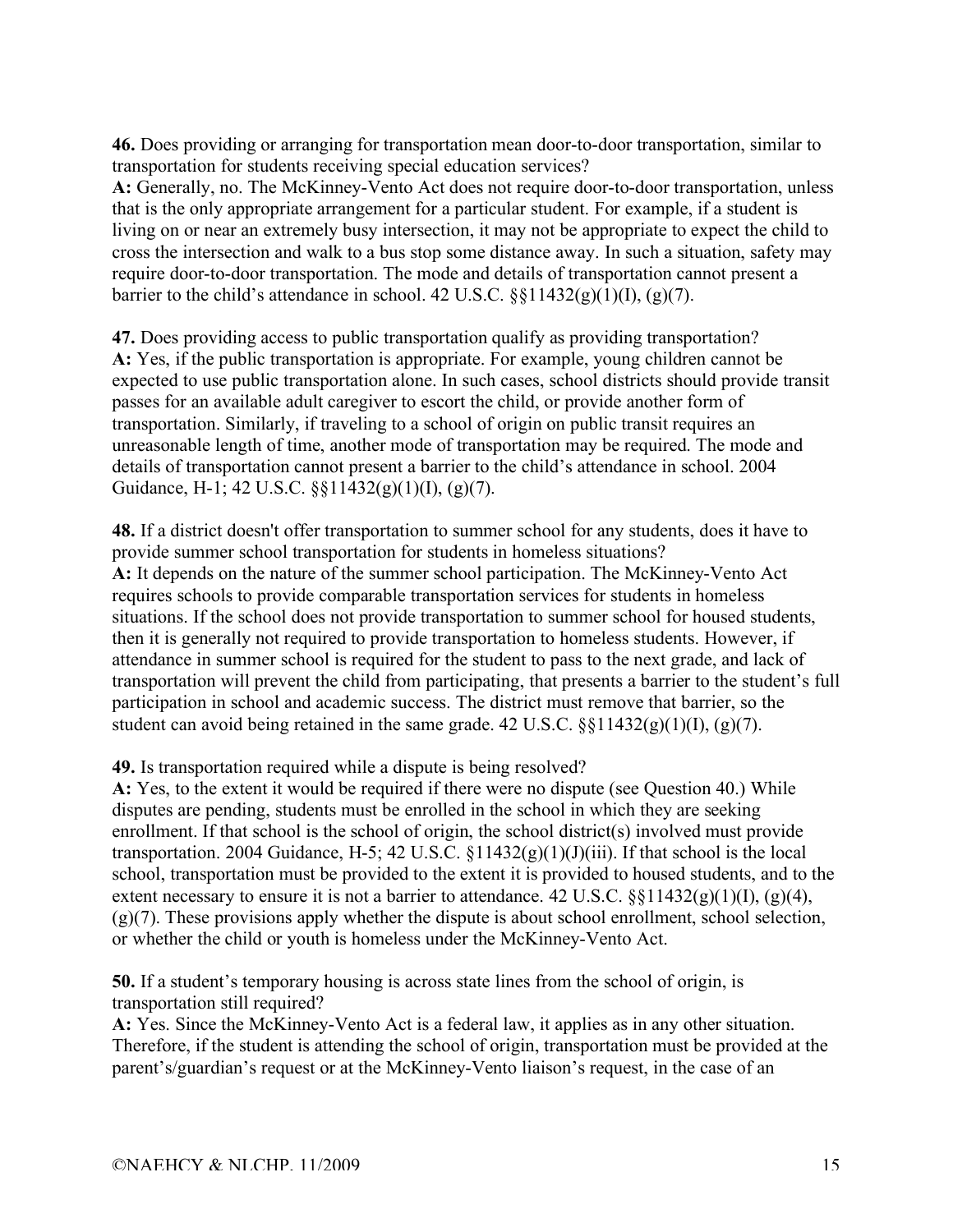<span id="page-15-0"></span>unaccompanied youth. Communication among the involved State Coordinators, liaisons and transportation directors can facilitate the provision of transportation (see Question 32).

**51.** How does the McKinney-Vento Act interact with state or local transportation policies related to safety, inter-district transportation, and other issues?

**A:** As a federal law, the McKinney-Vento Act supersedes conflicting state and local laws and policies. School districts must comply with the Act's transportation requirements. However, transportation must always be safe and appropriate, and school districts must comply with safety regulations and the McKinney-Vento Act simultaneously. Inter-district transportation policies usually are related to fiscal issues; such consideration must not interfere with a student's right to be transported under the McKinney-Vento Act.

# **Immediate Enrollment and Attendance**

**52.** How "immediate" is immediate enrollment?

**A:** The McKinney-Vento Act requires schools to enroll students experiencing homelessness immediately, even if the student is unable to provide documents that are typically required for enrollment. 42 U.S.C. §11432(g)(3)(C). Enroll means permitting the student to attend classes and participate fully in school activities. 42 U.S.C. §11434A(1). Although the Act does not define immediate, the standard dictionary definition is "without delay." Therefore, the student must begin attending classes and participating fully in school activities without delay. Generally, that would mean the same or the following day.

**53.** Can schools require verification or proof of residency, such as seeing a lease in the case where a family is hosting a student who is not a family member? **A:** No. Schools may not require verification or proof of residency as a condition of enrollment. 42 U.S.C. §11432(g)(3)(C). Due to their living situations, it frequently will be impossible for families and youth experiencing homelessness to provide such verification. Further, schools must not contact the landlords of host families or other authorities to discuss living arrangements. Residence information provided by parents or youth to schools is part of the student's educational records and protected by federal privacy laws. Such contact could also lead to eviction of the host family. However, the Act does not prohibit schools from requiring parents, guardians, or youths to submit emergency contact information.  $42 \text{ U.S.C. } \S11432(g)(3)(\text{H})$ ; 20 U.S.C. §1232g.

**54.** How can schools verify age for enrollment in kindergarten without a birth certificate? **A:** The McKinney-Vento Act requires immediate enrollment, even if typically required documents cannot be produced. 42 U.S.C. §11432(g)(3)(C). Therefore, the school must enroll the child in kindergarten immediately and work with the family to obtain acceptable proof of age. Many types of documents can be accepted to prove age, including medical records, baptismal certificates, or a simple statement of age signed by the parent or guardian. 2004 Guidance, Appendix D.

**55.** If we enroll a student who is homeless without requiring proof of immunizations, aren't we putting the entire school at risk?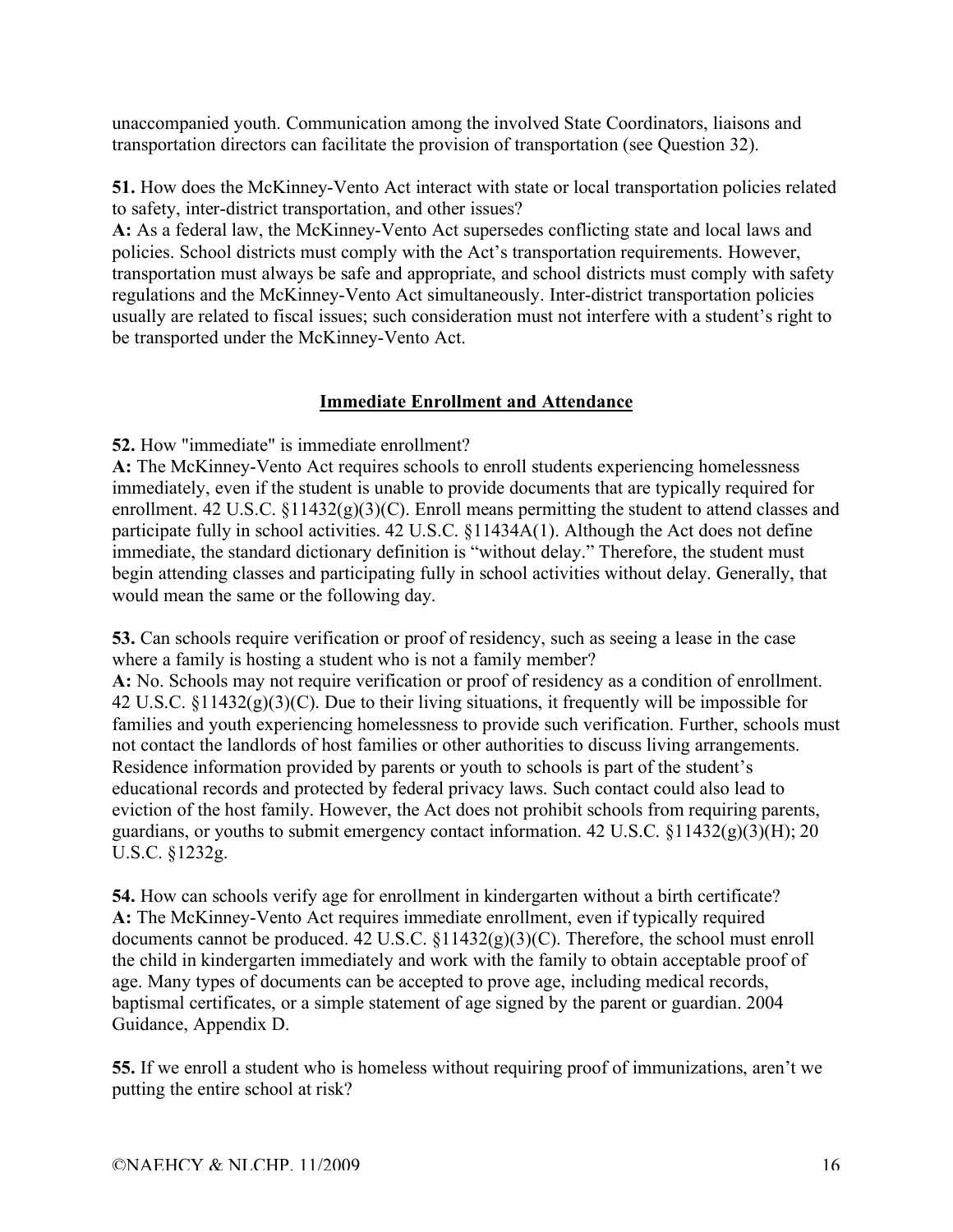**A:** The McKinney-Vento Act requires immediate enrollment, even if students are unable to produce immunization or other medical records, recognizing that families and youth who are homeless are frequently unable to obtain and keep copies of records. 42 U.S.C. §11432(g)(3)(C). The vast majority of homeless students have been enrolled in school before and have had required immunizations. These records should be a part of their school records. Since the enrolling school is required to contact the previous school for records, the information should be available quickly. 42 U.S.C.  $\S$  $I1432(g)(3)(C)$ , (D). The enrolling school and the McKinney-Vento liaison should work together to get immunization records as soon as possible. If a student has not had immunizations, initial doses should be administered as soon as possible, unless the student has a philosophical, religious, or medical exemption. It is accepted practice in most states and in the public health community that some children will not be immunized for these reasons. It is recognized among public health practitioners that the fact that most students are immunized prevents serious outbreaks from occurring. See Memorandum from U.S. Surgeon General Dr. Joycelyn Elders, at http://www.naehcy.org/guidance.html. Should an outbreak of illness occur, the same procedures used to protect unimmunized children can be used to protect students whose immunization records have not yet been obtained.

**56.** If we enroll a student who is homeless without requiring school records, how do we know the child was not suspended or expelled from the previous school? **A:** The enrolling school must immediately admit the student and must contact the previous

school for records. 42 U.S.C.  $\S$ [1432(g)(3)(C), (D). If the records cannot be transmitted immediately, the enrolling school can speak with staff from the previous school to get basic information about the student. Former teachers, counselors and administrators should be able to provide this information.

**57.** Can the previous school transfer records to the new school without a parent's signature? **A:** Yes. The Federal Education Rights and Privacy Act (FERPA) is a federal law that protects the privacy of educational records. Generally, FERPA requires schools to have written permission from a parent before releasing any information from a child's records. However, FERPA allows schools to release records without a parent's permission to schools to which a student is transferring. 20 U.S.C. §1232g. There are additional exceptions to the FERPA requirements; visit http://www.ed.gov/policy/gen/guid/fpco/ferpa/index.html for more information.

**58.** Can a previous school refuse to send records due to fees owed for textbooks, etc.? **A:** No. That school would be creating a barrier to the enrollment and retention of the child in school, which violates the McKinney-Vento Act. 42 U.S.C.  $\S 11432(g)(1)(I)$ ,  $(g)(7)$ . Additionally, the Act requires that school districts maintain homeless students' records so that they "are available, in a timely fashion, when a child or youth enters a new school or school district." 42 U.S.C. §11432(g)(3)(D).

**59.** How can a school determine what classes or services to provide a student if there are no school records?

**A:** The enrolling school must immediately admit the student and must contact the previous school for records. 42 U.S.C.  $\S$ [1432(g)(3)(C), (D). If the records cannot be transmitted immediately, the enrolling school can speak with staff from the previous school to get basic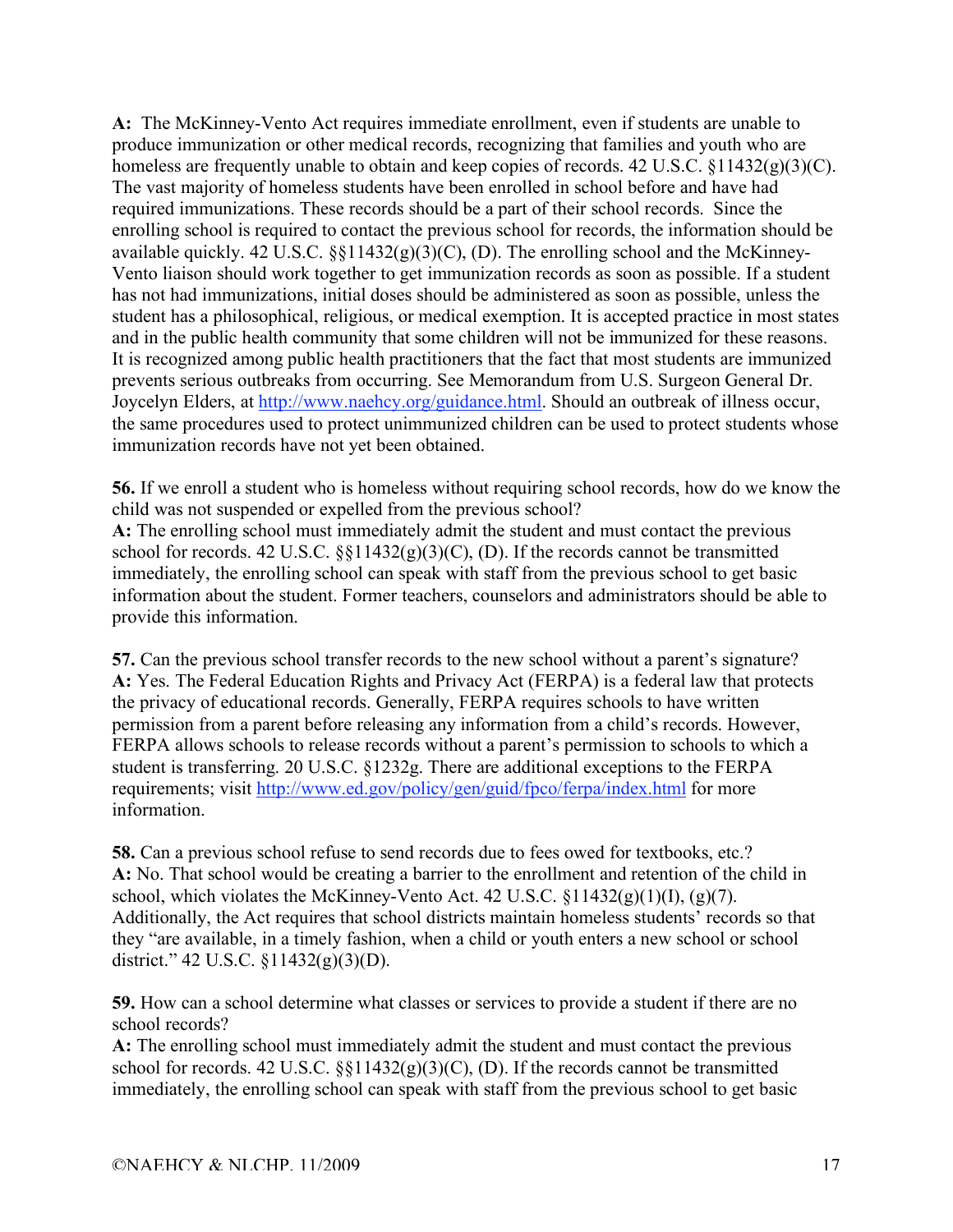information about the student. Former teachers, counselors, and administrators should be able to provide this information. The enrolling school can also get information regarding class schedules from parents and youth. The school can also establish procedures for conducting a quick assessment of the student's skills. Even if records are delayed, the student must be enrolled in school and provided the most appropriate services possible immediately. Upon receipt of previous school records, the school can make any necessary adjustments to the student's classes and services. Additional enrollment strategies are available at http://www.serve.org/nche/downloads/briefs/assessment.pdf.

**60.** If a state or school district has zero tolerance rules for absences (for example, requiring students with 10 absences to be referred to juvenile court, or to fail classes automatically), how do those rules apply to students in homeless situations?

**A:** The McKinney-Vento Act requires schools to identify and remove all barriers to enrollment and retention in school for children and youth in homeless situations. 42 U.S.C.  $\S\S11432(g)(1)(I), (g)(7)$ . Zero tolerance rules for absenteeism can be such barriers, particularly when they result in class failures, exclusion from school, or court involvement. Frequently, students in homeless situations will miss school due to their living situations. Absences caused by homelessness must not be counted against students, as this would create a barrier to enrollment and retention in school.

**61.** If a student in a homeless situation seeks enrollment in an alternative school, but the enrollment deadline for that school has passed, what may the McKinney-Vento liaison do to ensure that the student receives appropriate services?

**A:** Youth in homeless situations are entitled to immediate enrollment in the school of origin or "any public school that nonhomeless students who live in the attendance area in which the child or youth is actually living are eligible to attend." 42 U.S.C. §§11432(g)(3)(A), (C). Therefore, if the alternative school serves other youth living in the same attendance area, and the youth meets the attendance criteria for the alternative school, he must be allowed to enroll. Limits on enrollment timing conflict with the immediate enrollment requirement of the McKinney-Vento Act and are superseded by the Act. Furthermore, states and school districts must remove barriers to the enrollment and retention of homeless children and youth in schools. 42 U.S.C.  $\S(11432(g)(1)(I), (g)(7))$ . This enrollment schedule presents a barrier to enrollment and retention of a youth experiencing homelessness in school, and so should be revised to create an exception for youth experiencing homelessness, who meet the attendance eligibility criteria, but enter the district between enrollment periods.

**62.** How should a school handle the enrollment of a youth in a homeless situation who was recently involved in a criminal act?

**A:** It is inappropriate to suspect runaway youth of criminal pasts. Children and youth must be enrolled immediately, even if they cannot present documents typically required for enrollment, including proof of good standing. 42 U.S.C. §§11432(g)(3)(C). Nevertheless, it is important for the McKinney-Vento liaison to gather as much information as possible about the youth's background for the primary purpose of obtaining appropriate services. If the liaison discovers that the youth has been involved in criminal activity, district policies relating to students with a criminal background would take effect.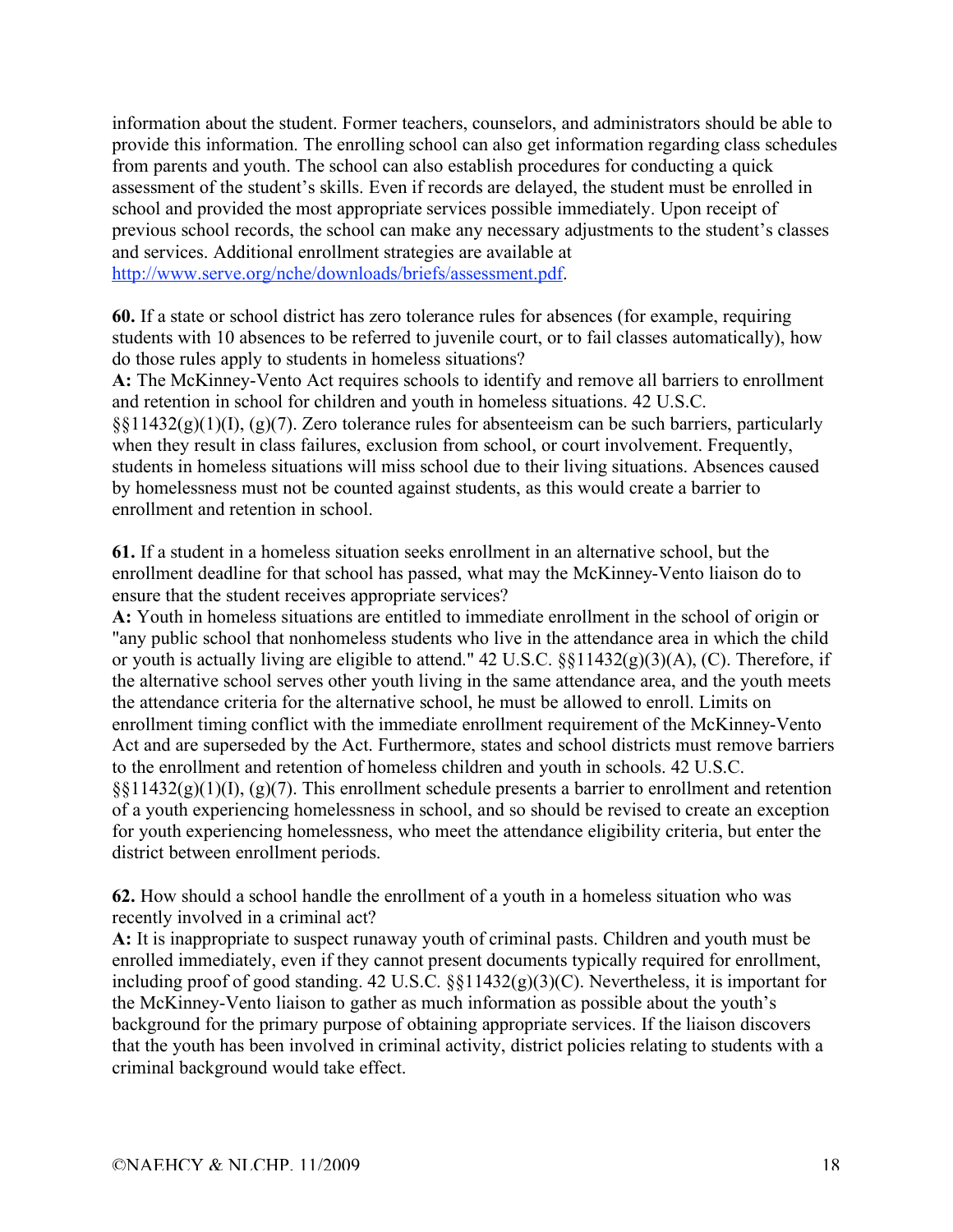**63.** What if a child has been abducted? If the enrolling school does not require proof of guardianship, how will abducted children be found?

**A:** The McKinney-Vento Act provisions requiring immediate enrollment are even more important in a case of child abduction. If there is legitimate cause for concern, the school should immediately contact the police, children's protective services, or if possible, the student's parents, consistent with state law. While law enforcement and/or children's protective services are conducting their investigations, the safest place for the student is school, rather than isolated with a potential abductor. It is advisable to involve the school counselor or social worker, who can closely monitor the situation. The National Center for Missing and Exploited Children also maintains an on-line database and toll-free hotline schools can consult to see if a student has been reported missing; see http://www.missingkids.com/ or 1-800-THE-LOST.

**64.** Must school districts publicize information about the McKinney-Vento Act?

**A:** Yes. McKinney-Vento liaisons must make sure that families are aware of the educational and related opportunities available to their children (including transportation) and must post public notice of the education rights of children and youth in homeless situations. 42 U.S.C.  $\S\S11432(g)(6)(A)(iv)$ , (v), (vii). Posters, such as the ones provided by the U.S. Department of Education (available at http://www.serve.org/nche) and other information translated into languages represented in the community must be placed where homeless families and youth receive services. To comply with the McKinney-Vento Act, the district should train all school enrollment staff, secretaries, school counselors, school social workers, and principals on the legal requirements for enrollment. School nutrition staff, school nurses, teachers, security guards, and bus drivers should receive training on homelessness that is specific to their field. For example, school nutrition staff should be knowledgeable about the provisions regarding free lunch under the federal school breakfast and lunch programs (see Question 80). Trainings should take place on a yearly basis to address staff turnover. Information should also be provided in writing, as in a district handbook.

<span id="page-18-0"></span>**65.** Does the McKinney-Vento Act define the term "enroll" or "enrollment"? **A:** Yes. The Act defines both terms to mean "attending classes and participating fully in school activities." 42 U.S.C. §11434A(1). The definition clarifies that enrollment means more than noting the student's name on a school roster. Enrollment includes ensuring youth can attend the classes for which they are eligible and participate in school activities for which they are eligible and in which they wish to participate.

# **Issues Facing Youth**

**66.** How does the McKinney-Vento Act define "unaccompanied youth"? Is there an age range? **A:** Unaccompanied youth is defined as a youth not in the physical custody of a parent or guardian. 42 U.S.C. §11434A(6). The Act does not provide an age range.

**67.** Is there an age limit on serving secondary students?

**A:** The McKinney-Vento Act applies to children and youth age 21 and under, consistent with their eligibility for public education services under state and federal law. 2004 Guidance, A-3. State laws vary, but generally provide access to all students until high school graduation or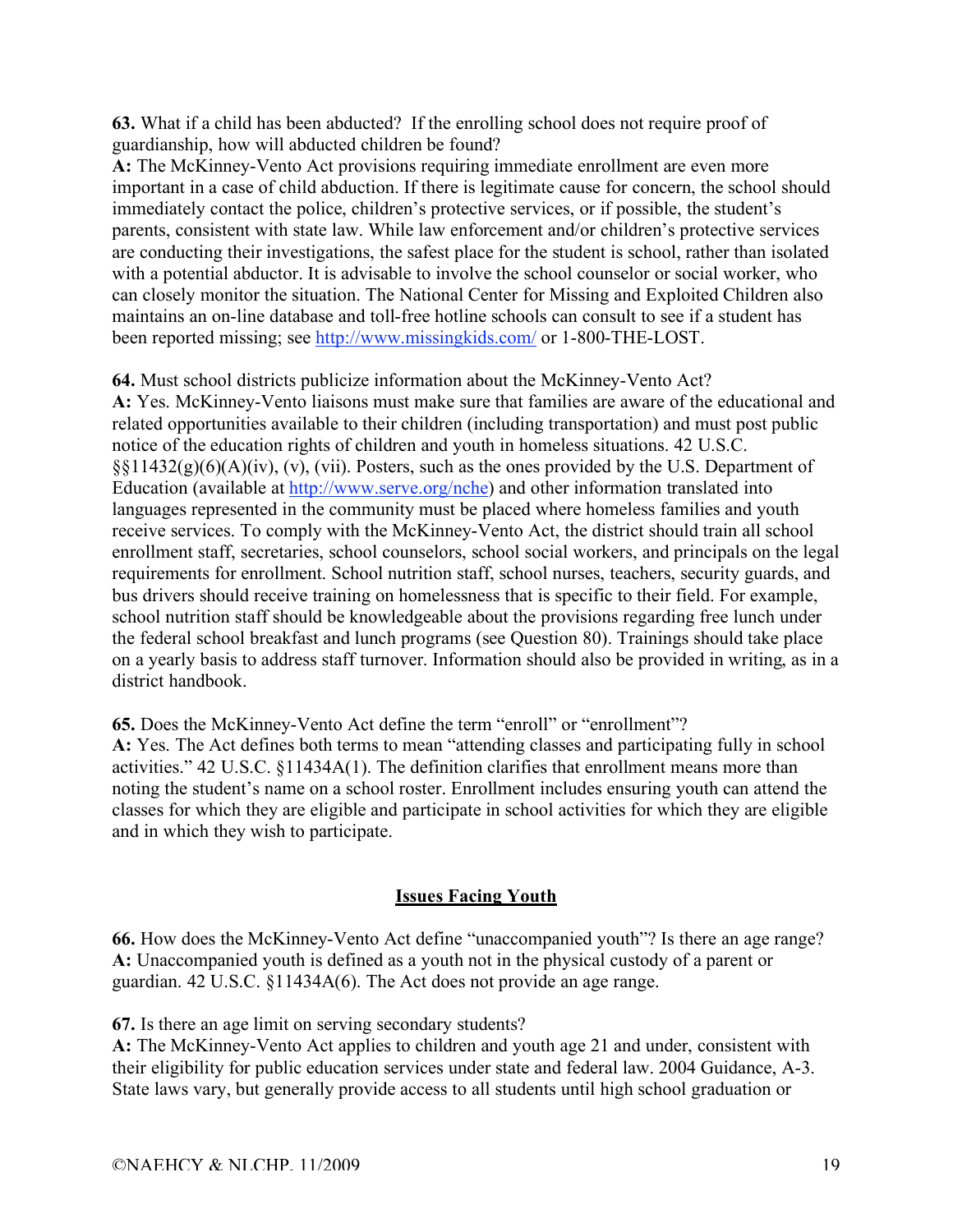equivalent, or until age 18 (or older in some states). For special education students, federal law provides the right to access services until age 22. 20 U.S.C. §1412(a)(1)(A).

**68.** Must schools enroll youth in school without proof of guardianship? **A:** Yes. Lack of a legal guardian or guardianship documents cannot delay or prevent the enrollment of an unaccompanied youth. 42 U.S.C.  $\S$ [11432(g)(3)(C), (g)(1)(H)(iv), (g)(1)(F)(ii). States and school districts have established different procedures for enrolling youth. Some permit the youth to enroll himself or herself; some have the McKinney-Vento liaison handle enrollment; others use caregiver forms to allow adult caregivers to enroll youth. The McKinney-Vento Act requires states and school districts to eliminate barriers to enrollment and retention and to enroll unaccompanied youth in school immediately. 42 U.S.C. §§11432(g)(1)(I), (g)(7). School districts may adopt their own policies to meet these mandates. More information about approaches to enroll unaccompanied youth immediately is available at http://www.serve.org/nche/downloads/briefs/youth.pdf.

**69.** Can a school require a caregiver to get legal guardianship to enroll a student in school? **A:** No. The McKinney-Vento Act requires states to address enrollment barriers related to lack of guardianship in school enrollment and requires school districts to enroll youth in school immediately, even if they lack a legal guardian or typically required enrollment documents. 42 U.S.C.  $\S$ [11432(g)(3)(C), (g)(1)(H)(iv), (g)(1)(F)(ii). The decision to seek legal guardianship is a serious decision that significantly affects the legal rights of the parent and caregiver well beyond the school arena. While that step will be appropriate in some cases, it will not be in others.

**70.** Who can make educational decisions for an unaccompanied youth?

**A:** States and school districts have established different procedures for educational decisionmaking. Some permit the youth to make educational decisions on his/her own behalf; some vest the liaison with that authority; others allow adult caregivers to make such decisions. FERPA allows "an individual acting as a parent in the absence of a parent or a guardian" to access a student's education records, thereby permitting schools to discuss educational issues with such caregivers. 34 CFR §§99.3-99.4. The McKinney-Vento Act requires states and school districts to eliminate barriers to enrollment and retention and to enroll unaccompanied youth in school immediately. 42 U.S.C.  $\S$ [1432(g)(1)(I), (g)(7). School districts may adopt their own policies to meet these mandates. It should be noted that the Individuals with Disabilities Education Act (IDEA) has its own rules and procedures for appointing a "surrogate parent" to make special education decisions for minors, where a parent or legal guardian is not available (see Question 100).

**71.** Do schools have to contact the police when enrolling unaccompanied youth? **A:** Generally, no. Very few states require schools to report runaway youth. State law determines the obligation of a McKinney-Vento liaison, school staff, or service provider to contact child protective services or law enforcement if they suspect abuse. Regardless of such obligations, the McKinney-Vento Act requires schools to enroll unaccompanied youth in school immediately. 42 U.S.C. §11432(g)(3)(C). Further, contacting the police when enrolling youth is likely to violate the Act's requirement that school districts and states eliminate barriers to enrollment and retention in school. 42 U.S.C. §§11432(g)(1)(I), (g)(7). U.S. Department of Education Guidance elaborates that "the McKinney-Vento statute provides a broad mandate to States and districts to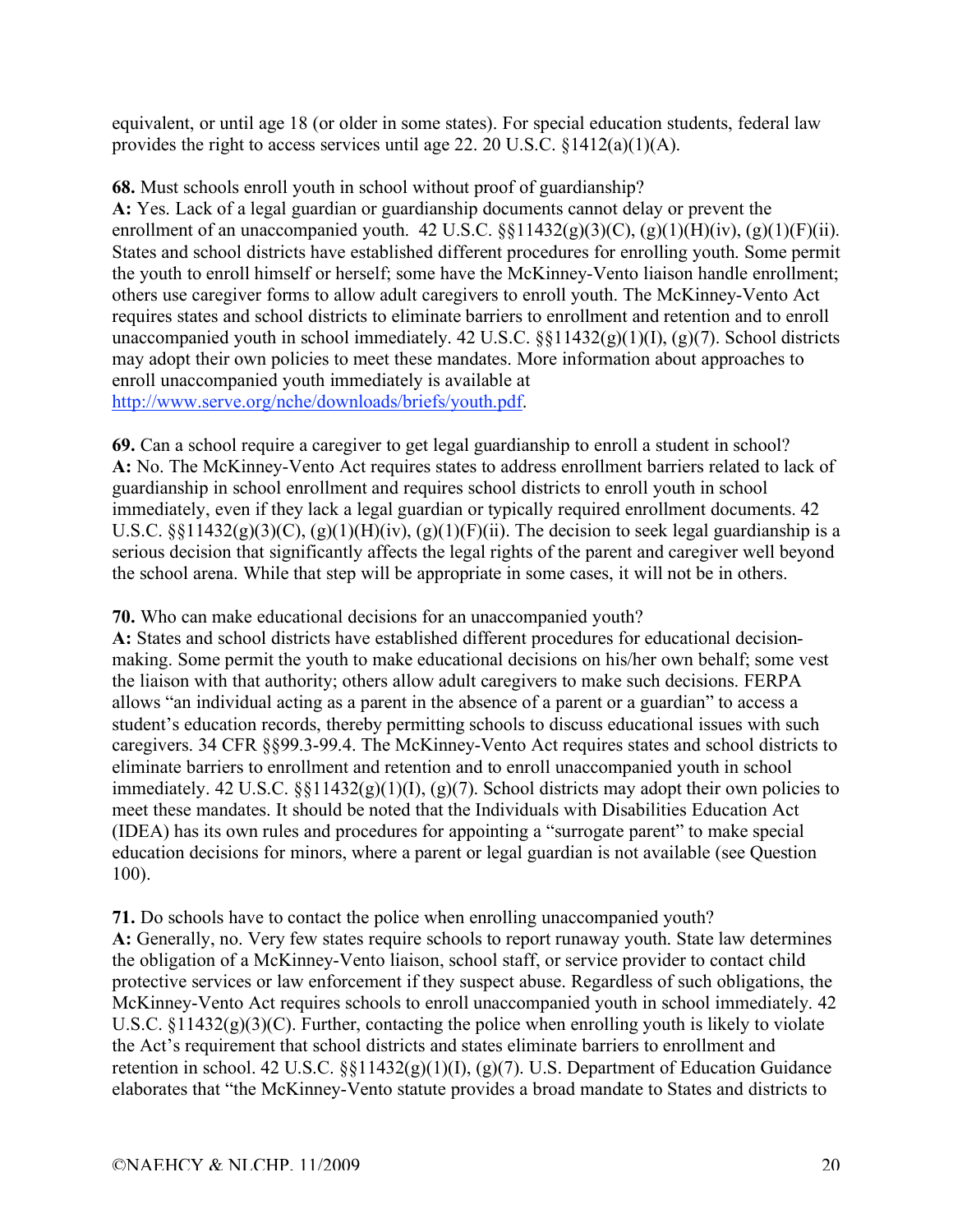change policies or practices that act as a barrier to the enrollment, attendance, and school success of homeless children." 2004 Guidance, G-7.

Based on these requirements, schools should exercise care and concern when contacting social services or law enforcement agencies. Youth are unlikely to enroll in or attend school if they fear being taken into custody simply because they are unaccompanied. While educators are required to report reasonable suspicions of child abuse, in many cases unaccompanied youth are in the care of an adult or otherwise out of immediate danger, and there is no reason to suspect abuse. It is likely that state mandatory reporting laws would not require contacting police in such cases. A state-by-state guide to mandatory reporting laws is available from the Child Welfare Information Gateway, at

http://www.childwelfare.gov/systemwide/laws\_policies/statutes/manda.pdf. If school personnel have a reasonable suspicion of child abuse, liaisons should work with police and child protective services to keep the youth in school and to serve the student's best interest. Where state law provides a choice, as most do, schools should contact child protective services rather than the police. Child protective services agencies should have the training and facilities to respond more appropriately to such reports.

**72.** What if an unaccompanied youth gets injured in school? How will the child receive medical care without a parent? Will the school be liable?

**A:** If an unaccompanied youth has a medical emergency, the school can contact the local emergency room. Medical professionals should be familiar with the rules to treat minors and will respond appropriately to medical emergencies. Liability for injuries is based on a party's failure to exercise reasonable care. By exercising reasonable care in creating a safe environment and responding appropriately to medical emergencies, the school can help protect itself from liability. In any event, such concerns do not relieve the school of its responsibilities under the McKinney-Vento Act. Indeed, if a school violates the Act by refusing to enroll an unaccompanied youth in school, and the youth is subsequently injured off school grounds, a parent or guardian could have a cause of action to sue the school for having turned the youth away.

As state laws vary regarding the rights of minors to receive medical care without a parent or guardian, McKinney-Vento liaisons and other advocates may wish to contact the Center on Adolescent Health and the Law (http://www.cahl.org/) or state/local resources for more information. A legal memorandum on unaccompanied youth's access to medical care is available at http://www.naehcy.org/memos.html.

**73.** If runaway youth would just follow their parents' rules, they could live at home; why should we encourage their bad behavior?

**A:** Most runaway youth, especially those who are on the streets a significant length of time, have fled from abusive homes for their own survival. Some leave home without a parent's permission; others are forced out of their homes by their parents or guardians. Studies of unaccompanied youth have found that 20 to 50 percent were sexually abused in their homes, while 40 to 60 percent were physically abused.<sup>4</sup> Severe dysfunction in the home is also common. Forty percent

 <sup>4</sup> Toro, P., et al. (2007). "Homeless Youth in the United States: Recent Research Findings and Intervention Approaches." *Toward Understanding Homelessness: The 2007 National Symposium on Homelessness Research*. Washington, DC: U.S. Dept. of Health and Human Services; Robertson, Marjorie and Toro, Paul (1999). "Homeless Youth: Research, Intervention, and Policy." Practical Lessons: The 1998 National Symposium on Homelessness Research. Washington DC: U.S. Dept. of Housing and Urban Development; MacLean, Michael G., Embry, Lara E.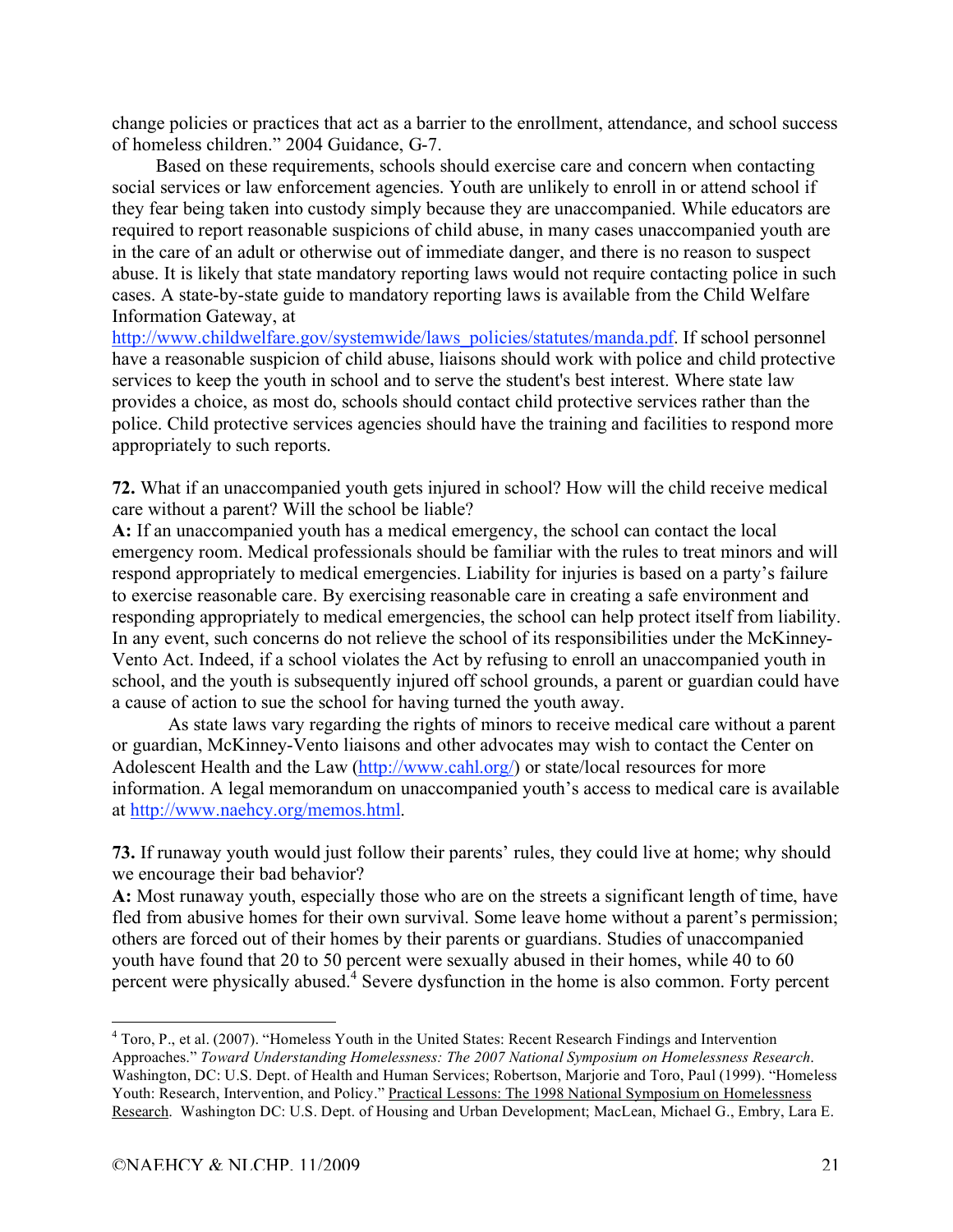of callers to the National Runaway Switchboard identified negative family dynamics as the leading reason for leaving home.<sup>5</sup> For example, over two-thirds of unaccompanied youth surveyed in a recent study reported that at least one parent abused drugs or alcohol.<sup>6</sup>

Many young people are not welcome in their parents' or guardians' homes due to their sexual orientation or identity, pregnancy, or other types of family conflict. For example, 20 to 40% of homeless youth in one study identified themselves as gay, lesbian, bisexual and/or transgender, compared to only 3-5% of the overall population<sup>7</sup>, and 10% of currently homeless female teenagers are pregnant.<sup>8</sup> Youth often leave home to remove themselves from an immediately painful situation, but without plans for what to do next. In a recent survey of unaccompanied homeless youth in California, over half felt that being homeless was as safe as or safer than being at home.<sup>9</sup> 5,000 runaway youth die every year from assaults, illness, or suicide. Yet many runaway youth continue to value education and the opportunities, safety, and stability it provides. Excluding these youth from school will harm them and society.

**74.** Can unaccompanied youth enroll in Job Corps without parental approval?

**A:** With advocacy, yes. Job Corps is a comprehensive residential, education and job training program for at-risk youth, ages 16 through 24. It provides academic, vocational, and social skills training to nearly 70,000 students a year, at 118 different sites. Youth who are homeless are eligible for Job Corps. Although the Job Corps law does not require a parent's or guardian's signature for a youth to participate, federal Job Corps policy does. However, Job Corps programs can waive that requirement for youth who have no parent or guardian, cannot find a parent or guardian, or are legally emancipated. The requirement can also be waived for youth whose parents are not willing to sign, as long as they do not object to the youth participating. McKinney-Vento liaisons have used this exception to advocate successfully for unaccompanied youth to participate in Job Corps without a parent's signature. The Job Corps Policy Requirements Handbook is available at

http://www.jobcorps.gov/AboutJobCorps/program\_admin.aspx (see page 11 of Exhibit 1-1). 20 C.F.R. §664.200; 29 U.S.C. §2884(3)(C); Job Corps Policy Requirements Handbook; 29 U.S.C.  $§2801(25)$ .

**75.** How can the Runaway and Homeless Youth Act help unaccompanied youth?

**A:** The Runaway and Homeless Youth Act can help youth in many ways. First, it contains a Basic Center Program that supports emergency shelters for up to 15 days for unaccompanied youth under 18 years old. Second, the law supports Transitional Living Programs for youth, which provide long-term housing for up to 18 months and life skills for youth 16-21 years old. Third, the law contains a Street Outreach Program to provide outreach and services to youth on the streets. Lastly, the law funds the National Runaway Switchboard, trainings for youth workers, and other information and supports. Runaway and Homeless Youth Act programs are

 <sup>&</sup>amp; Cauce, Ana Mari (1999). Homeless Adolescents' Paths to Separation from Family: Comparison of Family Characteristics, Psychological Adjustment, and Victimization. Journal of Community Psychology, 27(2), 179-187.<br><sup>5</sup> http://www.1800runaway.org/

 $<sup>6</sup>$  MacLean, et al. (1999).</sup>

<sup>7</sup> The National Gay and Lesbian Task Force and the National Coalition for the Homeless (2007). *Lesbian, gay, bisexual and transgender youth: An epidemic of homelessness*. Washington DC: Authors. <sup>8</sup> Toro, P., et al. (2007).

<sup>9</sup> Bernstein, N. & Foster, L.K. (2008). *Voices from the Street: A Survey of Homeless Youth by Their Peers*. Sacramento, CA: California Research Bureau.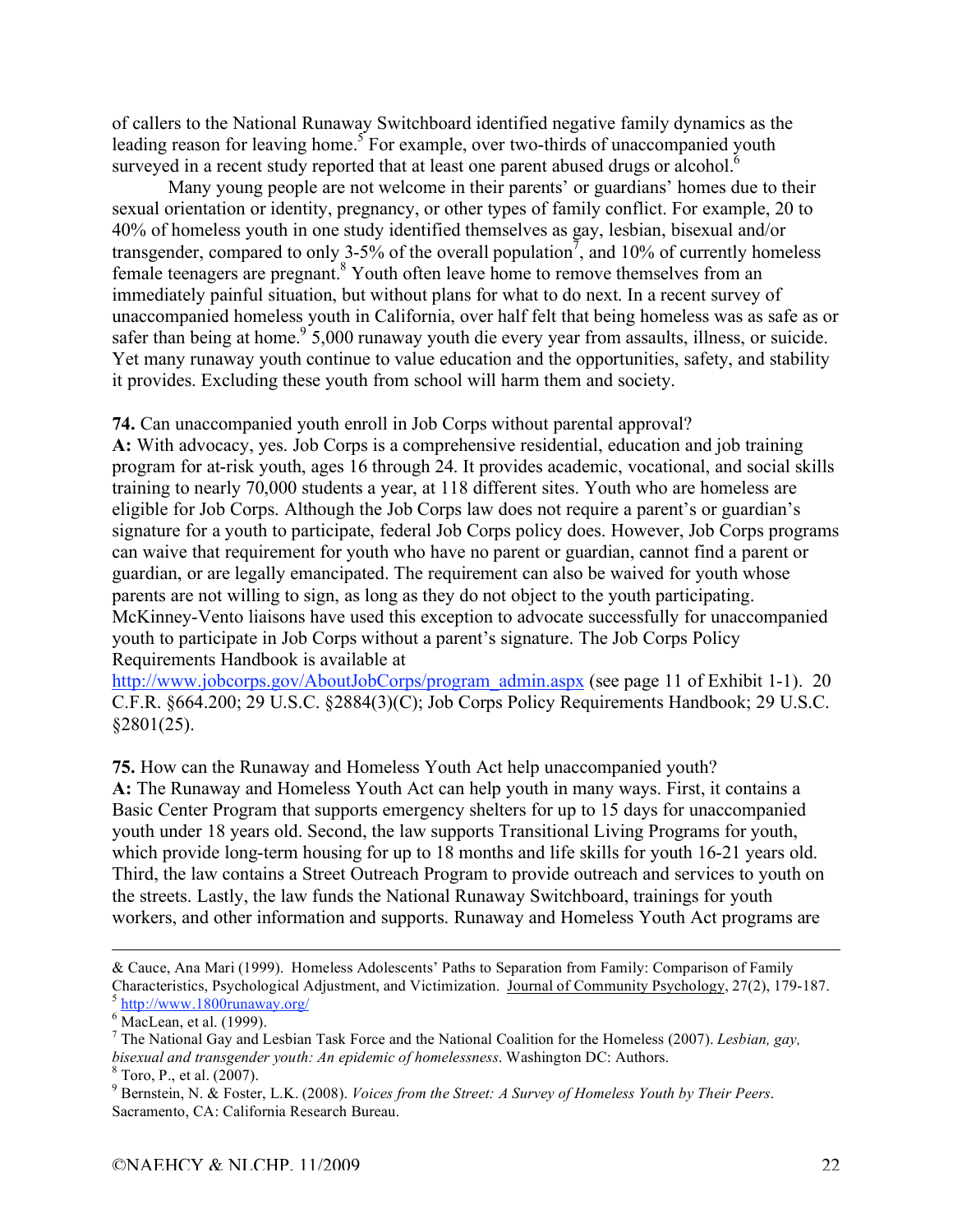<span id="page-22-0"></span>required to provide youth with information about the McKinney-Vento Act and to collaborate with their McKinney-Vento liaisons. More information about this program is available at http://www.acf.hhs.gov/programs/fysb/content/youthdivision/index.htm. 42 U.S.C. §§5701 et seq.; 42 U.S.C. §5712(b)(3); 45 C.F.R. §1351.18(e).

# **Supporting Academic Success**

**76.** Does the requirement for immediate enrollment include enrollment in optional enrichment programs, extended-day programs, and other supplemental services?

**A:** Yes. Enrollment is defined to include attending classes and participating fully in school activities. 42 U.S.C. §11434A(1). Enrichment programs and other supplemental services are school activities. Furthermore, McKinney-Vento liaisons are required to ensure that children and youth in homeless situations have a full and fair opportunity to succeed in school. 42 U.S.C.  $\frac{11432(g)(6)(A)}{B}$ . Enrichment programs clearly support that requirement. To the extent that individual students experiencing homelessness can benefit from such programs, they must be provided access to the programs.

**77.** Should students in homeless situations be exempt from residency and attendance rules for participating in school sports (for example rules requiring school residency or attendance for a semester before being eligible for sports at that school)?

**A:** Yes. The McKinney-Vento Act requires states and school districts to eliminate barriers to school enrollment and retention for children and youth experiencing homelessness. 42 U.S.C.  $\S(11432(g)(1)(I), (g)(7))$ . Enrollment is defined as attending school and participating fully in school activities. 42 U.S.C. §11434A(1). Sports and other extra-curricular activities are school activities. Many courts, including the Supreme Court of the United States, have determined that school athletic associations are considered to be part of the state, due to their close relationship with the state. Therefore, athletic associations must comply with the McKinney-Vento Act's requirement to remove barriers, by exempting homeless students from sports participation rules that students cannot meet due to their homelessness and mobility, such as attendance rules. Athletes experiencing homelessness have won hearings on this issue against several state athletic associations. In addition, some athletic associations have changed their written policies to facilitate compliance with the McKinney-Vento Act.

**78.** What if children experiencing homelessness cannot pay fees associated with extra-curricular activities, such as club dues, sports uniforms, etc.?

**A:** Again, barriers to full participation in school must be eliminated. 42 U.S.C. §§11432(g)(1)(I), (g)(7). Fees for extra-curricular activities should be waived or paid with donations or district funds.

**79.** If a youth has not been in a school and tries to enroll mid-semester, what obligation does the school have to enroll the student and give him/her credit for the work they do in the remainder of the semester?

**A:** The McKinney-Vento Act requires the school to enroll the student immediately. 42 U.S.C.  $\S\S11432(g)(3)(C)$ . The Act also requires the school district to remove barriers to the student's retention in school. 42 U.S.C.  $\S$  $11432(g)(1)(I)$ ,  $(g)(7)$ . Since the inability to earn any credit is a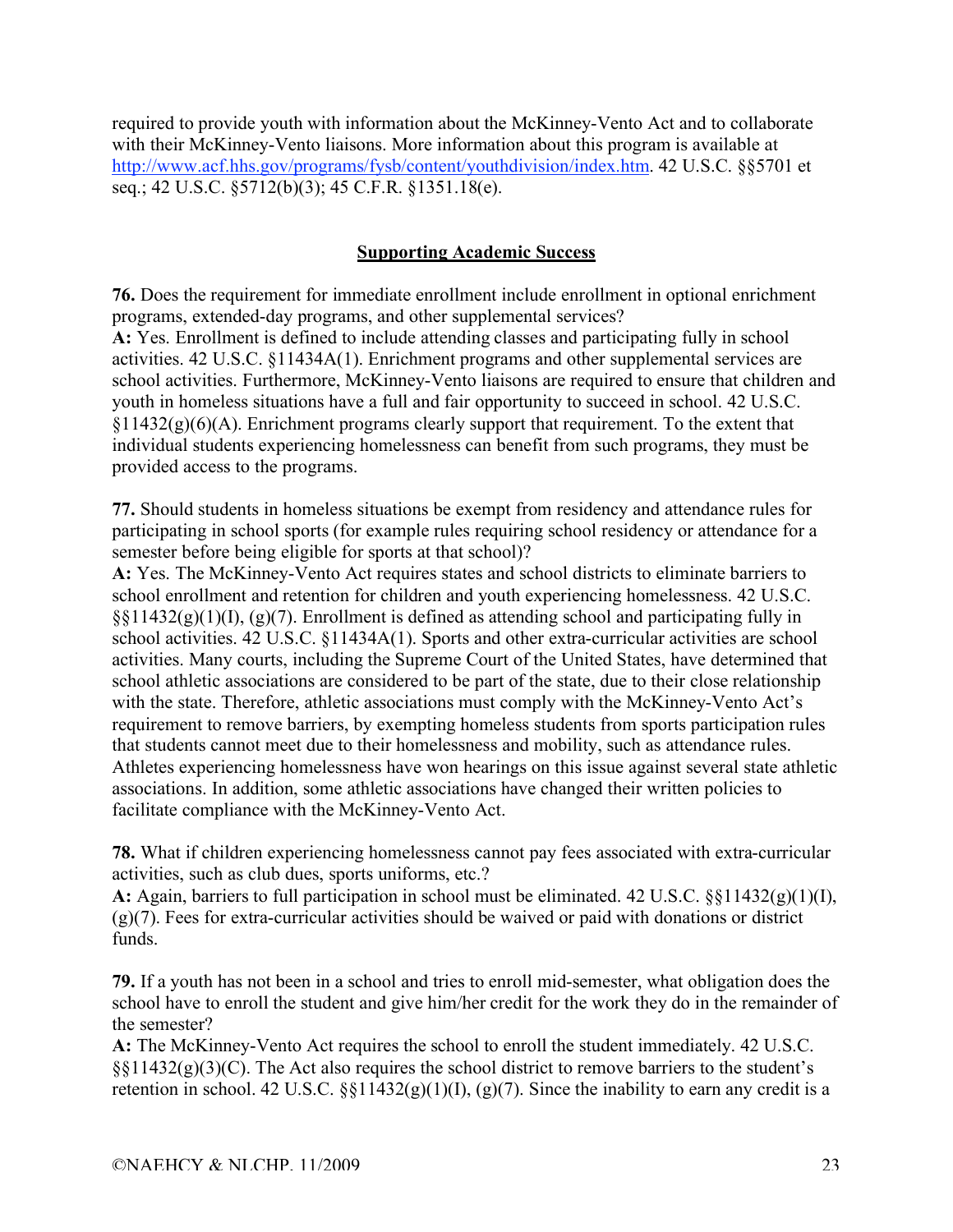disincentive to remaining in school, the school must address that problem. The school must make any necessary adjustments to the student's schedule to permit the student to obtain partial or prorated credit for his or her work and to participate in credit recovery opportunities.

**80.** Is there any obligation to provide education services to a student who is homeless and is expelled from school due to behavior?

**A:** Student discipline and expulsion rules apply to students in homeless situations in the same way they apply to housed students. However, schools must be careful not to discipline or penalize students for behavior related to their homelessness. For example, a school district policy that issues suspensions for multiple absences must excuse absences caused by homelessness. The failure to provide such exemptions would create a barrier to the retention in school of students experiencing homelessness, in violation of the McKinney-Vento Act. 42 U.S.C.  $\S$ [\stat{1432(g)(1)(I), (g)(7).

**81.** Can students who are homeless receive free school meals without documenting income? What about students with an outstanding balance of unpaid school meal fees? **A:** Yes and yes. The U.S. Department of Agriculture's Child Nutrition Division issued a policy in 2002 (later enacted into law by the Child Nutrition and WIC Reauthorization Act of 2004) that makes any child identified as homeless by a McKinney-Vento liaison or shelter director automatically eligible for free school meals. They do not have to complete an application. When a liaison or a shelter director provides a child's name to the local school food service office, free school meals should commence immediately. Copies of the USDA policies are available at http://www.naehcy.org/guidance.html. States also may have established policies to support this federal law.

Children identified as homeless by a McKinney-Vento liaison or shelter director are entitled to receive those meals immediately, regardless of unpaid fees. Unpaid fees may be waived or paid from other funds, but they cannot delay or prevent the student's access to free meals.

<span id="page-23-0"></span>**82.** To what extent should services for dental, medical, and other such needs be provided for children experiencing homelessness?

**A:** To the extent that such services are available at school, children experiencing homelessness must have access to them. 42 U.S.C. §11432(g)(4). Outside of school, McKinney-Vento liaisons are required to provide referrals for health, mental health, dental, and other appropriate services in the community. 42 U.S.C. §11432(g)(6)(A)(iii). "Other appropriate services" may include housing, shelter, job training, public assistance, food and nutrition, and legal assistance.

# **Private Schools and Charter Schools**

**83.** What obligations do private schools have under the McKinney-Vento Act? If the school of origin is a private school, must the student be allowed to continue attending? **A:** The McKinney-Vento Act does not apply to schools that are entirely privately funded. Therefore, private schools are not required to allow children who become homeless to continue to attend or to provide transportation. Public schools should offer McKinney-Vento and Title I, Part A services to students experiencing homelessness who are attending private schools, as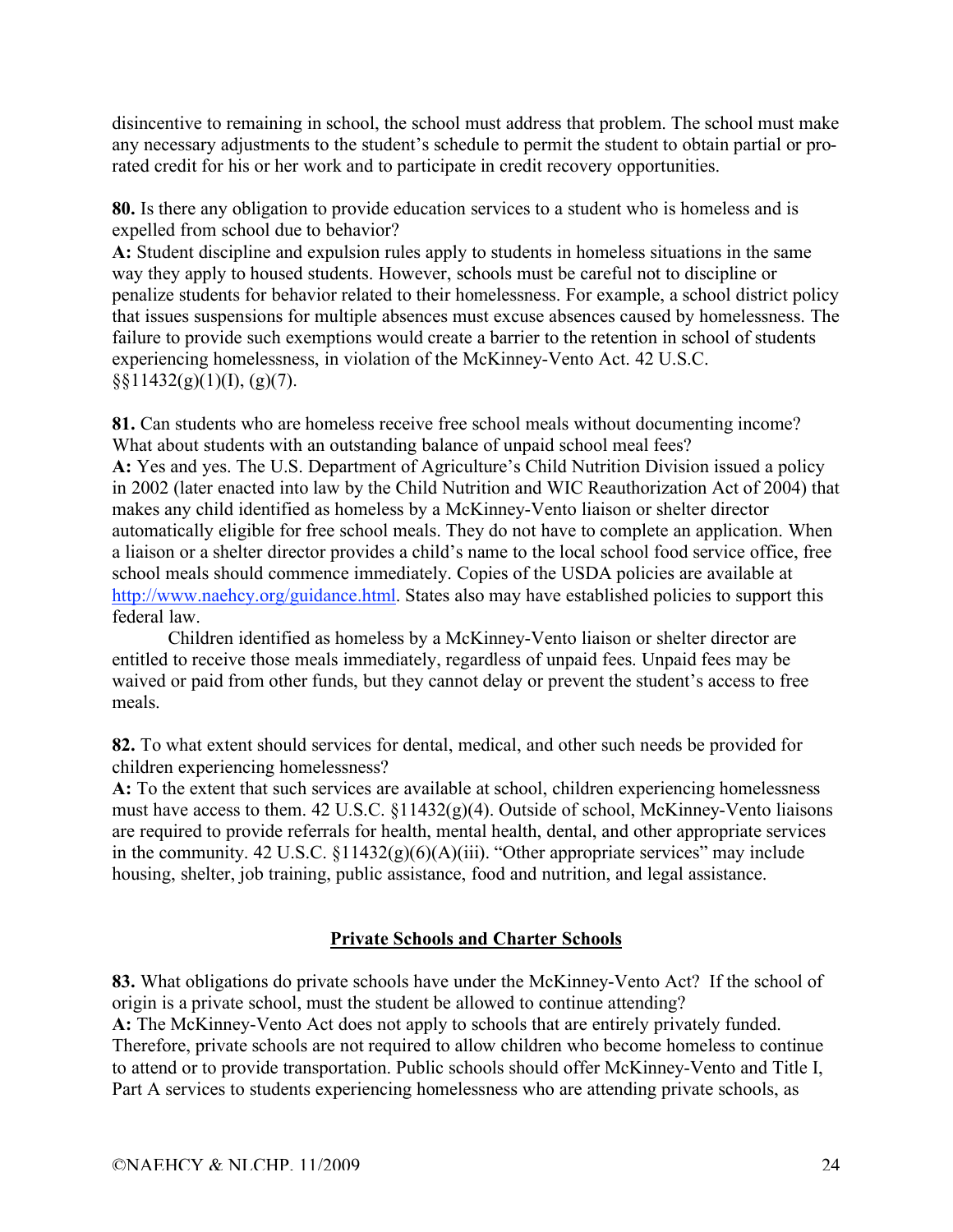public schools do for other private school students who are eligible for public education services (for example, special education and Title I, Part A services).

**84.** Does the McKinney-Vento act apply to charter schools?

<span id="page-24-0"></span>**A:** Yes. State law and and/or the school's charter determine whether the school should be treated as a school or as its own local educational agency. A charter school determined to be a school must follow the McKinney-Vento Act's requirements for schools and must collaborate with the McKinney-Vento liaison for the school district to which it belongs. A charter school determined to be a local educational agency must follow the Act's requirements for local educational agencies, including designating a liaison, identifying homeless students, ensuring immediate enrollment, honoring the right for students to remain in the school of origin, and providing transportation.

If a student experiencing homelessness attempts to enroll in a charter school, the school must enroll him or her as long as other students living in the same area would be eligible to attend the school. If the charter school has particular, skills-related entrance requirements, the student must meet those criteria (for example, a fine arts charter school with requirements related to artistic ability). However, enrollment deadlines must be waived for students experiencing homelessness. Charter schools that are considered their own LEAs must designate a McKinney-Vento liaison for students experiencing homelessness.

### **Integration**

**85.** In a situation where students stay at a shelter for only a short period of time, can a district provide a teacher to teach at the shelter?

**A:** No. The McKinney-Vento Act prohibits segregating students experiencing homelessness in shelter classrooms, separate schools, or separate programs within a school. 42 U.S.C.  $\{11432(e)(3)(A)$ . No public funds can support separate education for homeless students, for any period of time. Students experiencing homelessness must be immediately enrolled in either the local school or their school of origin. However, supplemental services such as after-school tutoring or mentoring can be provided at a shelter, using McKinney-Vento, Title I, Part A, or other public funds.

**86.** The McKinney-Vento Act says that its funds can be used to provide services to children experiencing homelessness in a separate setting within a public school, only "as necessary for short periods of time for health and safety emergencies." How is "health and safety emergencies" defined?

**A:** McKinney-Vento Act funds must expand or improve upon services provided as part of a school's regular academic program, and cannot replace regular academic services. 42 U.S.C.  $11433(a)(2)(A)(iii)$ . The Act does contain a very limited provision for providing services to students experiencing homelessness in a separate setting within a public school, as described in the question. The very limited "health and safety emergency" exception says:

1. only school districts that get McKinney subgrants,

2. can provide services to homeless students in separate settings within a public school (not at a shelter or other location),

3. as necessary,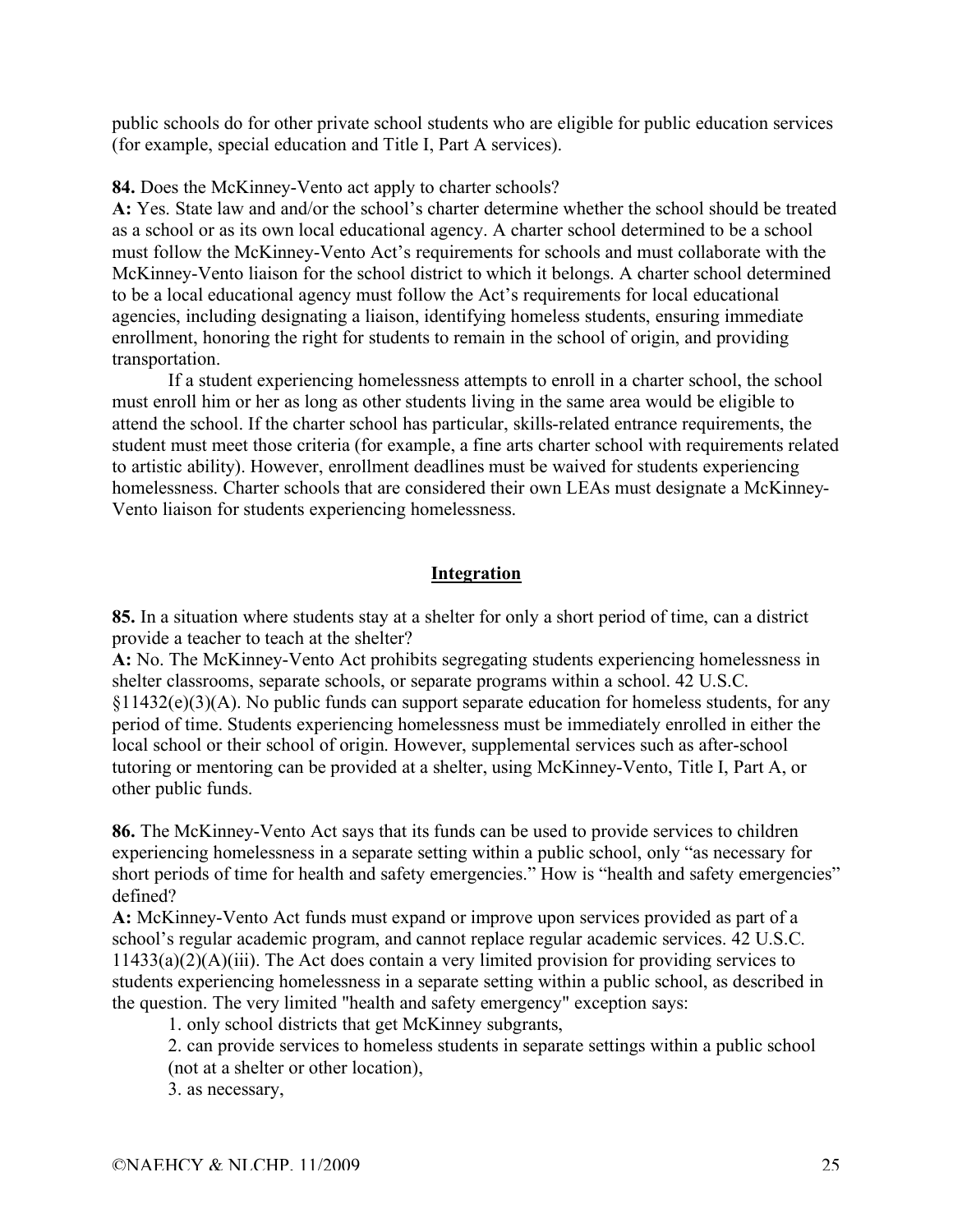- 4. for short periods of time,
- 5. for health and safety emergencies.

<span id="page-25-0"></span>There is no specific definition of "health and safety emergencies." One possible example of a permissible service under this clause might be for a school in a McKinney-Vento funded school district to keep students who are affected by domestic violence in a separate setting at dismissal time to make sure they get home safely. 42 U.S.C. 11433(a)(2)(B)(ii). Since McKinney-Vento services cannot replace regular academic services, this provision does not allow for separate classes for students in homeless situations, including those affected by domestic violence. For children affected by domestic violence, whether they are residing in shelters or other situations, the public schools they attend must work with the parent to ensure safety, confidentiality, sensitivity, and appropriate services. More information on how schools and shelters can assist victims of domestic violence is now available at http://www.serve.org/nche/downloads/briefs/domestic.pdf.

# **Disputes and Enforcement**

**87.** Does the McKinney-Vento Act contain procedures for resolving disputes? **A:** Yes. The McKinney-Vento Act requires each state to establish its own procedures to resolve disputes promptly. 42 U.S.C.  $\S11432(g)(1)(C)$ . The Act requires schools to admit students immediately to the school in which they are seeking enrollment, until the dispute is resolved. 42 U.S.C. §11432(g)(3)(E). The school must provide a written explanation of its decision, including information about the right to appeal. 42 U.S.C. §§11432(g)(3)(B)(iii), (g)(3)(E). The school must then refer the student, parent, or guardian to the McKinney-Vento liaison, who must carry out the dispute resolution process as quickly as possible. 42 U.S.C. §11432(g)(3)(E).

**88.** Does the McKinney-Vento liaison have to be the person listening to the grievance procedure?

**A:** No, although it is considered a good practice. The McKinney-Vento Act requires every state to develop a procedure to promptly resolve disputes. 42 U.S.C.  $\S11432(g)(1)(C)$ . Therefore, the state can determine the specifics of the dispute resolution process. The liaison does not have to be the person listening to the grievances; however, liaisons are required to carry out the dispute resolution process, making sure that families and youth are aware of their rights to appeal and receive appropriate written explanations and notices, and are able to access the dispute process. 42 U.S.C. §11432(g)(3)(E).

### **89.** Does the state need to be involved in resolving disputes?

**A.** Yes. The McKinney-Vento Act requires states to ensure that school districts comply with the Act. 42 U.S.C. §§11432(f)(6), (g)(2). Without a role in dispute resolution, the state will not be able to ensure compliance. Further, the U.S. Department of Education has outlined dispute resolution procedures which include a state-level appeal. 2004 Guidance, G-9. Allowing school districts to resolve disputes without state involvement and oversight would allow barriers to school enrollment and retention to arise, in violation of the McKinney-Vento Act. 42 U.S.C.  $\S(11432(g)(1)(I), (g)(7)$ . Finally, state involvement early in the dispute process will be important when inter-district issues arise.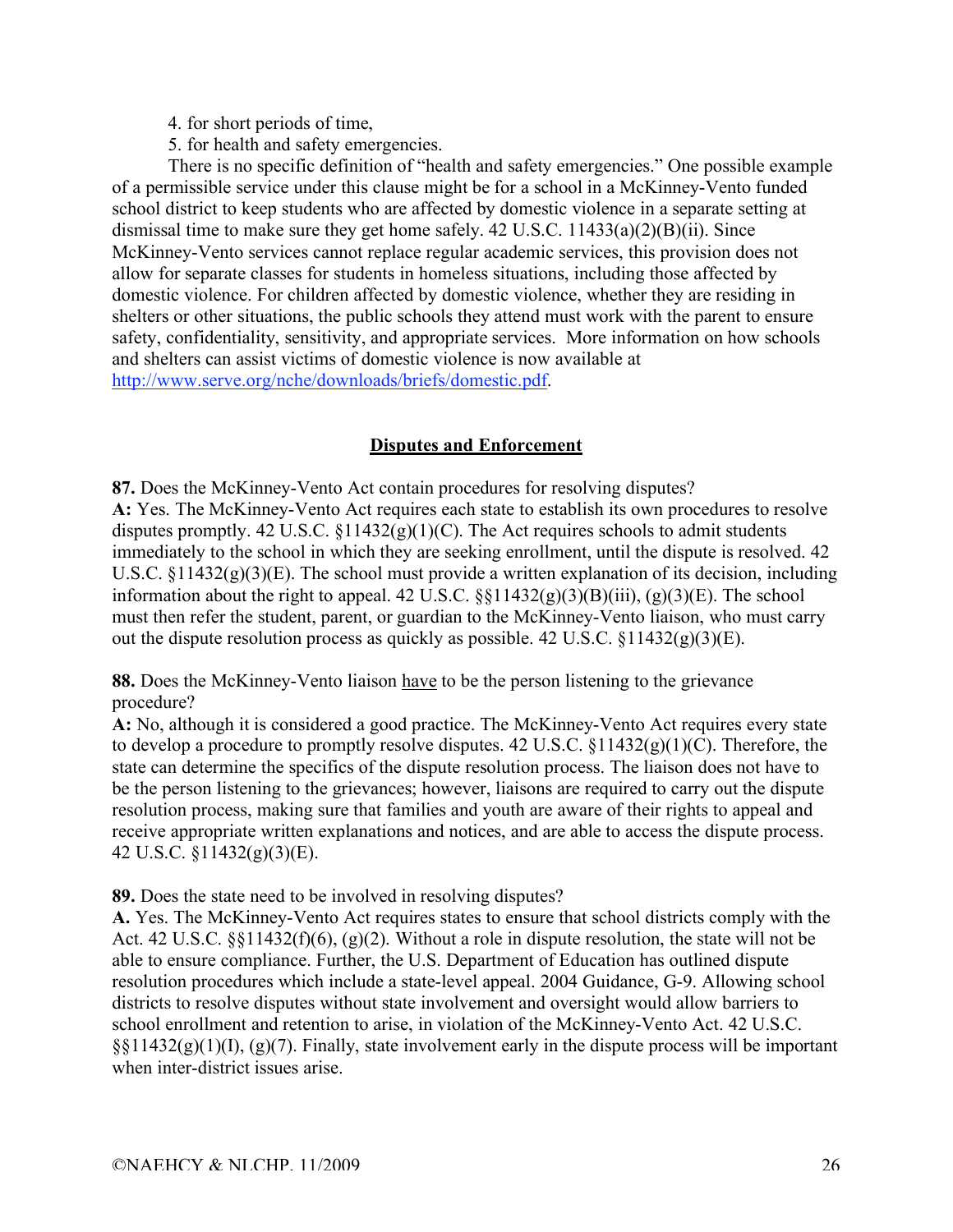**90.** Must school districts provide transportation during disputes? **A:** Yes. See Question 49.

**91.** Does the McKinney-Vento Act apply to school districts that are not receiving its funding? **A:** Yes, the McKinney-Vento Act applies to every local educational agency in every state. As with most education laws, the Act applies to states receiving the federal funds.

# **92.** If a school district does not follow the law, is there a penalty?

<span id="page-26-0"></span>**A:** Yes. States are required to ensure that school districts in the state comply with the McKinney-Vento Act. 42 U.S.C. §§11432(f)(6), (g)(2). The U.S. Department of Education has clarified that state educational agencies must provide technical assistance and ensure compliance of all school districts in the state. 2004 Guidance, D-4, D-5. Therefore, the state can sanction noncompliant school districts by withholding federal funds or other means. Families can also sue school districts in state and/or federal court. Several lawsuits have been filed under the McKinney-Vento Act, including lawsuits in Illinois, Maryland, Alabama, New York, Hawaii, and Pennsylvania. As a result, school districts have been forced to change their policies and practices and pay significant attorney fees. In addition, the U.S. Department of Education regularly monitors state and school district compliance with the McKinney-Vento Act and could withhold or require repayment of federal funds in cases of noncompliance.

# **Students Receiving Special Education and Related Services**

**93.** Do special education laws explicitly refer to students experiencing homelessness? **A:** Yes. The Individuals with Disabilities Education Act (IDEA) contains several provisions specific to children in homeless situations. IDEA defines homeless children to include any children or youth considered homeless under McKinney-Vento. 20 U.S.C. §1402(11); 34 C.F. R. §300.19. It includes a specific requirement that states ensure that children with disabilities experiencing homelessness are identified, located and evaluated. 20 U.S.C. §1412(a)(3)(A); 34 CFR §300.111. Additional provisions are described below.

**94.** Do students receiving special education who are homeless have the right to remain in their school of origin?

**A:** Yes. The McKinney-Vento Act applies to students receiving special education services the same way it applies to other students. In addition, any state receiving IDEA funds must ensure that the requirements of the McKinney-Vento Act are met for all children with disabilities in homeless situations in the state. 20 U.S.C. §1412(a)(11)(A)(iii); 34 CFR §300.149(a)(3). Therefore, a student receiving special education who is homeless must remain in the school of origin, unless it is not feasible or against the parent's/guardian's wishes. More often than not, the feasibility equation will weigh in favor of keeping a special education student in the same school, because changing schools and educational programs can be particularly detrimental to students with special needs. Of course, if the distance is such that the commute would be more detrimental than changing schools would be, then the student may have to change schools.

There are additional legal requirements under the IDEA, 20 U.S.C. §§1400 et seq., that might come into play. However, IDEA does not supersede the McKinney-Vento Act; a special education student retains all McKinney-Vento rights.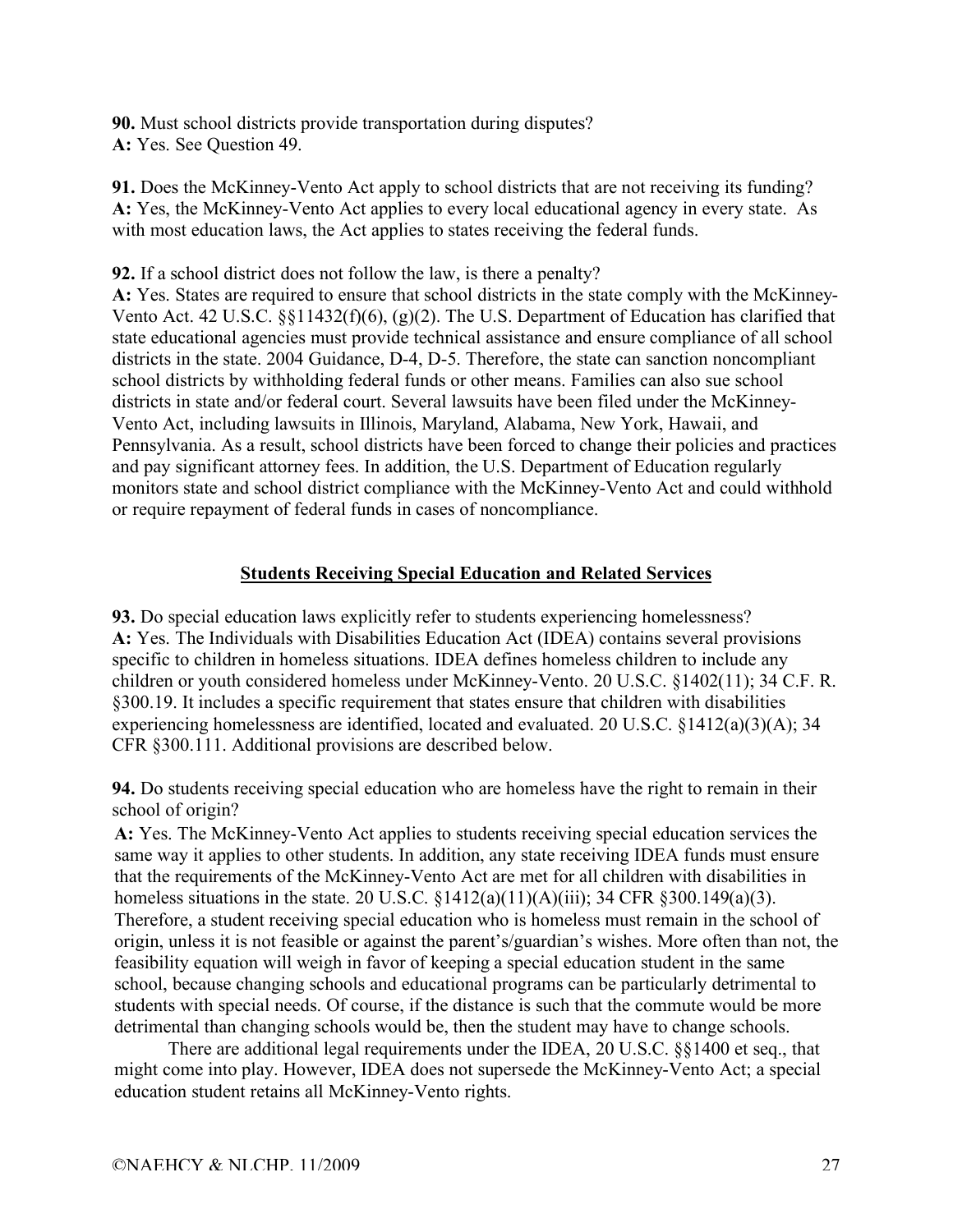**95.** If a student receiving special education services becomes homeless and elects to remain in the school of origin, who pays for transportation?

**A:** School districts must provide transportation to the school of origin upon request. 42 U.S.C.  $\frac{11432(g)(1)(J)(iii)}{2}$ . This is true regardless of the services the student receives, including special education and related services. Transportation can be included as a related service in a student's Individualized Education Program (IEP), when appropriate. If transportation is listed as a related service in a student's IEP, the student's transportation should be funded from the special education budget. If transportation is not an appropriate related service, the student's transportation should be funded in the same manner as that of other students experiencing homelessness.

**96.** Must schools immediately enroll students receiving special education who are homeless? **A:** Yes. The McKinney-Vento Act applies to students who are homeless and who receive special education. Those students must be enrolled immediately in school, to include attending classes and participating fully in school activities. In addition, any state receiving funds under the Individuals with Disabilities Education Act (IDEA) must ensure that the requirements of the McKinney-Vento Act are met for all children with disabilities in homeless situations in the state. 20 U.S.C. §1412(a)(11)(A)(iii); 34 CFR §300.149(a)(3). There are other legal requirements under the IDEA, 20 U.S.C. §§1400 et seq., that might come into play. However IDEA does not supersede the McKinney-Vento Act; a special education student retains all McKinney-Vento rights.

**97.** Must schools provide special education services immediately to students experiencing homelessness who have IEPs from another school district or state?

**A:** Yes. When children with current IEPs change school districts during the school year, the new district must provide the children with a free, appropriate public education (FAPE) immediately, "including services comparable to those described" in the previous IEP, in consultation with the parents. While such services are being provided, the district can either adopt the existing IEP or implement a new IEP. If the new school district is in a different state, the district can choose to conduct a new evaluation and develop a new IEP, while services are being provided. 20 U.S.C.  $§1414(d)(2)(C)(i).$ 

**98.** How can a school determine what services to provide a student receiving special education, if there are no school records?

**A:** The enrolling school must immediately admit the student and must contact the previous school for records. 42 U.S.C. §§11432(g)(3)(C), (D). To facilitate provision of FAPE for children who change districts during the school year, IDEA specifically requires enrolling schools to promptly obtain the child's records from the previous school, and previous schools to promptly respond to such records requests. 20 U.S.C. §1414(d)(2)(C)(ii). The McKinney-Vento liaison should work with special education staff to ensure that a child's special needs can be identified and addressed quickly. The district should establish procedures for obtaining a child's school records expeditiously. If the records cannot be transmitted immediately, the enrolling school can speak with staff from the previous school to get basic information about the student. Former teachers, counselors and administrators should be able to provide this information. Even if records are delayed, the student must be enrolled in school and provided FAPE immediately.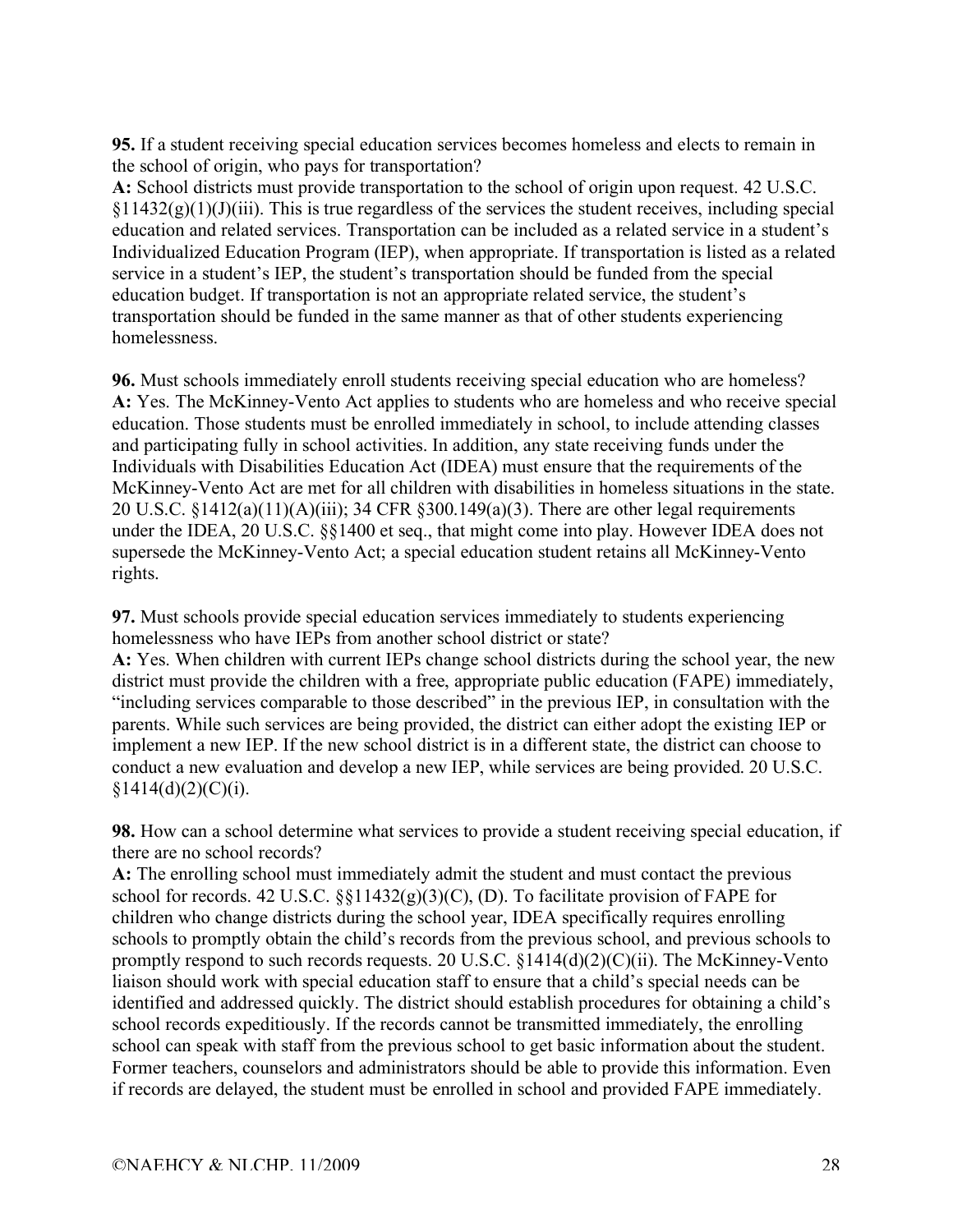State laws and regulations implementing IDEA may also contain procedures for providing interim IEPs and interim services.

**99.** If a student changes school districts while special education evaluations are underway, must the new school district continue the evaluation process?

**A:** Yes. Under IDEA, school districts must complete initial evaluations within 60 days of a parent's request, or within time frames established by the state. These time limits apply to students who change school districts during the evaluation process, so the new school district cannot "restart the clock" when a student enrolls. The only procedure to extend the time frame is if the new district is making sufficient progress to ensure a prompt completion of evaluations, and the parent and school agree to a specific time when the evaluation will be completed. In addition, IDEA specifically requires schools to ensure that assessments of children who change districts during the school year are coordinated with prior schools as necessary and as expeditiously as possible, to ensure prompt completion of full evaluations. To expedite evaluations, the new school should immediately get all the evaluations and other paperwork completed on the student from the old school and consult with the previous school psychologist, counselor and/or teachers about the student's needs. 20 U.S.C. §§1414(a)(1)(C)(ii), (b)(3)(D).

**100.** If an unaccompanied youth is under 18, who signs for special education services? **A:** Under IDEA, the following people can sign for special education services for a minor: a parent or legal guardian; an adult acting in the place of a parent and with whom the youth is living; or if consistent with state law, a foster parent. 34 C.F.R. §300.30. If the school district cannot identify or locate such an adult, the district must appoint a surrogate parent. If the student is an unaccompanied youth or a ward of the state, IDEA requires that the district ensure the student's rights are protected, including by assigning a surrogate parent. The surrogate parent must be trained in special education procedures and cannot be a school district employee or other person who might have a conflict of interest. 20 U.S.C. §1415(b)(2); 34 CFR §300.519(a)-(b).

However, as the process of appointing a surrogate parent can take several weeks, school districts should appoint immediate, "temporary" surrogate parents for unaccompanied youth. Temporary surrogate parents can consent for evaluations or sign IEPs so that assessments and services can begin immediately, while a regular surrogate is being appointed. Due to their more limited role, appropriate candidates for temporary surrogates include staff of emergency shelters, transitional shelters, independent living programs, and street outreach programs, as well as McKinney-Vento liaisons or other school district staff. 34 CFR §300.519(f); 71 Fed. Reg. 46712 (August 14, 2006).

**101.** If a student's poor academic achievement may be attributable to his or her homelessness, does that mean that a school district should not evaluate for special education? **A:** No. Students experiencing homelessness may miss school, have poor physical health, and struggle with behavior issues related to the stress of losing their housing. The IDEA cautions that students should not be found eligible for special education if their difficulties are caused by lack of instruction or environmental, cultural, or economic disadvantage. At the same time, IDEA places clear obligations on school districts to conduct special education evaluations upon a parent's request. Only through conducting evaluations and analyzing the results will a school district be able to determine if a student has a disability requiring special education and related services or is merely reacting to the realities of homelessness. Therefore, IDEA requires schools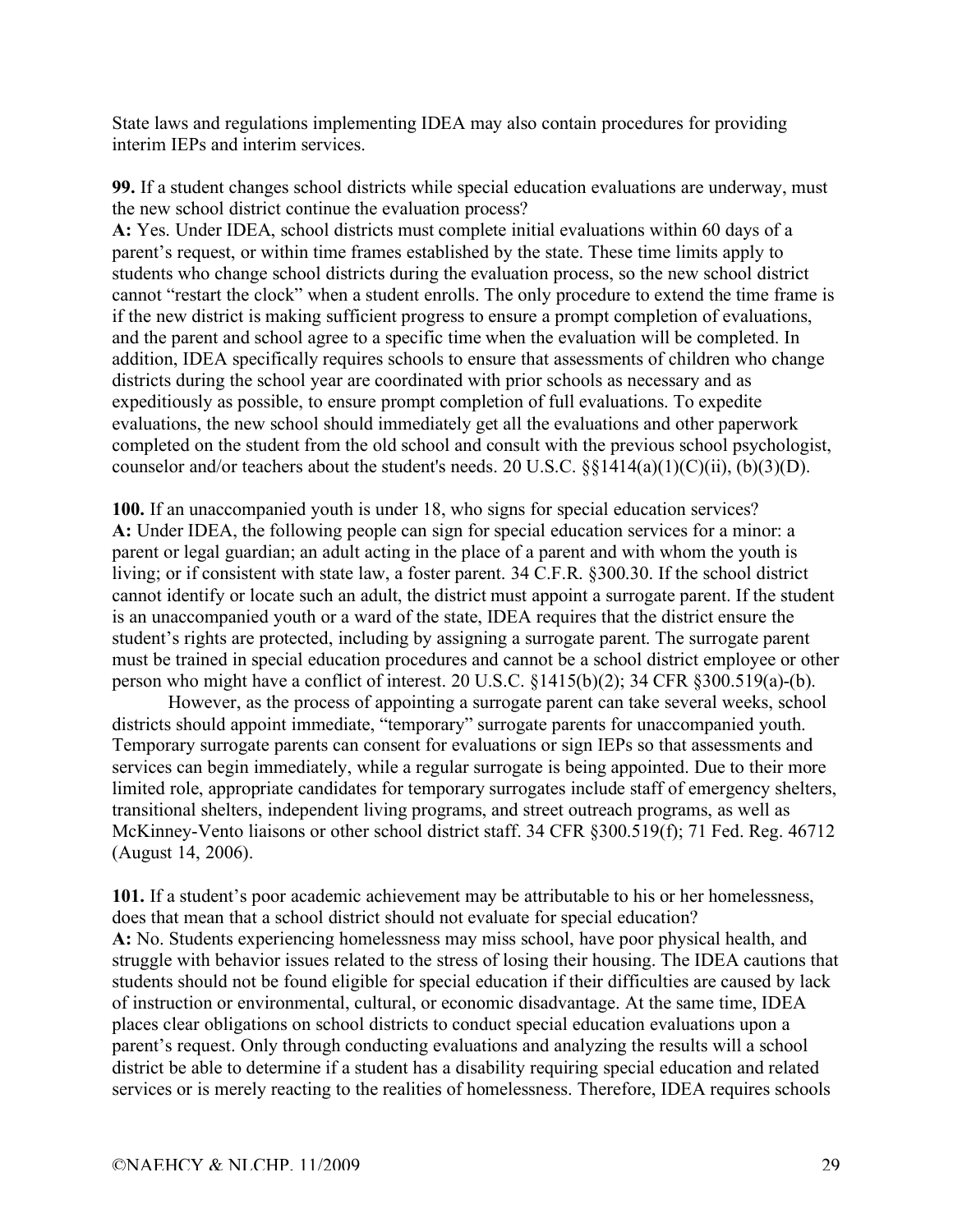to determine whether lack of instruction is causing a child's disabilities "upon completion of the administration of assessments and other evaluation measures." The law similarly requires schools to consider environmental, cultural, or economic disadvantage "as part of the evaluation." These considerations are part of the evaluation and eligibility determination process; they do not substitute for the process or eliminate a school district's responsibilities to engage in the process.

In many cases it will be appropriate for the school to put interventions and services in place for such students, to support their achievement and avoid unnecessary special education services. However, the U.S. Department of Education has emphasized that such interventions can be provided while an evaluation is in progress, rather than delaying the evaluation process. A memo discussing this issue in greater detail is available at: http://www.naehcy.org/idea.html. 20 USC §§1414(b)(4)-(5); 34 CFR §§300.306, 300.309(b)-(c); 71 Fed. Reg. 46656, 46658-9; U.S. Department of Education Office of Special Education and Rehabilitative Services (OSERS) "Questions and Answers on Response to Intervention (RTI) and Early Intervening Services  $(EIS)$ ".

**102.** If a student who is in a private day placement pursuant to an IEP becomes homeless and moves into temporary housing in a neighboring school district, which district must pay for the placement? What if the school district where the student has moved does not believe the placement is necessary?

**A:** A student experiencing homelessness has rights under both IDEA and the McKinney-Vento Act. In this situation, IDEA gives the child the right to receive a free, appropriate public education consistent with his or her IEP. The McKinney-Vento Act entitles the student to remain in the school of origin. Therefore, the student has the right to remain in the private day placement. (If it were a public placement, such as a county special education program or other program, the answer would be the same.) Neither IDEA nor the McKinney-Vento Act assign fiscal responsibility. Typically, the school district that developed the IEP and made the placement will continue to pay for the placement. That district is also likely receiving federal and state funds for the pupil. However, if local districts or the state education agency determines that a different financial arrangement is appropriate, federal law does not prevent an alternative arrangement. If the allocation of fiscal responsibility is in dispute, the student's education and services must not be interrupted or disturbed while the dispute is resolved. 20 U.S.C.  $\S1412(a)(11)(A)(iii)$ ; 34 CFR  $\S300.149(a)(3)$ ; U.S. Department of Education Office of Special Education and Rehabilitative Services (February 2008). "Questions and Answers on Special Education and Homelessness", E-2.

#### **Title I, Part A of the Elementary and Secondary Education Act**

<span id="page-29-0"></span>**103.** Are children and youth in homeless situations eligible for Title I, Part A services? What if they are succeeding in school?

**A:** Yes. All children and youth in homeless situations are automatically eligible for Title IA services, whether or not they live in a Title I school attendance area or meet the academic standards required of other children for eligibility. 2004 Guidance, M-1; 20 U.S.C. §6315(b)(2)(E). The poverty, unstable and often unhealthy living situations, and emotional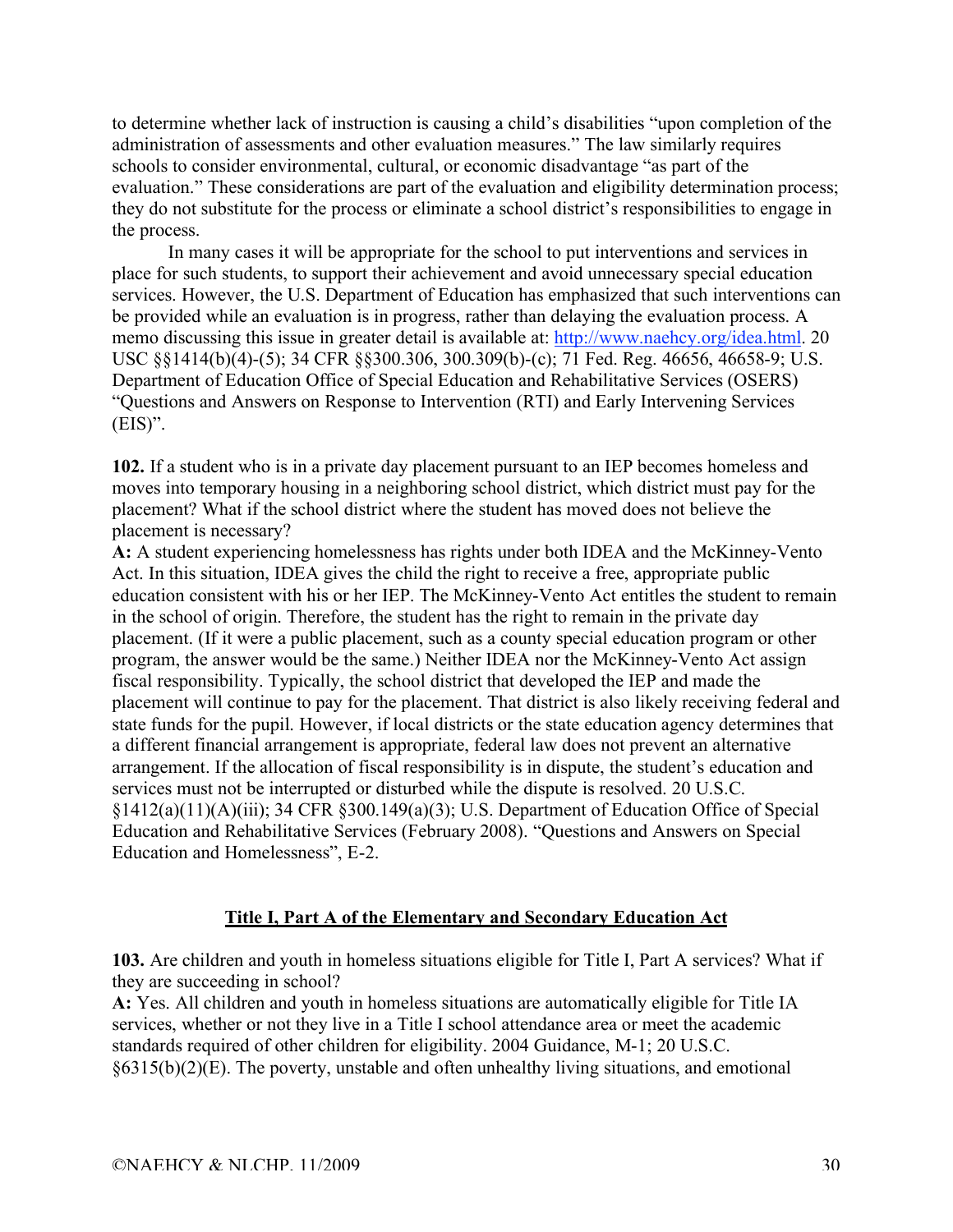trauma of homelessness place even outstanding students at risk of academic regression and failure.

**104.** If a student experiencing homelessness attends a school that does not receive Title I, Part A funds, how does the student receive services?

**A:** Every school district that receives Title IA funds is required to set aside a portion of its allotment to provide comparable services to homeless students attending schools that do not receive Title IA services. 2004 Guidance, M-3; 20 U.S.C. §6313(c)(3). For example, Title IA funds frequently serve elementary school students. The mandatory set-aside ensures that middle and high school students experiencing homelessness in those districts receive Title IA services.

**105.** Is there a formula for calculating Title I, Part A set-asides?

**A:** No, there is no mandated formula for Title IA set-asides. However, the set-aside must be sufficient to provide "comparable services" to students attending non-participating schools. 2004 Guidance, M-3; 20 U.S.C. §6313(c)(3). Therefore, the set-aside must be based on the number and needs of children and youth experiencing homelessness in the school district. Some states have established statewide guidelines for determining set-aside amounts and have found it beneficial. Some possible methods to calculate the set-aside include: (1) identify and assess the needs of students in homeless situations in the district, and set aside funds accordingly; (2) multiply the number of identified students experiencing homelessness by the Title IA per-pupil allocation; (3) for districts with a McKinney-Vento subgrant, reserve an amount greater than or equal to the district's McKinney-Vento funding request; (4) reserve a specific percentage based on the district's poverty level or total Title IA allocation. (Calculation methods taken from: "Four Methods for Determining New Mandatory Title I, Part A Set-Aside for Homeless Children." *NCLB Financial Compliance Insider* (Nov. 2003). Available at http://www.serve.org/nche/downloads/calculating\_setasides.pdf.)

**106.** What kind of services can Title I, Part A funds (including set-asides and other funds) pay for?

**A:** Title IA funds, including those under the set-aside and other funds, can be used to serve students experiencing homelessness in both Title IA and non-Title IA schools. The services should support the students to succeed in school and to meet academic achievement standards. The funds can be used to provide services that are not ordinarily provided to other Title IA students, including educationally related support services to children in shelters and other locations where they are living. 20 U.S.C. §6313(c)(3)(A). For example, to help students effectively take advantage of educational opportunities, and when the items or services are not available from other sources, Title IA funds can be used to provide:

- Items of clothing, particularly if necessary to meet a school's dress or uniform requirement;
- Clothing and shoes necessary to participate in physical education classes;
- Student fees that are necessary to participate in the general education program;
- Personal school supplies such as backpacks and notebooks;
- Birth certificates necessary to enroll in school;
- Immunizations;
- Food;
- Medical and dental services;
- Eyeglasses and hearing aids;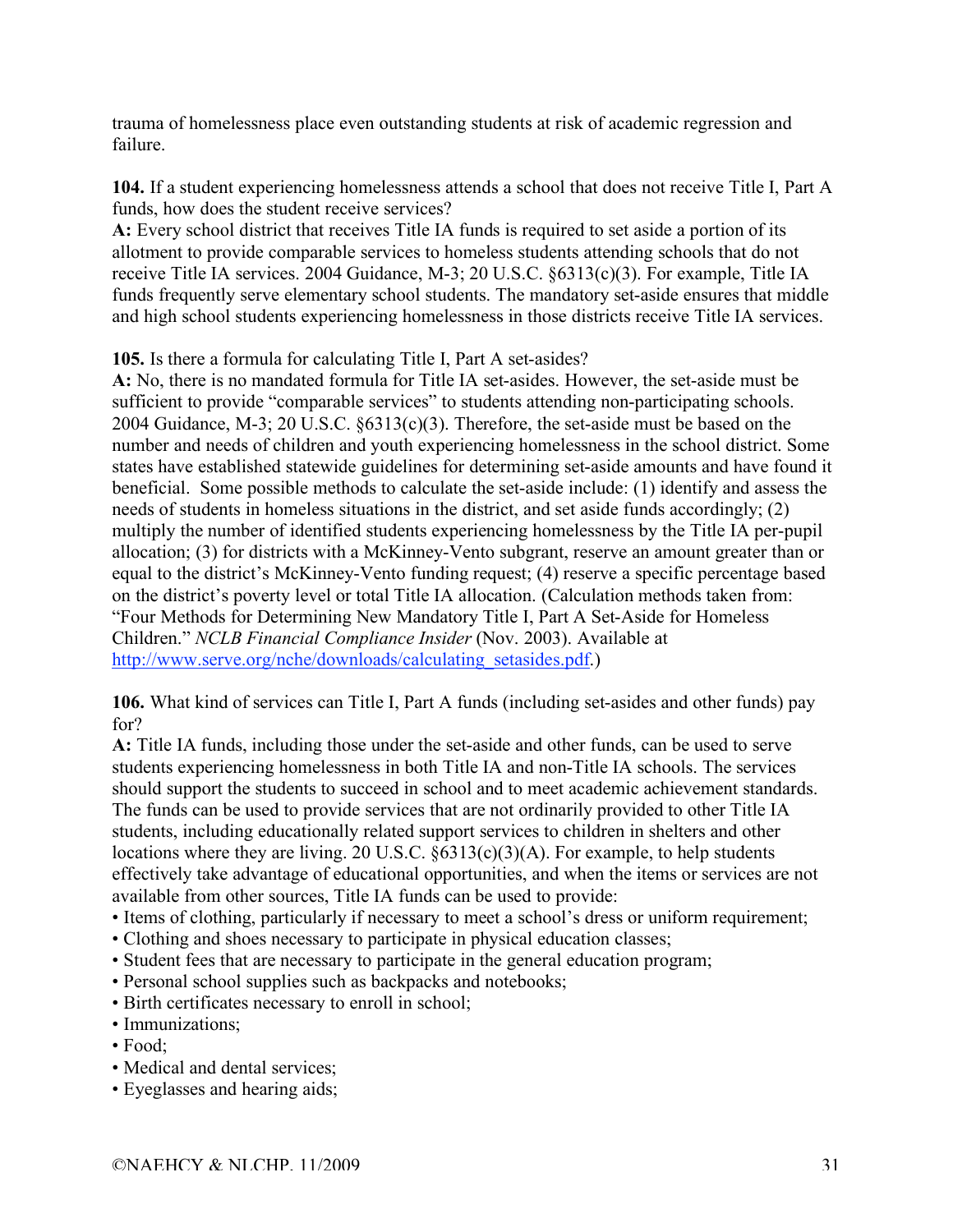- Counseling services to address anxiety related to homelessness that is impeding learning;
- Outreach services to students living in shelters, motels, and other temporary residences;
- Extended learning time (before and after school, Saturday classes, summer school) to compensate for lack of quiet time for homework in shelters or other overcrowded living conditions;
- Tutoring services, especially in shelters or other locations where homeless students live;
- Parental involvement specifically oriented to reaching out to parents of homeless students;
- Fees for AP and IB testing; and
- Fees for SAT/ACT testing.

2004 Guidance, M-3, M-4; U.S. Department of Education, *The American Recovery and Reinvestment Act of 2009: Using Title I, Part A ARRA Funds*, September 2, 2009, G-11 (hereinafter "2009 Guidance"), available at

http://www.ed.gov/policy/gen/leg/recovery/guidance/titlei-reform.pdf.

#### **107.** Can Title, Part A funds be used to fund transportation?

**A:** Sometimes. In general, LEAs may not use funds under Title I, Part A to transport students experiencing homelessness to or from their school of origin. 2004 Guidance, H-3. However, once a student becomes permanently housed, Title IA funds can pay to transport the student to and from their school of origin, so he or she may complete the academic year at that school. Title IA funds can also be used to help fund other kinds of transportation, such as transportation to extra-curricular activities and academic enrichment services.

**108.** Can Title I, Part A set-asides be used to fund McKinney-Vento liaisons? **A:** Yes. An individual paid, in whole or in part, with Title I, Part A funds may also serve as the McKinney-Vento liaison. Liaisons funded with Title IA dollars must perform at least some Title IA duties for the expense to be allowable. 2009 Guidance, G-11.

**109.** What can Title I, Part A funds not be used for?

**A:** The Title I statute states that Title I funds cannot supplant other state or local funds. 20 U.S.C. §6320A(b)(1). In other words, Title I funds cannot be used for services that are part of the core services provided by public schools, and services that schools are required to provide even in the absence of Title I funding.

**110.** How must a school district plan for serving children experiencing homelessness under Title I, Part A?

**A:** For a school district to receive Title IA funds, its Title IA plan must describe the services the district will provide to children and youth experiencing homelessness, including but not limited to those services provided with the set-aside. 20 U.S.C. §6312(b)(1)(O); 2004 Guidance, M-3. School district Title IA plans must also be coordinated with the McKinney-Vento Act. 20 U.S.C.  $§6312(a)(1); 20 U.S.C. §6312(b)(1)(E)(ii)$ . Finally, State Title I, Part A plans must also be coordinated with the McKinney-Vento Act. 20 U.S.C. §6311(a)(1).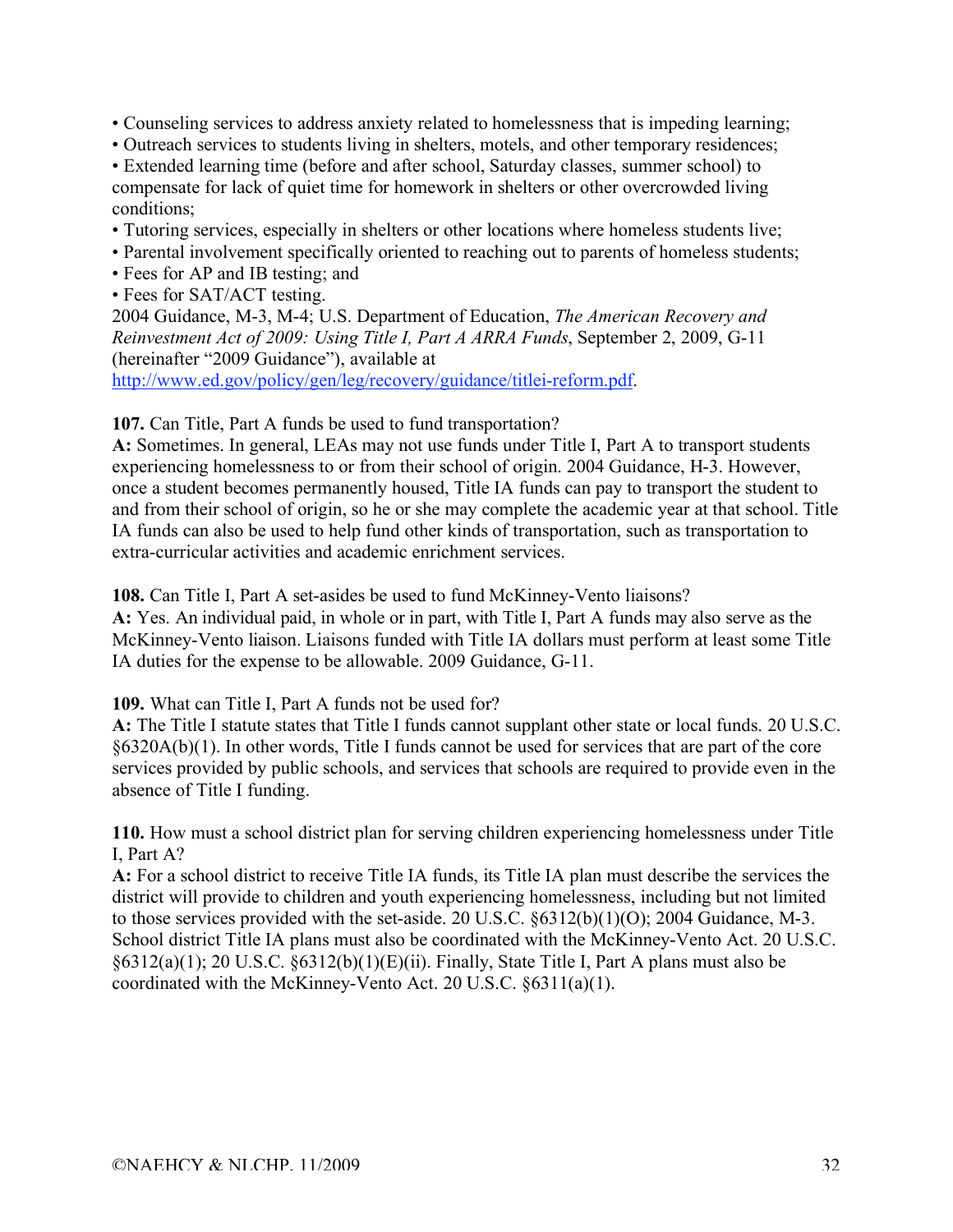# **Preschool**

<span id="page-32-0"></span>**111.** Does the McKinney-Vento Act address preschool? **A:** Yes. The McKinney-Vento Act clearly and specifically includes preschool programs within its definition of free, appropriate public education. 42 U.S.C. §11431(1).

**112.** What must states do to serve preschoolers experiencing homelessness? **A:** State plans must describe procedures to ensure that preschoolers experiencing homelessness have access to preschool programs administered by the State. 42 U.S.C.  $\S 11432(g)(1)(F)(i)$ . States are to use McKinney-Vento grants in part to provide activities and services for preschoolers in homeless situations, so they can enroll in, attend, and succeed in preschool programs. 42 U.S.C. §11432(d)(2). State coordinators must coordinate with agencies that serve preschoolers, including child development and preschool personnel, to improve the provision of comprehensive services to children. 42 U.S.C.  $\S$ [11432(f)(4), (f)(5)(A).

**113.** What must school districts do to serve preschoolers experiencing homelessness? **A:** McKinney-Vento liaisons must ensure that families and children experiencing homelessness can enroll in Head Start and Even Start programs and preschool programs administered by the school district, including Title I preschool programs. 42 U.S.C. §11432(g)(6)(A)(iii). Districts can also use their McKinney-Vento subgrants and their Title I homeless set-asides to provide early childhood education programs for children in homeless situations, if such programs are not otherwise provided through Federal, State, or local funding. 42 U.S.C. §11433(d)(6).

**114.** Are children experiencing homelessness eligible to participate in Head Start? **A:** Yes. Homeless children are categorically eligible for Head Start. This means that homeless status, rather than income, qualifies a family for Head Start. The Head Start Act uses the same definition of homelessness as public schools, which includes families living in motels and doubled-up situations, as well as other living arrangements included in the McKinney-Vento Act definition.

**115.** Are Head Start programs required to follow any special policies or procedures regarding families and children experiencing homeless?

**A:** Yes. The Head Start Act requires the Office of Head Start (OHS) to issue regulations requiring programs to identify and prioritize homeless children for enrollment; to allow homeless families to enroll and attend Head Start programs while required documents are obtained; and to coordinate with efforts to implement the McKinney-Vento Act. As of this writing, OHS has not issued regulations on these provisions. However, OHS has issued several policy clarifications relating to homelessness. These policy clarifications may be found at http://eclkc.ohs.acf.hhs.gov/hslc. A two-page summary of all of the Head Start requirements related to homelessness may be found at http://www.naehcy.org/early.html.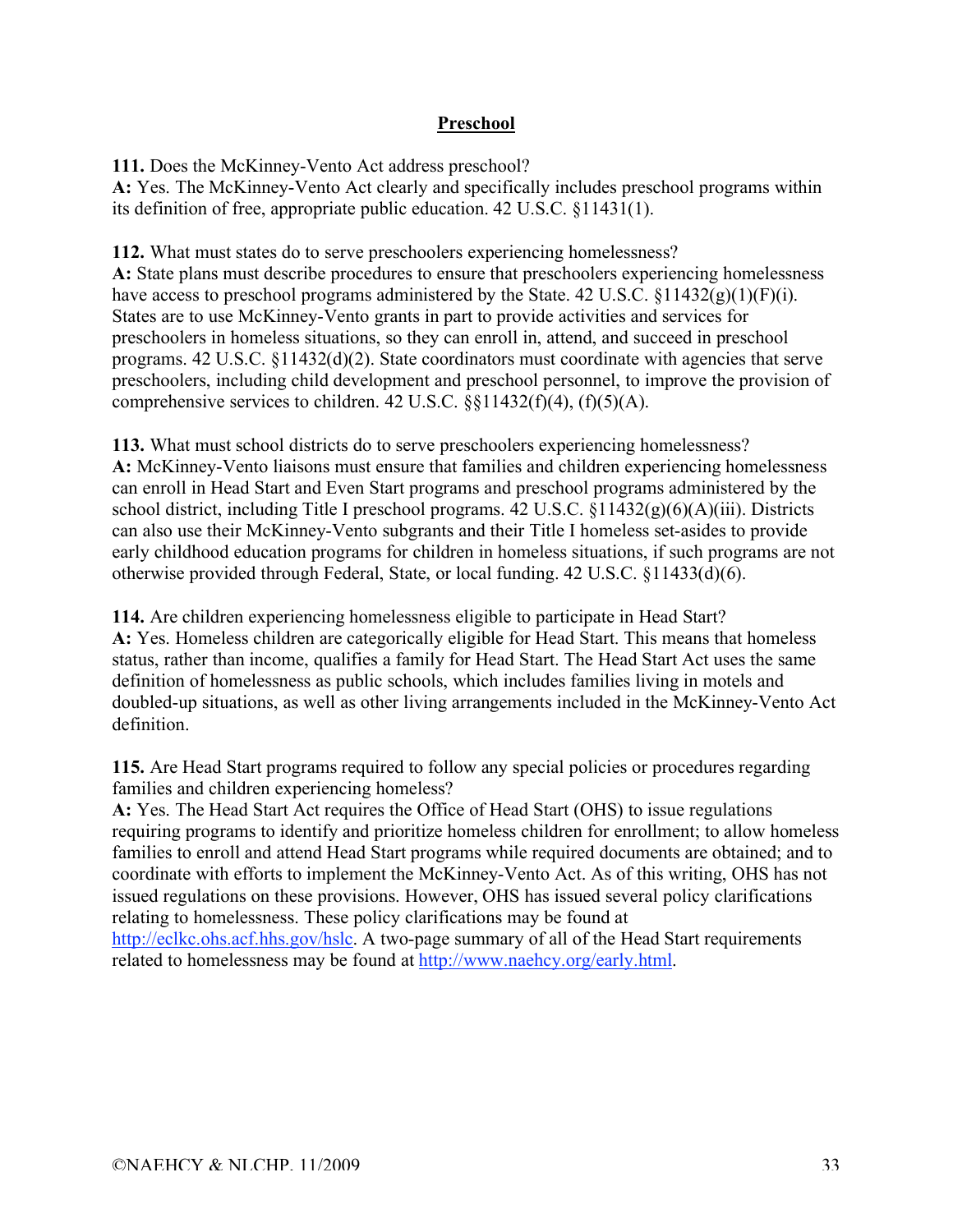### **Access to Higher Education**

<span id="page-33-0"></span>**116.** Can students experiencing homelessness request waivers of fees for SAT and ACT testing and college applications?

**A:** Yes. Students should be eligible for waivers for all of those fees, due to their income level and/or their homelessness. School counselors should be familiar with the procedures for fee waivers. More information is also available at http://www.act.org/aap/pdf/feewaiver.pdf and http://www.collegeboard.com/student/testing/sat/calenfees/feewaivers.html.

**117.** Can unaccompanied homeless youth apply for federal financial aid (through the FAFSA) without providing information about their parents' income and their parents' signature? **A:** Yes. Generally, youth under age 24 must have their parents complete the FAFSA. However, under recent amendments to the Higher Education Act, youth who are both (1) unaccompanied and (2) homeless (or self-supporting and at risk of homelessness) can apply for federal aid independently, without parental information or signature. Their eligibility must be verified, in the year in which the youth completes the Free Application for Federal Student Aid (FAFSA), by (1) a McKinney-Vento liaison; (2) a U.S. Department of Housing and Urban Development homeless assistance program director or his/her designee; (3) a Runaway and Homeless Youth Act program director or his/her designee; or (4) a financial aid administrator.

For youth who do not have, and cannot obtain, verification from their liaison or a shelter provider (for example, youth who have graduated from high school, were not identified as homeless in high schools, or did not stay in a shelter), the college financial aid administrator must make a determination of homelessness. In these instances, there is no prescribed method for financial aid administrators to document homeless status; they may make a determination on the basis of a documented interview (U.S. Department of Education, *Federal Student Aid Application and Verification Guide*, 2008-2009). Financial aid administrators, McKinney-Vento liaisons and shelter staff should verify homelessness by consulting with and gathering information from the youth; they should not require the youth to provide extensive documentation "proving" homelessness. The College Cost Reduction and Access Act of 2007 (P.L. 110-84). More information about helping unaccompanied youth apply for financial aid is available at http://www.naehcy.org/higher\_ed.html.

**118.** A student answered "yes" to the questions on the FAFSA about being a homeless unaccompanied youth. Now the financial aid office is asking the student for verification of a student's homeless status from the McKinney-Vento liaison or shelter director. What kind of documentation must the liaison or shelter director (or designee) provide to satisfy this verification requirement?

**A:** As of this writing, there is no specific documentation that a liaison or a shelter provider must provide to a financial aid office. A sample template for this purpose is available on the NAEHCY web site at http://www.naehcy.org/higher\_ed.html. Financial aid administrators, McKinney-Vento liaisons, and shelter directors should meet to establish an expeditious process, including standard forms.

**119.** Are there other circumstances in which a youth can apply for financial aid without parental signature or financial information?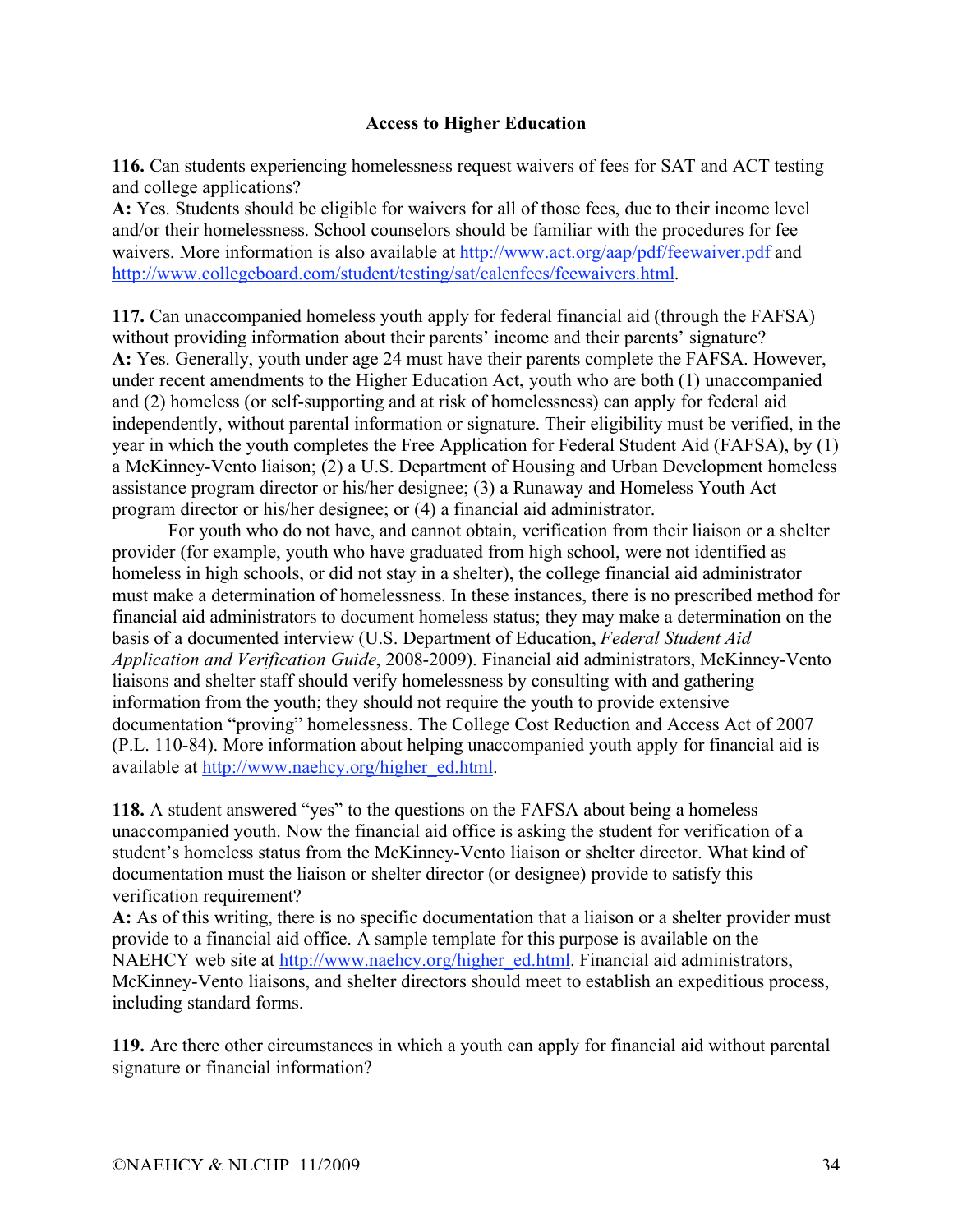**A:** Yes. Youth who meet the federal definition of "independent student" can fill out the FAFSA without their parents. Independent students include orphans, a youth who was in foster care at any time after the age of 13, veterans, graduate students, and youth who are married or have legal dependents. A financial aid administrator at a college can also designate a student as independent for "other unusual circumstances", through a process known as a dependency override. Youth should contact the financial aid administrator at the college of their choice for more information about this process. 20 U.S.C. 1087vv(d)

**120.** What address should a youth experiencing homelessness use on the FAFSA and college applications?

**A:** By definition, students experiencing homelessness are likely to lack a stable address. For the FAFSA, college applications, and similar documents, student should use a safe, reliable mailing address, where they will be able to retrieve mail on an on-going basis with a minimal risk of mail being lost or stolen.

**121.** A student's FAFSA has been rejected. What should the student do?

**A:** There are many reasons a FAFSA may be rejected. The student should contact the federal financial aid office to find out the specific problem with the student's FAFSA. The college financial aid administrator also may be able to help. FAFSA Corrections can be made on-line via the federal financial aid website, which also contains detailed instructions and answers to Frequently Asked Questions. The site is: http://www.fafsa.ed.gov/.

<span id="page-34-0"></span>**122.** Are there other college access programs from which homeless youth might benefit? **A:** Yes. The Federal TRIO programs consist of programs that support at-risk junior high and high school students to graduate from high school, enter college, and complete their degrees. These programs include Talent Search, Upward Bound, Student Support Services, Educational Opportunity Centers, Staff Development Activities, and Gaining Early Awareness and Readiness for Undergraduate Programs (GEAR-UP). Students experiencing homelessness are at great risk of academic failure due to their extreme poverty and residential instability, and are now explicitly recognized as eligible populations in these federal programs.

# **Resources**

**123.** Where can I find information about pending federal legislation related to the education of children and youth in homeless situations?

**A:** The National Association for the Education of Homeless Children and Youth (NAEHCY) provides updates on pending legislation, as well as many other publications and services geared toward educators specializing in the education of children and youth in homeless situations. Legislative updates are available at http://www.naehcy.org/.

**124.** What is the federal government doing to help schools comply with the McKinney-Vento Act?

**A:** The U.S. Department of Education (ED) has been very active in its support of states and local school districts as they implement the McKinney-Vento Act. ED has established a technical assistance center on the McKinney-Vento Act and its implementation, at the National Center for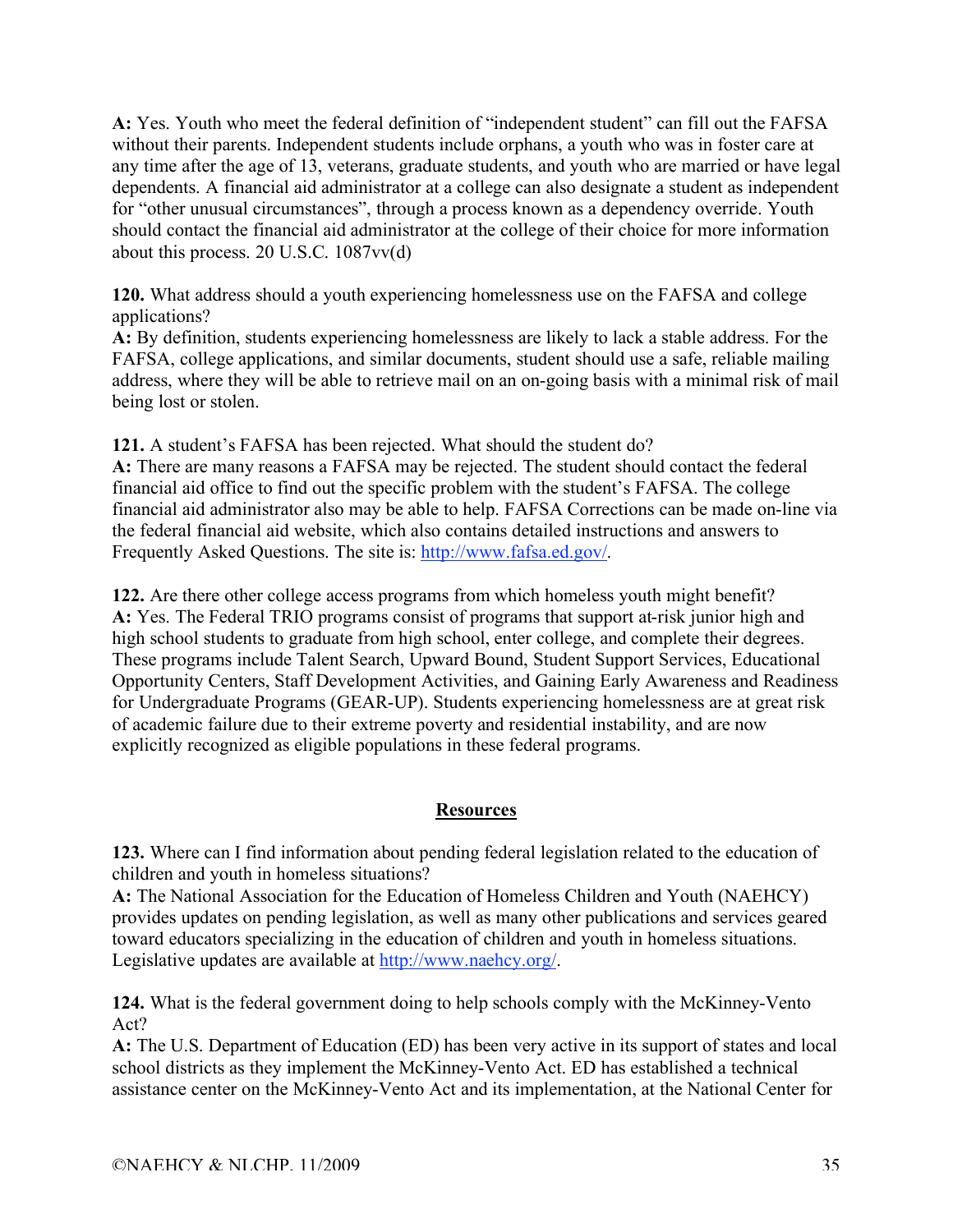Homeless Education (http://www.serve.org/nche). NCHE can provide technical assistance documents, trainings, posters, manuals, outreach materials, Webinars, online professional development communities, Helpline technical assistance (800-308-2145), and other support. ED sponsors annual meetings for McKinney-Vento State Coordinators and the Federal McKinney-Vento Coordinator participates in an annual conference of educators who work with the McKinney-Vento Act. ED also conducts document reviews and on-site compliance monitoring across the country.

**125.** Where can one find national statistics on homelessness, especially on children? **A:** Some sources of statistics include:

*National Association for the Education of Homeless Children and Youth* http://www.naehcy.org/ *National Center for Homeless Education, Data and Statistics on Homelessness* http://www.serve.org/nche/ibt/sc\_data.php http://www.serve.org/nche/ibt/aw\_statistics.php *National Coalition for the Homeless fact sheets* http://www.nationalhomeless.org/facts.html *National Law Center on Homelessness & Poverty* http://www.nlchp.org/ *National Low Income Housing Coalition, Out of Reach Surveys* http://www.nlihc.org/ *Toward Understanding Homelessness: The 2007 National Symposium on Homelessness Research*. Washington, DC: U.S. Dept. of Health and Human Services. http://aspe.hhs.gov/hsp/homelessness/symposium07/index.htm *U.S. Conference of Mayors, Hunger and Homelessness Surveys* http://www.usmayors.org/

**126.** Where can I find research on the effects of school mobility on academic achievement? **A:** There is a growing body of research on this topic. The National Center for Homeless Education (NCHE) has conducted a review of the literature on this topic. A comprehensive research bibliography is available at:

http://www<u>.serve.org/nche/downloads/nche\_mobil\_biblio.doc</u>. Additional research related to homelessness and education is available at: http://www.serve.org/nche/ibt/research.php.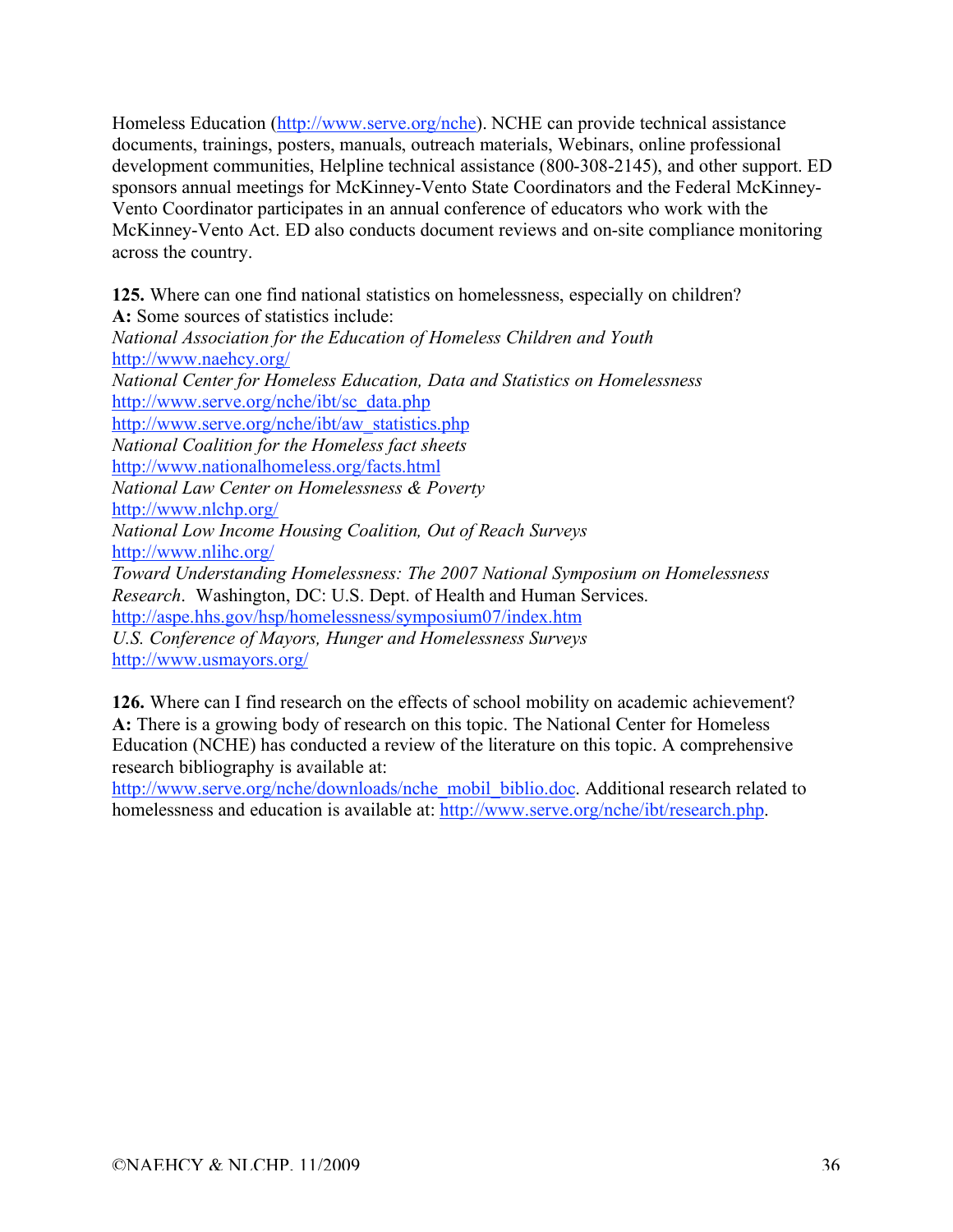# **INDEX BY TOPIC**

<span id="page-36-0"></span>

| <b>Topic</b>                                      | <b>Questions</b>        |
|---------------------------------------------------|-------------------------|
| Absences, effect on school of origin              | 33                      |
| Abuse or neglect reporting                        | 71                      |
| Academic achievement and school mobility research | 126                     |
| ACT test fee waivers                              | 116                     |
| Adequate                                          | $\overline{2}$          |
| Age limits for eligibility                        | 22, 67                  |
| Age verification without birth certificate        | 54                      |
| Athletic participation                            | 77, 78                  |
| Awaiting foster care placement                    | $10 - 15$               |
| Barrier removal generally                         | 60, 61, 71, 78, 79      |
| Best interest factors                             | 28                      |
| Birth certificates and immediate enrollment       | 54                      |
| Charter schools' McKinney-Vento obligations       | 84                      |
| Child nutrition                                   | 81                      |
| Child welfare laws                                | $14 - 15$ ,             |
| Children in foster care                           | $10 - 15$               |
| "Choice" schools under NCLB                       | 37                      |
| College application fee waivers                   | 116                     |
| Confidentiality                                   | 23                      |
| Consequences for noncompliance                    | 92                      |
| Credit accrual/recovery                           | 79                      |
| Deadlines, for enrollment or participation        | $\overline{6}1, 77, 79$ |
| Decision-making for unaccompanied youth           | 70                      |
| Decision-making for unaccompanied youth, special  | 100                     |
| education                                         |                         |
| Department of Education (federal) activities      | 124                     |
| Desegregation orders and school of origin         | 36                      |
| Determining Eligibility                           | $\overline{2}$          |
| <b>Disasters</b>                                  | 18-19                   |
| Discipline                                        | 56, 60, 62, 80          |
| Discipline and McKinney-Vento students            | 60,80                   |
| Dispute resolution procedures                     | 87-89                   |
| Disputes, transportation while pending            | 49                      |
| Distance learning and school of origin            | 39                      |
| Distance limit for transportation                 | 41, 51                  |
| Documents and immediate enrollment                | 53-56, 59, 98           |
| Door-to-door transportation                       | 46                      |
| Doubled-up children and youth                     | 5, 6, 7, 8, 53          |
| ED activities                                     | 124                     |
| <b>Educational Opportunity Centers (college)</b>  | 122                     |
| Enrichment programs, enrollment                   | 76                      |
| Enrollment, birth certificates                    | 54                      |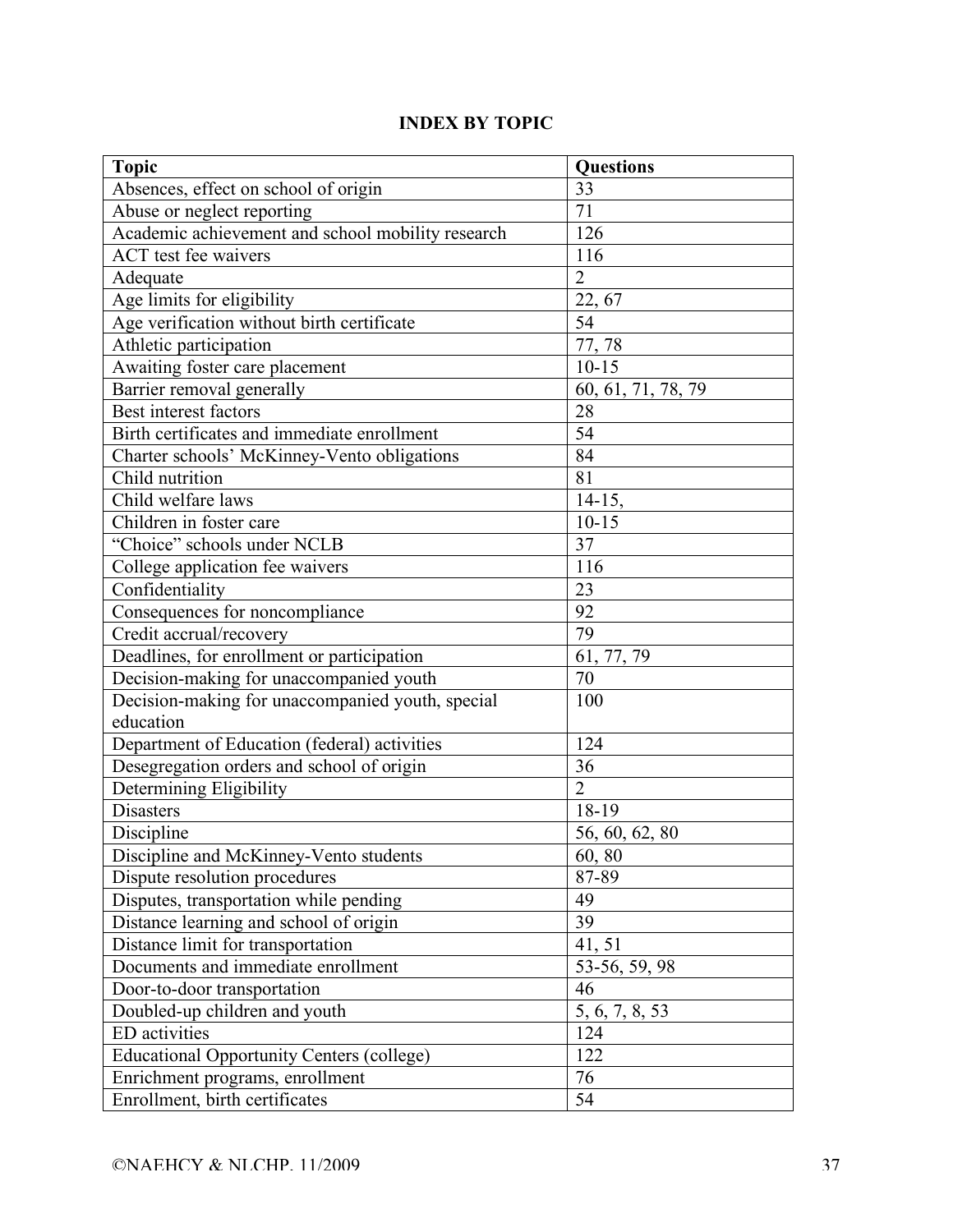| Enrollment, definition                             | 52, 65              |
|----------------------------------------------------|---------------------|
| Enrollment, documents                              | 53-56, 59, 98       |
| Enrollment, enrichment programs                    | 76                  |
| Enrollment, guardianship                           | 68, 69, 71          |
| Enrollment, immunizations                          | 55                  |
| Enrollment, proof of residency                     | 53                  |
| Enrollment, school athletics                       | 77, 78              |
| Enrollment, school meals                           | 81                  |
| Enrollment, school records                         | 57-59               |
| Enrollment, special education students             | 96-98               |
| Enrollment, suspensions/expulsions                 | 56, 60, 80          |
| Extra-curricular activity fees                     | 78                  |
| <b>FAFSA</b>                                       | 117-121             |
| Family Education Rights and Privacy Act            | 53, 57              |
| Feasibility                                        | 28                  |
| Federal activities and responsibilities            | 124                 |
| Fees, barrier to participation                     | 78                  |
| Fees, SATs, ACTs, and college applications         | 116                 |
| Fees, school records transfer                      | 58                  |
| <b>FERPA</b>                                       | 53, 57              |
| Financial aid for college                          | 117-119             |
| Financial responsibility, allocating               | 31, 43, 44, 95, 102 |
| Financial responsibility and special education     | 95, 102             |
| Fixed                                              | $\overline{2}$      |
| Foster children                                    | $10 - 15$           |
| Fraud                                              | 8, 24, 73           |
| Free school meals                                  | 81                  |
| Gas vouchers                                       | 45                  |
| GEAR UP (Gaining Early Awareness and Readiness for | 122                 |
| Undergraduate Programs)                            |                     |
| GED programs                                       | 34                  |
| Guardianship generally                             | 63, 68, 69, 71      |
| Guardianship and immediate enrollment              | 68, 69, 71          |
| <b>Head Start</b>                                  | 114-115             |
| Health issues                                      | 55                  |
| Homelessness statistics                            | 125                 |
| Hospitalized parent                                | $\overline{7}$      |
| <b>HUD</b> definition                              | 25                  |
| IDEA and homelessness generally                    | 93, 99, 101-102     |
| IDEA and immediate enrollment                      | 96-98               |
| IDEA and school of origin                          | 94, 95, 102         |
| <b>IDEA</b> and transportation                     | 95                  |
| Identification                                     | 1, 19, 23           |
| Immediate enrollment, birth certificates           | 54                  |
| Immediate enrollment, definition                   | 52, 65              |
|                                                    |                     |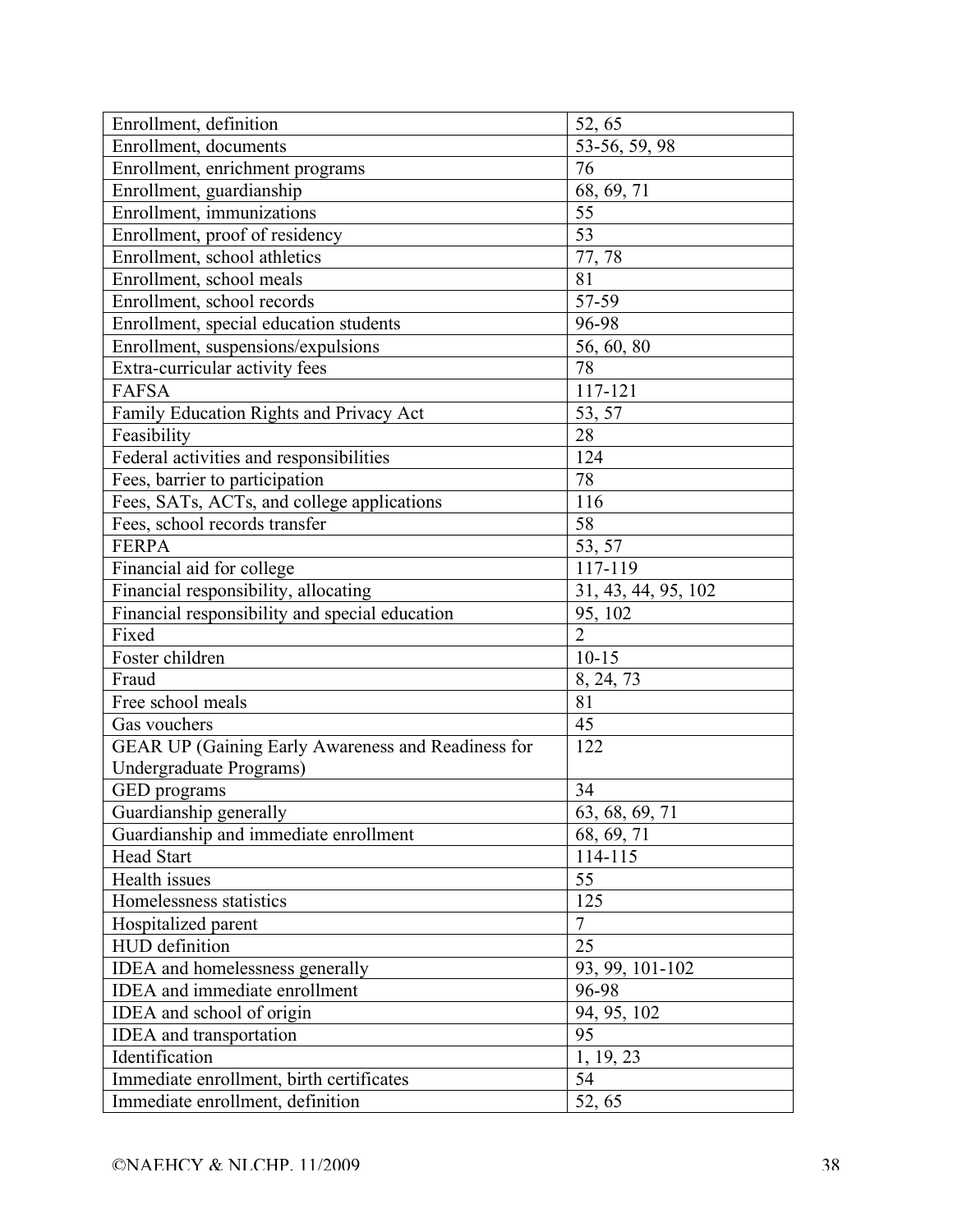| Immediate enrollment, documents                      | 53-56, 59, 98   |
|------------------------------------------------------|-----------------|
| Immediate enrollment, enrichment programs            | 76              |
| Immediate enrollment, guardianship                   | 68, 69, 71      |
| Immediate enrollment, IDEA                           | 96-98           |
| Immediate enrollment, immunizations                  | 55              |
| Immediate enrollment, proof of residency             | 53              |
| Immediate enrollment, school athletics               | 77, 78          |
| Immediate enrollment, school meals                   | 81              |
| Immediate enrollment, school records                 | 57-59           |
| Immediate enrollment, suspensions/expulsions         | 56, 60, 80      |
| Immigrant students                                   | 6, 20, 21       |
| Immunizations and enrollment                         | $\overline{55}$ |
| Incarcerated youth                                   | 16              |
| Income as eligibility factor                         | 17              |
| Independent student status for college financial aid | 117-119         |
| Inter-district issues                                | 31, 42, 43, 102 |
| Inter-state issues                                   | 32, 44, 50      |
| Job Corps and unaccompanied youth                    | 74              |
| Kidnapping fears                                     | 63, 71          |
| Legislative updates and information generally        | 123             |
| Liability and unaccompanied youth                    | 72              |
| Liaison duties                                       | 27              |
| Liaisons and disputes                                | 88              |
| Liaisons, Title IA funds                             | 108             |
| Mandated reporters of abuse or neglect               | 71              |
| Mandated reporting of runaway youth to authorities   | 71              |
| Meals                                                | 81              |
| Medical care for unaccompanied youth                 | 72              |
| Migrant students                                     | 20              |
| Natural disasters                                    | $18-19$         |
| Noncompliance, consequences                          | 92              |
| Nonsubgrant districts' responsibilities              | 91              |
| Notices required to be given to parents/youth        | 64, 87          |
| Parental consent and records transfer                | 57              |
| Penalties for noncompliance                          | 92              |
| Posting public notice                                | 64              |
| Preschool generally                                  | 111-113         |
| Privacy                                              | 23, 53          |
| Private schools' McKinney-Vento obligations          | 83              |
| Professional development                             | 64              |
| Proof of residency and enrollment                    | 53              |
| Public notice                                        | 64              |
| Public transportation                                | 47              |
| Records and immediate enrollment                     | 57-59           |
| Records transfer when fees are owed                  | 58              |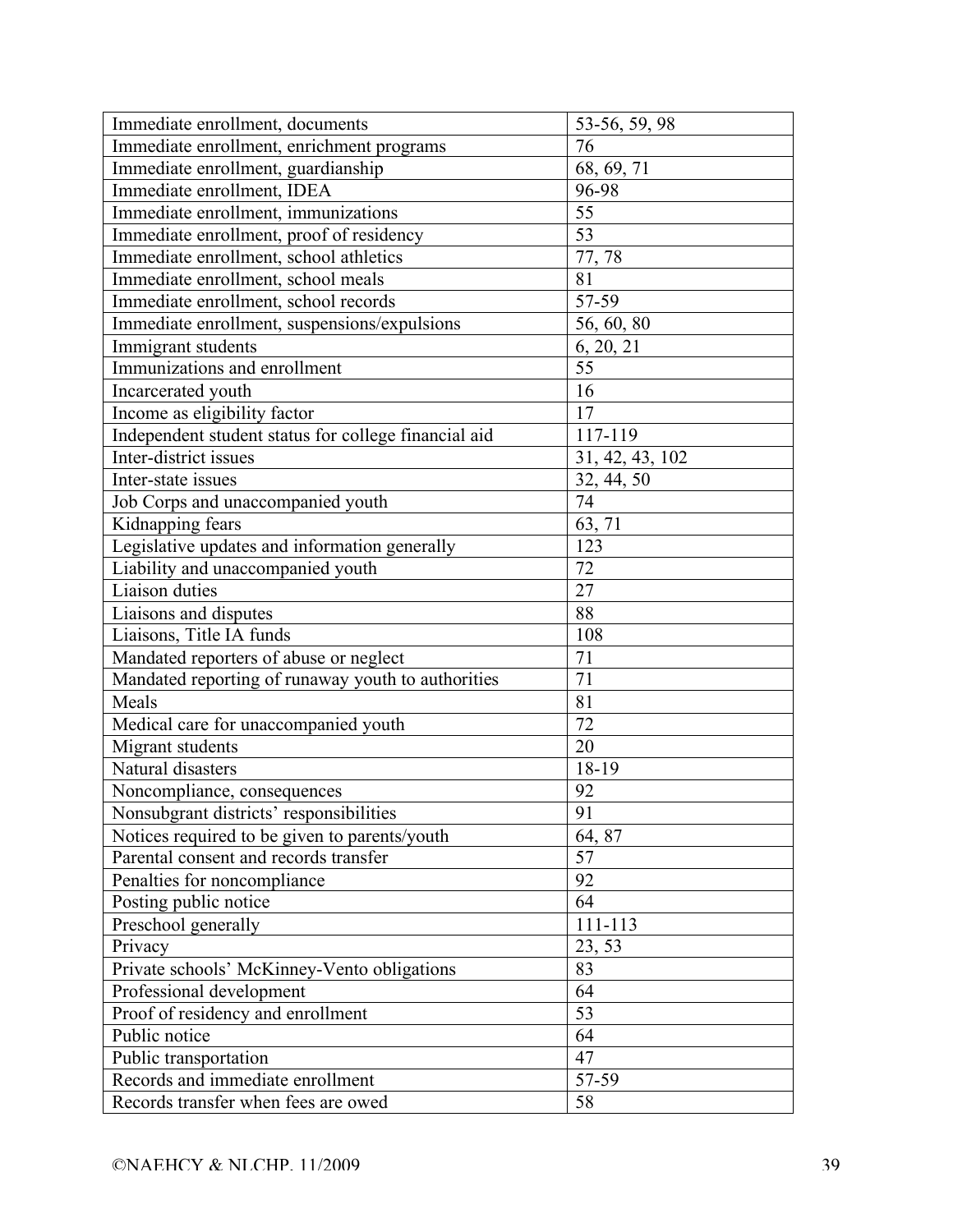| Records transfer without parent consent                     | 57                  |
|-------------------------------------------------------------|---------------------|
| Regular                                                     | $\overline{2}$      |
| Reimbursing parents or youth for transportation             | 45                  |
| Reporting abuse or neglect                                  | 71                  |
| Reporting runaway youth to authorities                      | 71                  |
| Research on school mobility and academic achievement        | 126                 |
| Runaway and Homeless Youth Act                              | 75                  |
| Runaway youth: see "Unaccompanied youth"                    |                     |
| Safety issues                                               | 56, 62, 63, 71, 72  |
| SAT test fee waivers                                        | 116                 |
| School athletics participation                              | 77, 78              |
| School choice under NCLB                                    | 37                  |
| School meals                                                | 81                  |
| School mobility and academic achievement research           | 126                 |
| School of origin, across district lines                     | 31                  |
| School of origin, across state lines                        | 32, 44, 50          |
| School of origin, best interest factors                     | 28                  |
| School of origin, definition                                | 28, 30              |
| School of origin, desegregation orders                      | 36                  |
| School of origin, distance learning                         | 39                  |
| School of origin, effect of enrollment in subsequent school | 35                  |
| due to lack of knowledge of rights                          |                     |
| School of origin, effect of long absence                    | 33                  |
| School of origin, GED programs                              | 34                  |
| School of origin, right to attend                           | 28, 29              |
| School of origin, school choice under NCLB                  | 37                  |
| School of origin, siblings                                  | 38                  |
| School of origin, students with IEPs                        | 94, 95, 102         |
| School records and immediate enrollment                     | 57-59               |
| School records transfer when fees are owed                  | 58                  |
| School records transfer without parent consent              | 57                  |
| School sports participation                                 | $\overline{77, 78}$ |
| Segregation based on homelessness                           | 85, 86              |
| Separate schools or classrooms based on homelessness        | 85,86               |
| Sharing housing                                             | 5, 6, 7, 8, 53      |
| Siblings and school of origin                               | 38                  |
| Special education eligibility and homelessness              | 101                 |
| Special education evaluations and homelessness              | 99, 101             |
| Special education and homelessness generally                | 93, 99, 101-102     |
| Special education and immediate enrollment                  | 96-98               |
| Special education placement and homelessness                | 102                 |
| Special education and school of origin                      | 94, 95, 102         |
| Special education and transportation                        | 95                  |
| Sports participation                                        | 77, 78              |
| State role in disputes                                      | 89                  |